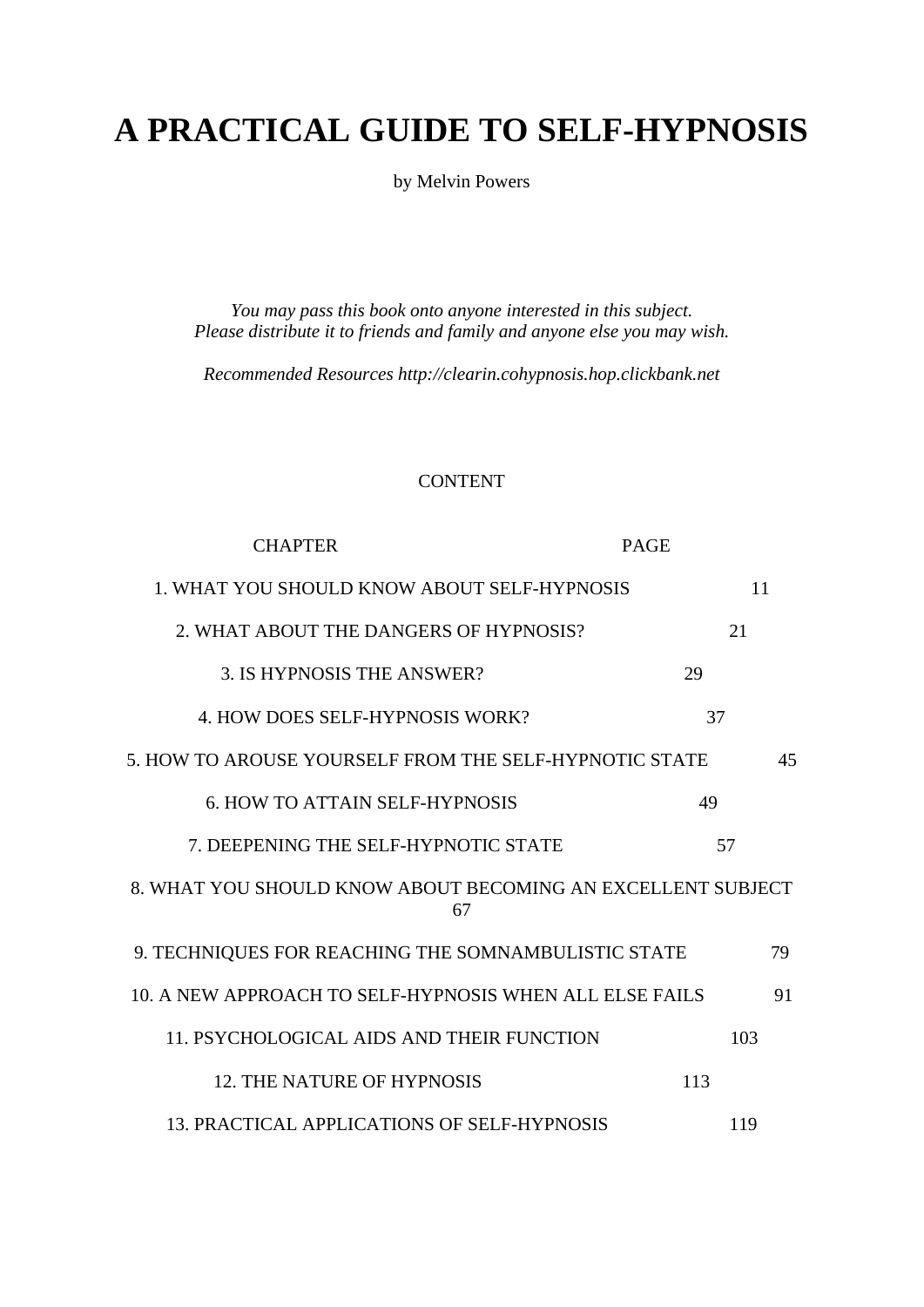#### FOREWORD

All of us like to think that our actions and reactions are a result of logical thought processes, but the fact is that suggestion influences our thinking a great deal more than logic. Consciously or unconsciously, our feelings about almost everything are largely molded by ready-made opinions and attitudes fostered by our mass methods of communication. We cannot buy a bar of soap or a filtered cigarette without paying tribute to the impact of suggestion. Right or wrong, most of us place more confidence in what "they" say than we do in our own powers of reason. This is the basic reason why psychiatrists are in short supply. We distrust our own mental processes and want an expert to tell us what to think and feel.

Despite this tendency to adopt our attitudes from others, man has always been dimly aware that he can influence his own destiny by directing his thoughts and actions into constructive channels. He has always, to some extent, known that his mind exerts a powerful influence on his body, and that thoughts can have harmful or helpful effects on his emotional and physical health. The ancient Egyptian sleep temples and the attempts by early physicians to drive evil spirits out of the body were both attempts to influence the body through the mind.

The unprecedented sale of The Power of Positive Thinking by Norman Vincent Peale and other inspirational literature proves that millions of modern people recognize the efficacy of constructive thoughts. What most of them do not recognize is that they are capable of implanting these beneficial thoughts in their own minds without reference to any outside agencies. This can be done through self-hypnosis.

In modern society we have many cults, religions and methodologies which have mental discipline as their goal. The best example of a methodology is psychosomatic medicine which deals with the interrelationship of the mind and body in the production of mental or physical illness. The rapid growth of hypnosis in the last few years is another example, and it is gratifying to see that the emphasis in this field is now shifting from hetero-hypnosis to self-hypnosis.

Self-hypnosis is a highly suggestible state wherein the individual can direct suggestions to himself. It is a powerful tool in any therapeutic process, and highly motivated subjects can parallel the success of hetero-hypnosis through their own efforts. Self-hypnosis can be used as a palliative agent and can even afford lasting results in many areas of the organism. Self-hypnosis can alleviate distressing symptoms, substitute strong responses for weak responses, help overcome bad habits, create good habits and help one's power of concentration. The total personality is eventually changed to the point where it can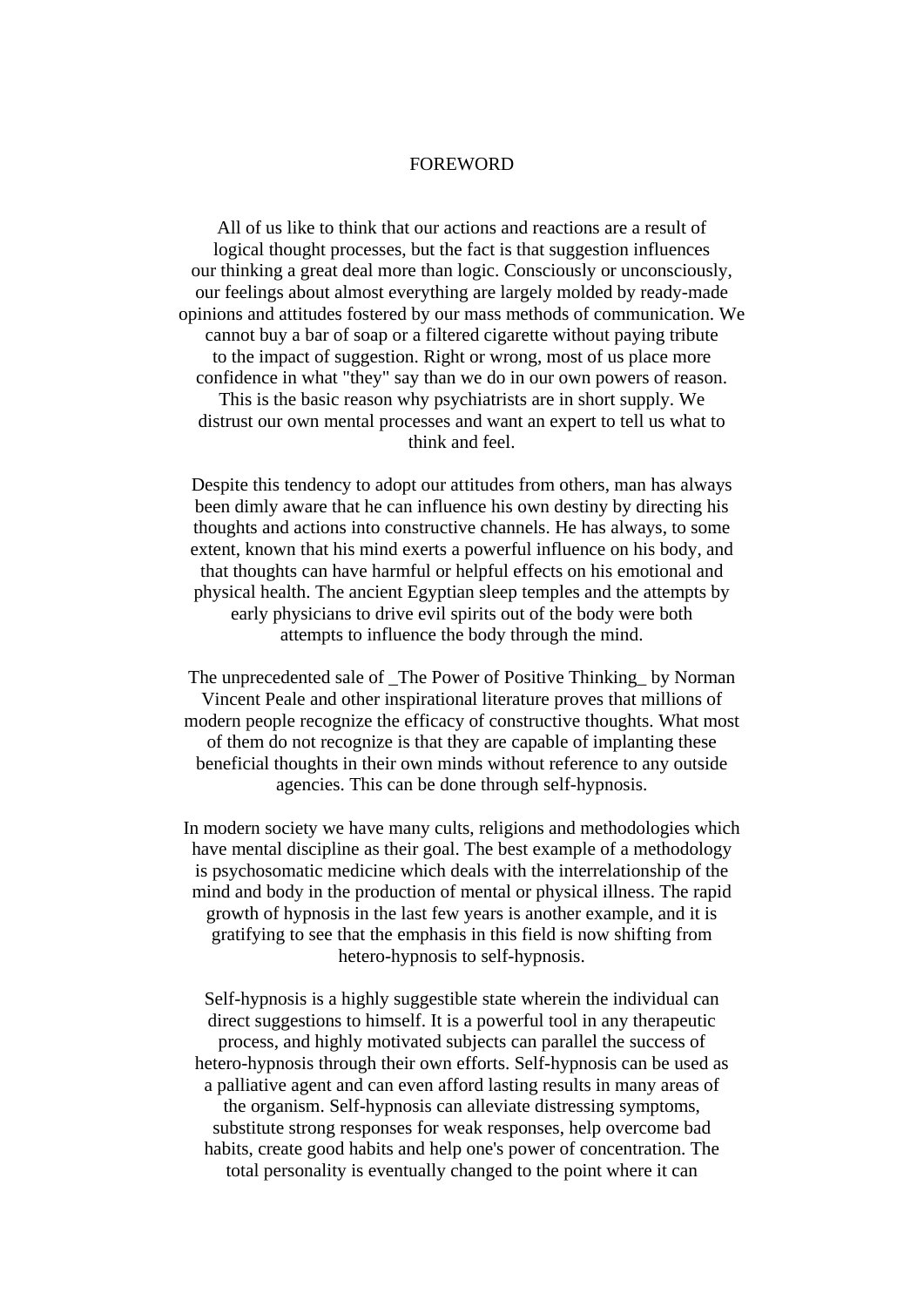function adequately in an increasingly difficult environment.

In learning self-hypnosis, the subject does not relinquish control of himself as is commonly believed. Actually, more control is gained. Self-sufficiency and self-confidence are inevitable results. It is well to remember, however, that even good things may be overdone, and good judgment is necessary for favorable results. Neither hypnosis nor self-hypnosis should ever be used indiscriminately. The effectiveness of self-hypnosis depends upon many factors. Strong motivation, intelligent application of suggestions and diligence are prerequisites.

We are not suggesting that self-hypnosis can take the place of all forms of psychotherapy. We do recommend it as an adjunct to therapy when indicated. Used judiciously, it can contribute a great deal to the individual's physical and emotional well-being and happiness.

As a professional hypnotist for many years, I have seen astounding and apparently miraculous results by individuals using self-hypnosis. Many of these cases seem unbelievable to those not familiar with hypnotic phenomena. It should be remembered, though, that many individuals seek hypnosis only when all other forms of therapy have failed. This is so common that hypnosis has come to be known as a port of last call. Yet, despite the seeming hopelessness of such cases, medical literature lists thousands of remarkable recoveries.

There is nothing hit or miss about hypnosis. Used intelligently, the results are the same for all those who are properly motivated. Nor are the results singular to modern hypnotists alone. In reviewing the literature going back more than 100 years, the same gratifying results were obtained. The reader would do well to scan some out-of-print books on hypnosis at the library to understand the point further.

This book is written in terms that are comprehensible to the layman. The step-by-step instructions should afford the reader a means of acquiring self-hypnosis. The necessary material is here. The reader need only follow the instructions as they are given.

The author wishes to thank Robert S. Starrett, member of the American Medical Writers' Association, for his valuable help in the editorial preparation of this book.

It is the author's hope that you will, through the selective use of self-hypnosis, arrive at a more rewarding, well-adjusted and fuller life.

#### MELVIN POWERS

12015 Sherman Road No. Hollywood, California 91605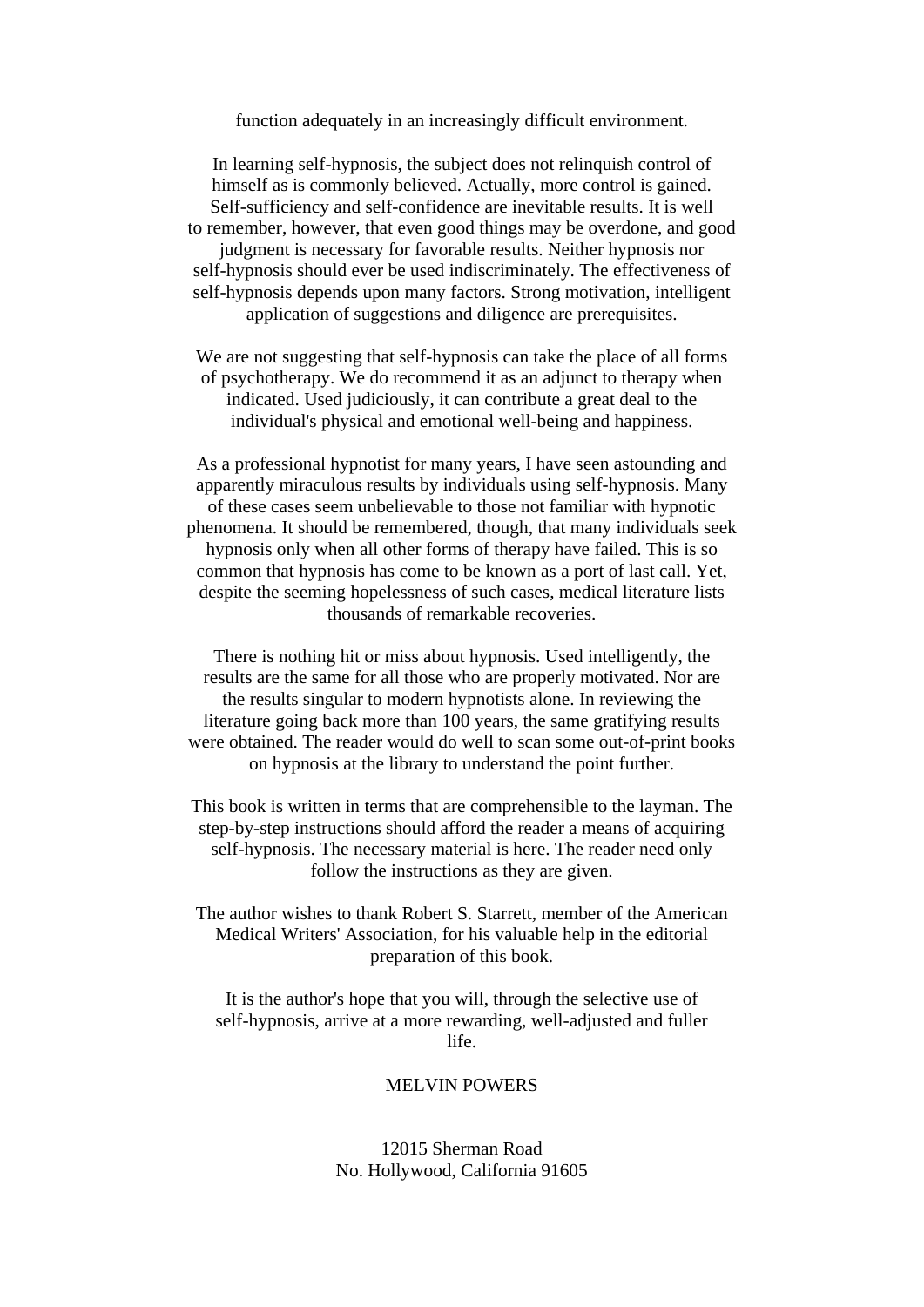#### Chapter 1

## What You Should Know About Self-Hypnosis

Hypnosis has been defined as a state of heightened suggestibility in which the subject is able to uncritically accept ideas for self-improvement and act on them appropriately. When a hypnotist hypnotizes his subject, it is known as hetero-hypnosis. When an individual puts himself into a state of hypnosis, it is known as self-hypnosis. In both cases, the subject has achieved a heightened state of suggestibility. Even in hetero-hypnosis, the subject really controls the response to suggestions. Actually, all hypnosis is really a matter of self-hypnosis. The subject enters into the hypnotic state when he is completely ready to do so. This may require from one to many attempts before it is achieved. Even if the subject insists that he wants to be hypnotized immediately, he may be resisting hypnosis unconsciously.

In self-hypnosis the same thing usually takes place. The subject is anxious to achieve self-hypnosis, but somehow the state eludes him. What's wrong? It may be that he is unconsciously resisting it, hasn't conditioned himself sufficiently, or has achieved the hypnotic state and doesn't know he is in the state. This last statement may be surprising, but we will examine it in detail a little later on.

Most experts agree that about 90 percent of the population can be hypnotized. My own feeling is that probably 99 percent can be hypnotized. Who among us is not influenced by suggestion? Aren't we all, as we have seen, influenced by the suggestions of advertising? Don't we all have a tendency to believe what we read in the paper, hear on the radio or see on television? Aren't we all convinced that a name-brand article is better than one that is not so well-known?

Suggestion plays a tremendously important role in our daily lives. It begins from naming the baby with an appropriate name to securing a suitable place for interment. I would like to call the reader's attention to a fascinating book dealing with the unconscious reasons why we do many of the things that we do. You will be intrigued with every page of the book. It is called \_The Hidden Persuaders\_ by Vance Packard.

My contention is that we are all suggestible and, therefore, being hypnotized or hypnotizing ourselves is just a matter of increasing the suggestibility that we already possess. Doesn't the hypnotist begin by suggesting relaxation? Doesn't he usually begin by requesting the subject to fix his attention on a particular object? Next, he suggests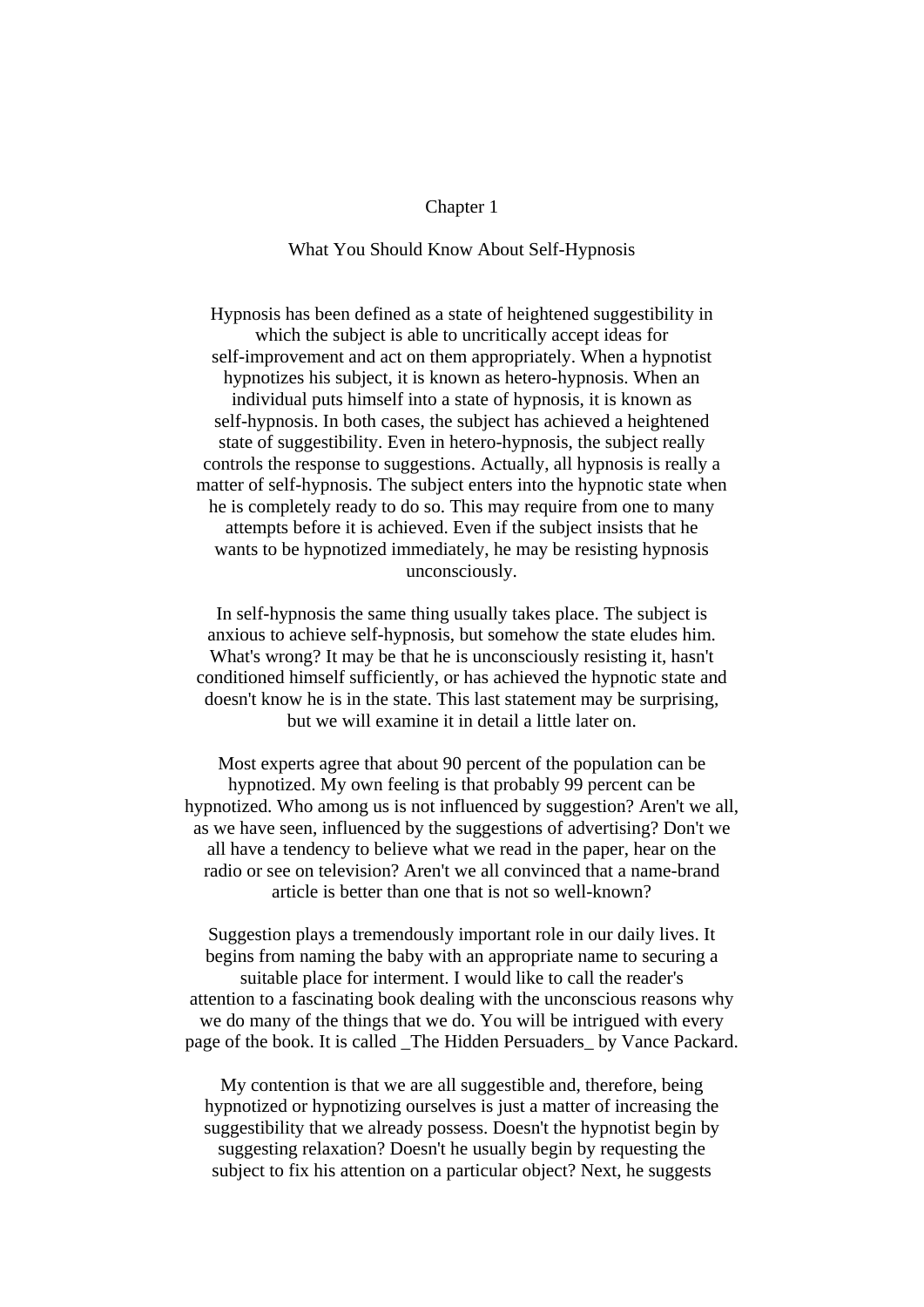to the subject that his eyes are becoming heavy and tired. As soon as the subject closes his eyes, he suggests that he will be in a deep hypnotic state. I am sure that you are familiar with this procedure. With each step, the hypnotist is guiding the subject along directed lines to get him to accept further suggestions without question or doubt. When the subject achieves the ultimate state in this procedure, he has been hypnotized. He then accepts suggestions without equivocation.

Let us continue with this same thought. Suppose I say to you, "I'm going to stick you with this pin. It won't hurt." Would you let me stick you with the pin? Obviously not. Let us suppose that you have been hypnotized and I repeat the same suggestion. What happens then? You readily accept the suggestion as being factual. Should I proceed to stick you with the pin, you do not even flinch. In fact, you do not even feel the pain. Does this sound incredible? Isn't this exactly the same procedure that the dentist uses with his patient when he has hypnotized him for the purpose of painless dentistry?

Achieving hypnosis, therefore, is a matter of directing this suggestibility that we all possess into the channels that will finally produce the hypnotic state. It can be much more complicated than this explanation in many cases, but let us use this as a working premise.

Everyone can be hypnotized. The time required for achieving hypnosis will vary from subject to subject. We will discuss some of the reasons for this in a subsequent chapter, but for our discussion at this time we need to understand this point. I have encountered numerous individuals who were extremely disappointed because they did not respond to hypnosis immediately or after several attempts. They wanted to know "what was wrong." An explanation that nothing was wrong somehow did not satisfy these individuals. "After all," they argued, "didn't I go to a hypnotist especially to be hypnotized?" Some insinuated that perhaps the hypnotist wasn't too good.

Let me explain that most subjects need to be conditioned for hypnosis, and this conditioning is helped when the subject practices certain conditioning exercises that I shall discuss in detail in chapter six, titled "How To Attain Self-Hypnosis." In my teaching, I have found that about one out of ten subjects responds to the first attempt at hypnosis. One cannot make a definite statement as to the length of time necessary to learn self-hypnosis, but it is my experience that this usually takes about one month. I have had subjects learn self-hypnosis in about 30 minutes, but I must also relate that I have worked with subjects for one year before they achieved it.

For the most part, the laws of learning apply to self-hypnosis as with anything else that one would want to learn. It can be a relatively simple procedure, or it can be very perplexing. The answer lies not so much with the hypnotist as with the subject.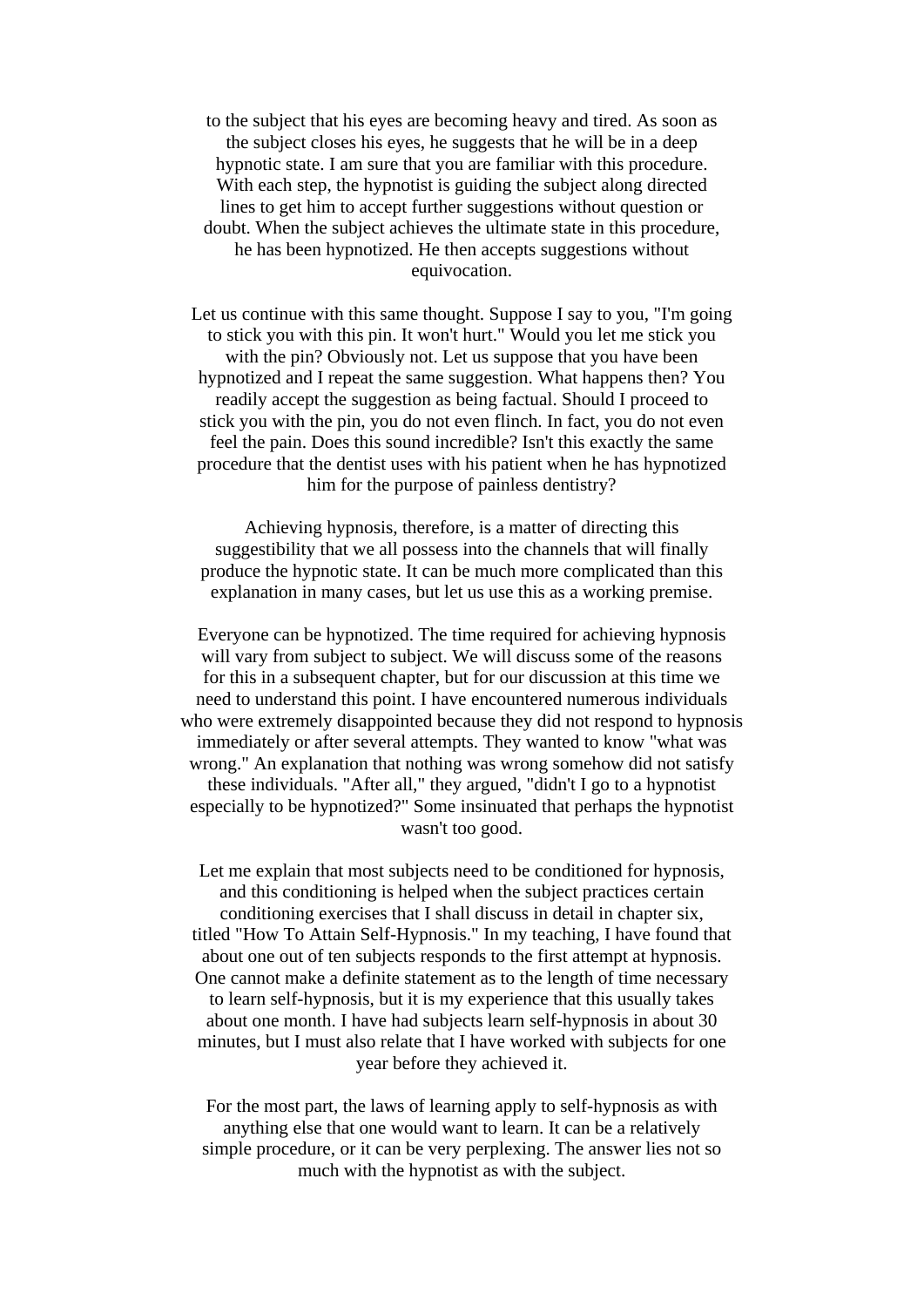One question that arises is: "If I'm under hypnosis, how can I give myself suggestions?" During the hypnotic state, it must be remembered, the subject is always aware of what is going on. He hears what is said, follows directions and terminates the state when told to do so. In the self-hypnotic state, the subject is in full control. Therefore, he can think, reason, act, criticize, suggest or do whatever he desires. He can audibly give himself suggestions, or he can mentally give himself suggestions. In either case, he does not rouse from the hypnotic state until he gives himself specific suggestions to do so. Many feel if they audibly give themselves suggestions, they will "awaken." In hypno-analysis, the subject answers questions during the hypnotic state. Having the subject talk does not terminate the state. You can keep the talkative subject under hypnosis as long as you want. Furthermore, the subject can be sitting erect with his eyes open and still be under hypnosis. Carrying this further, the subject may not even be aware that he is under hypnosis. He can be given a cue not to remember when the therapist makes a certain motion or says a certain word that he will go back into the hypnotic state but still keep his eyes open. Only an experienced hypnotist could detect the change.

Another frequent question is: "How do I arouse myself from the self-hypnotic state?" You merely say to yourself that upon counting to five you will open your eyes and wake up feeling fine. Many times the subject falls asleep while giving himself posthypnotic suggestions. This is not undesirable since the suggestions will spill over into the subconscious mind as he goes from consciousness to unconsciousness.

A popular opinion about hypnosis is that the subject surrenders his will to the hypnotist in the process of being hypnotized. Furthermore, many believe that once the subject is hypnotized, the hypnotist has complete control of the subject and the subject is powerless to resist suggestion. Both beliefs are erroneous. I believe the first misconception comes from seeing techniques where the hypnotist requests the subject to look into his eyes. The hypnotist suggests to the subject that as he continues to look into his eyes he will fall into a deep hypnotic state. This, then, becomes a matter of who can outstare whom. The subject usually begins to blink his eyes and the hypnotist follows this up with rapid suggestions that the subject's eyes are becoming watery and heavy and that the subject will fall into a deep hypnotic sleep just as soon as he (the subject) closes his eyes. This procedure gives the impression to the observer that the subject is "willed" to go under hypnosis. It appears that once the hypnotist concentrates or wills sufficiently, the subject succumbs. Actually, the hypnotist in this technique is not looking into the eyes of the subject. He fixes his attention on the bridge of the nose of the subject.

The concept that the subject is a helpless automaton stems from the weird movies where the "mad scientist" has hypnotized subjects into behaving like zombies. Naturally, there is usually a beautiful girl in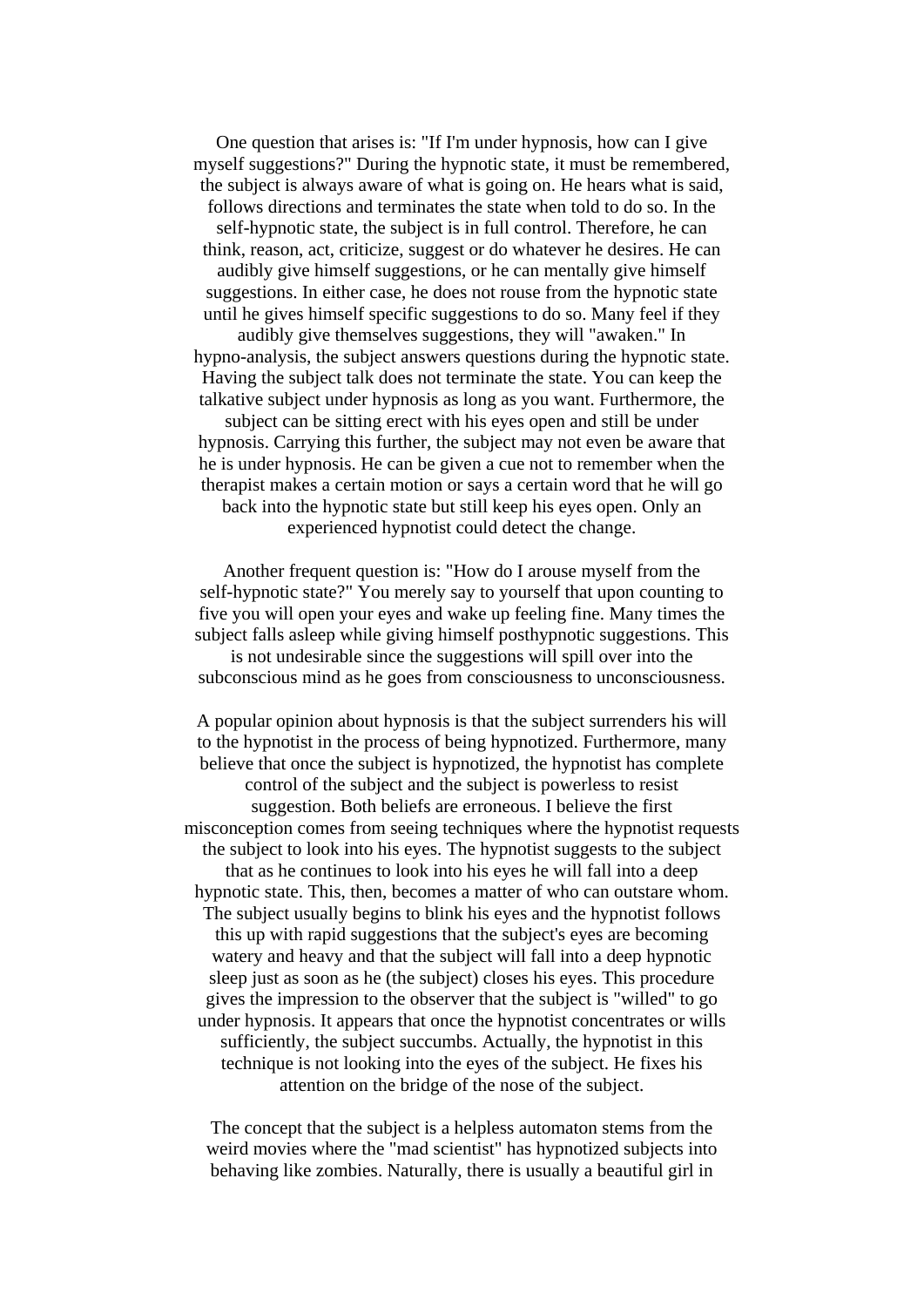the movie and she, too, has been hypnotized. Even though the audience is sophisticated enough to realize that this science-fiction drama is purely entertainment, the theme is repeated sufficiently in novels, comics, and television to make an indelible impression on the subconscious mind. It's the technique of telling the "big lie" so many times that it becomes believable. We are all influenced by this procedure. There is an excellent book explaining this very premise. It is called \_Battle For The Mind\_ by William Sargent. It describes in detail the technique by which evangelists, psychiatrists, politicians and advertising men can change your beliefs and behavior.

Following the reasoning that the subconscious mind can be affected, you can see that a problem could present itself even though the subject consciously wishes to be hypnotized. Unconsciously, there may be a poor interrelationship with the hypnotist which can create an unfavorable climate for hypnosis. When this is the case, the subject doesn't respond until such time that he relates well to the hypnotist. Even the most calculated procedures will fail until a positive transference relationship is established. I am sure that you sometimes have said, "For some reason I don't like that person." If pressed for an answer, you'll usually reply, "I can't explain it, but I just have a feeling about him." Actually, your subconscious reactions are influencing your thinking and you "feel" a certain way. The same thing takes place in business transactions. You either like or dislike the proposition presented to you. You may say, "I have a certain feeling about this deal." You may not be conscious of the reasons, but your subconscious has reacted automatically because of previous experience along similar lines.

In giving you some insight into the hypnotic procedure, I am trying to point out certain problems in regard to acquiring self-hypnosis. For the most part, it is not a simple procedure that is accomplished immediately. You can't just will it. It requires working toward a specific goal and following definite procedures which eventually lead to success.

The hypnotist is usually endowed by the subject with an omniscience and infallibility which logically is unjustified. The subject is naturally extremely disappointed if he doesn't respond immediately. If he loses confidence in the hypnotist, he may never achieve hypnosis with this particular hypnotist. I have hypnotized subjects who have been to several other hypnotists without success, and I have had some of my unsuccessful subjects hypnotized by other hypnotists. How and why does it happen? I believe that some of the reasons are so intangible that it would be impossible to explain all of them with any degree of exactitude.

I once saw an individual about 12 times who wanted to learn self-hypnosis and had been unsuccessful in every approach. I asked him if he would volunteer as a subject for a class in techniques of hypnosis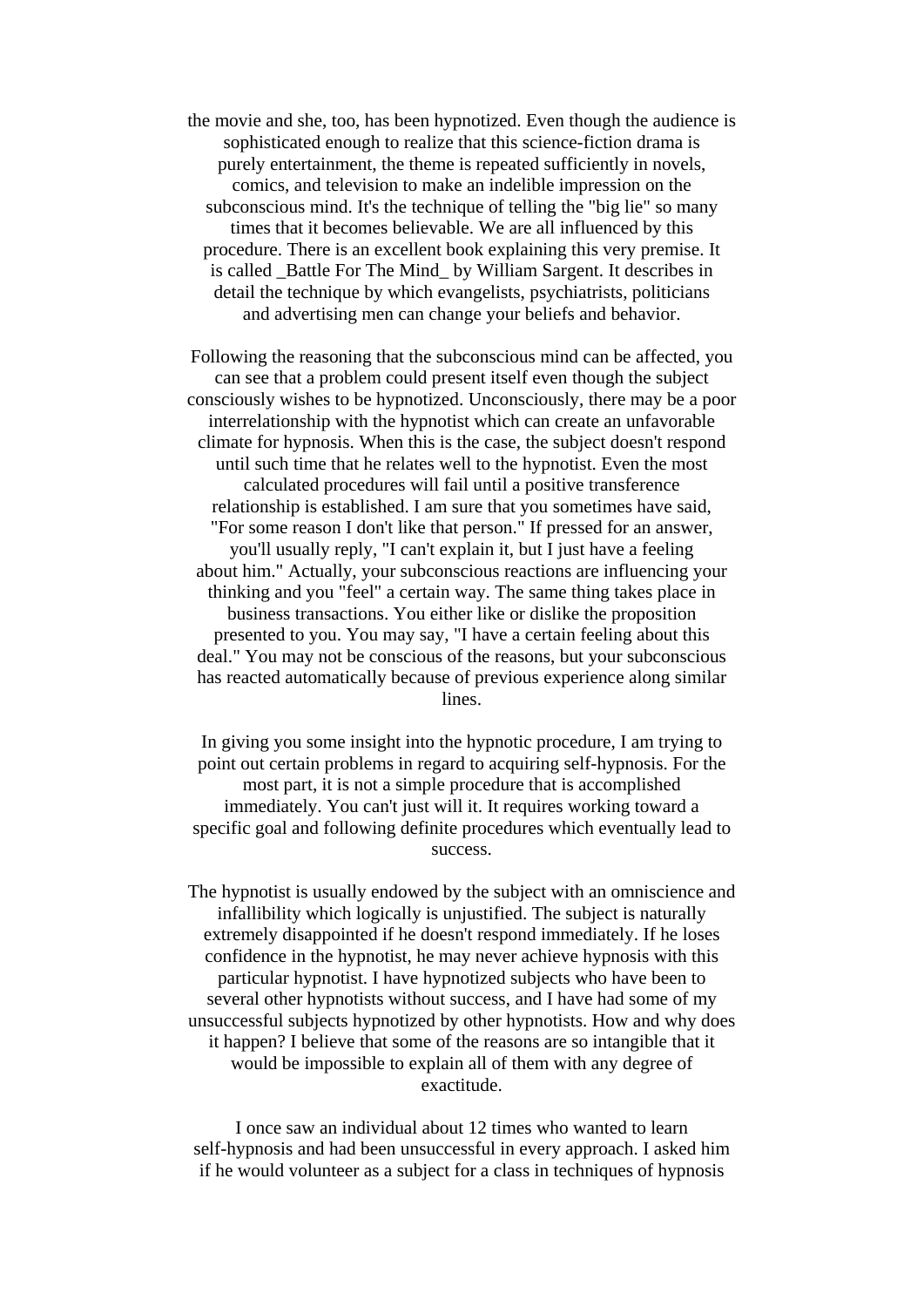that I was teaching for nurses. He readily volunteered and showed up at the designated time. Much to my amazement as well as his own, he responded within a relatively short time as one of the nurses hypnotized him before the group. She had used a standard eye closure technique, requesting him to look at a spinning hypnodisc that I had previously used with him every time he was in the office. Her manner was extremely affable, she had used the identical technique I had used unsuccessfully, and the subject responded excellently to cap the climax. He was the first subject the nurse had ever hypnotized, since this was only her third lesson.

How would you account for it? Here was one of my students with two weeks' experience hypnotizing a subject where I had failed while using every procedure that I felt would work. Was it because she was a better hypnotist? Perhaps! However, I'd like to recall at this time our discussion about subconscious responses. I'm inclined to feel that being hypnotized by a middle-aged female nurse created certain favorable unconscious responses which accounted for his going under hypnosis at that time. It created the initial break-through which was needed. I was able to hypnotize him easily at his next appointment, and he acquired self-hypnosis readily from that time on.

I have tried the same approach with other subjects who did not respond favorably and have failed to attain the success that I did in the above case. Why the impasse? It is one of the difficulties that we encounter in hypnosis, and as yet it has not been resolved.

We know that the easiest way to achieve self-hypnosis is to be hypnotized and given a posthypnotic suggestion that you will respond to hypnosis by a key word, phrase or gesture. I have tried to point out some problems that can arise. Needless to say, these problems do not always arise, and the attainment of self-hypnosis can be a relatively simple procedure. There is usually some way of reaching a subject who does not respond in a reasonable length of time.

Now we come to the point where the subject wishes to hypnotize himself. What happens in this situation? It would appear that the subject would go under hypnosis immediately. After all, isn't he controlling the hypnotic session? Of course, this does happen time and time again, and the results seem miraculous. I receive mail constantly from readers of several of my other books on hypnosis telling me how they were able to achieve certain goals that they never dreamed possible. They write that they have achieved self-confidence and complete self-mastery and have been able to overcome problems that have plagued them for many years. These problems not only include strictly psychological troubles but many psychosomatic symptoms as well. Many have remarked at the ease in which they were able to achieve self-hypnosis and the results they wanted. For them it was as simple as following a do-it-yourself book.

Others write about the difficulty they encounter and ask what to do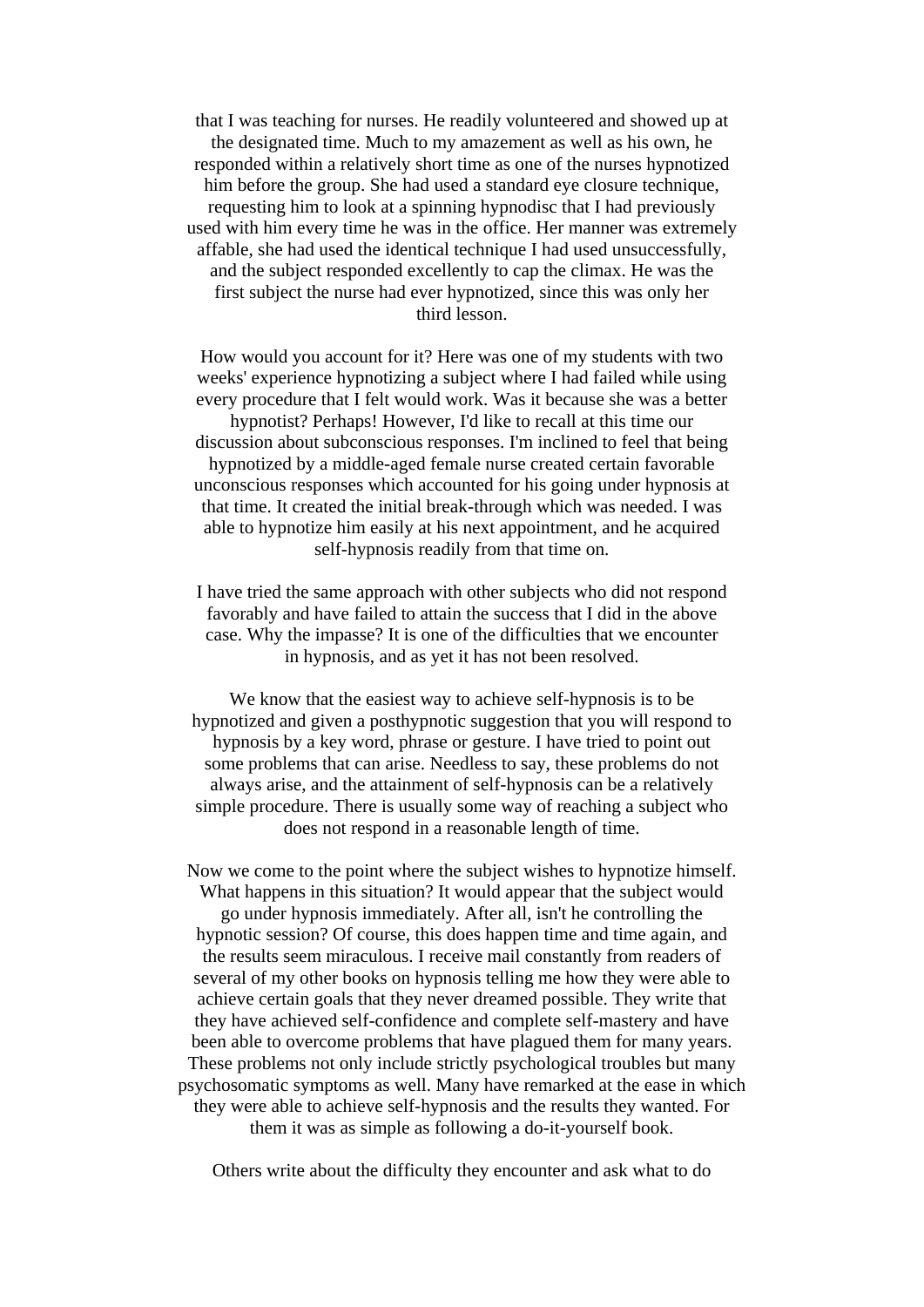about it. It is my hope that this book will shed some light for those who have experienced difficulty in learning self-hypnosis. We shall discuss many phases of hypnosis with the emphasis on self-hypnosis. We'll discuss its many ramifications and try not to leave out anything helpful in our discussion.

If you follow the instructions and exercises that I give you assiduously, you should be able to achieve a depth of self-hypnosis suitable for solving many of your personal problems.

## Chapter 2

#### What About the Dangers of Hypnosis?

One of the objections that you hear to hypnosis is that it can be dangerous in the hands of those not trained in the psychodynamics of human behavior. Inasmuch as psychiatrists and clinical psychologists are the only ones who are thoroughly trained in the analysis of human behavior, this objection, if valid, could limit hypnosis to a comparative handful of therapists. Fortunately, it is not valid. This was proved several years ago when the "Bridey Murphy" craze gripped the country. Despite the fact that thousands of amateur hypnotists were practicing hypnosis, little or no harm resulted. I have personally instructed several thousand medical and non-medical individuals and have yet to hear of a single case where a crisis was precipitated or anything of a dangerous or detrimental nature occurred as a result of hypnosis. I have also taught several thousand persons self-hypnosis and can report the same findings.

Many patients who seek treatment from competent psychiatrists, psychoanalysts and psychologists do not always obtain satisfactory results. This doesn't mean that everyone should stop seeking help from these specialists. Even a specialist doesn't have a perfect record of successful therapy.

What then is the objection to hypnosis? The theory that if you get rid of one symptom another symptom will take its place really holds no truth and is usually advanced by those who have had little or no experience in the hypnosis field. However, a difference of opinion does exist even with those practicing hypnosis in this area. Some hypnotists "trade down" symptoms by replacing a serious symptom with a minor one, while others just remove the symptom. The latter is what a doctor does when he recommends aspirin for arthritis. He knows the aspirin will not cure the arthritis, but he wants to alleviate the symptom. To say that another symptom will replace the pain is unscientific--and untrue. The same is true of hypnosis.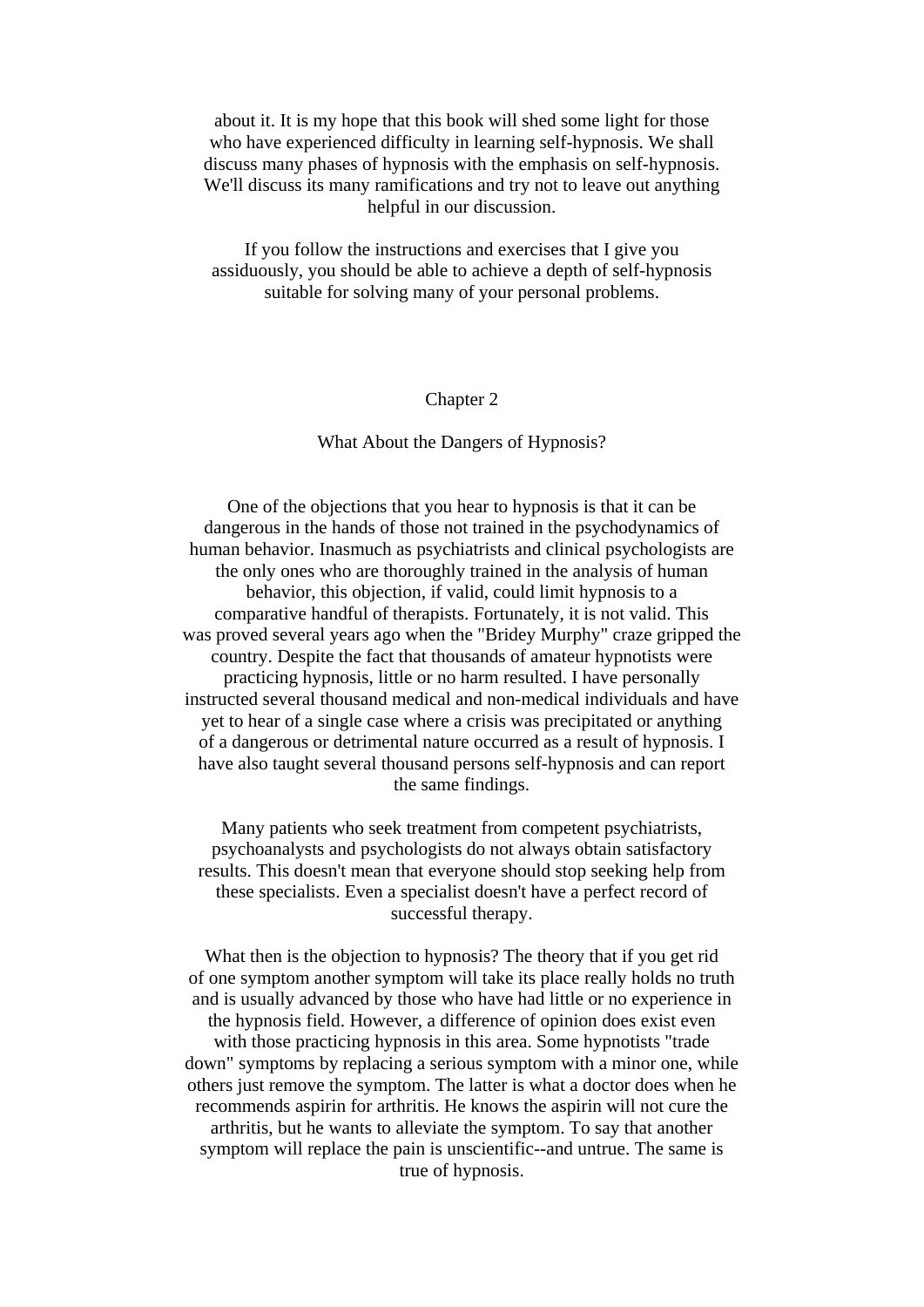Lewis R. Wolberg, M.D., clinical professor of psychiatry, New York Medical College, recently canvassed 30 experts in the field of hypnosis and found a few who felt symptom removal was "irrational, temporary--or outright dangerous." The large majority, however, "employed symptom removal where indicated, and minimized or ridiculed any possible bad effects."

A further objection to hypnosis is that the results are temporary as well as symptomatic. It is well to remember that most medical therapy is specifically directed to symptom removal. How permanent is most medical treatment? Once you couple hetero-hypnosis with self-hypnosis, you afford the patient the opportunity of utilizing suggestions for his own benefit any time they are needed. This, of course, can make symptom relief permanent. As an example, I would see no harm in teaching a patient self-hypnosis for symptomatic relief from a problem of insomnia. It would certainly be better than physically depressing the higher brain centers with sleeping pills to produce unconsciousness every night. I needn't tell you that millions of dollars are spent every year on sleeping pills and patients become dependent upon them, needing more and more pills in order to produce sleep. Many accidental suicides stem from an overdose of sleeping pills. Yet, despite the inherent dangers of sleeping pills which are glaringly apparent, they are prescribed by the millions, to say nothing of those that reach the market through illegal channels. Furthermore, how much effort is really made to get the patient off the sleeping pills? There are also more voluntary suicides by sleeping pills than by any other method. Perhaps if these drugs weren't so readily available, many of these unfortunate individuals would be with us today.

What about the often-quoted statement that "you might do some damage"? Let's explore this area. I assume that the reader is somewhat familiar with the work of Emile Coue or at least has heard of his famous autosuggestion formula of "Day by day, in every way, I'm getting better and better." During our time, thousands upon thousands of seemingly helpless and hopeless cases have been cured by repeating this affirmation over and over again, day after day, as the individual falls asleep.

I think we should make it clear that whether we call it autosuggestion, positive thinking, meditation, yoga, affirmations or self-hypnosis, we are, in reality, talking about the same thing. All require certain basic prerequisites before they will work effectively for the individual. We'll discuss these prerequisites in the next chapter.

What should be remembered is that the suggestions are being filtered into the subconscious mind which does not question, doubt, analyze or dispute the efficacy of these beneficial thoughts. You can be sure that the constant repetition will have its effect. Hasn't the mind, in the past, accepted the individual's diagnosis when he said, "I'm sick," "I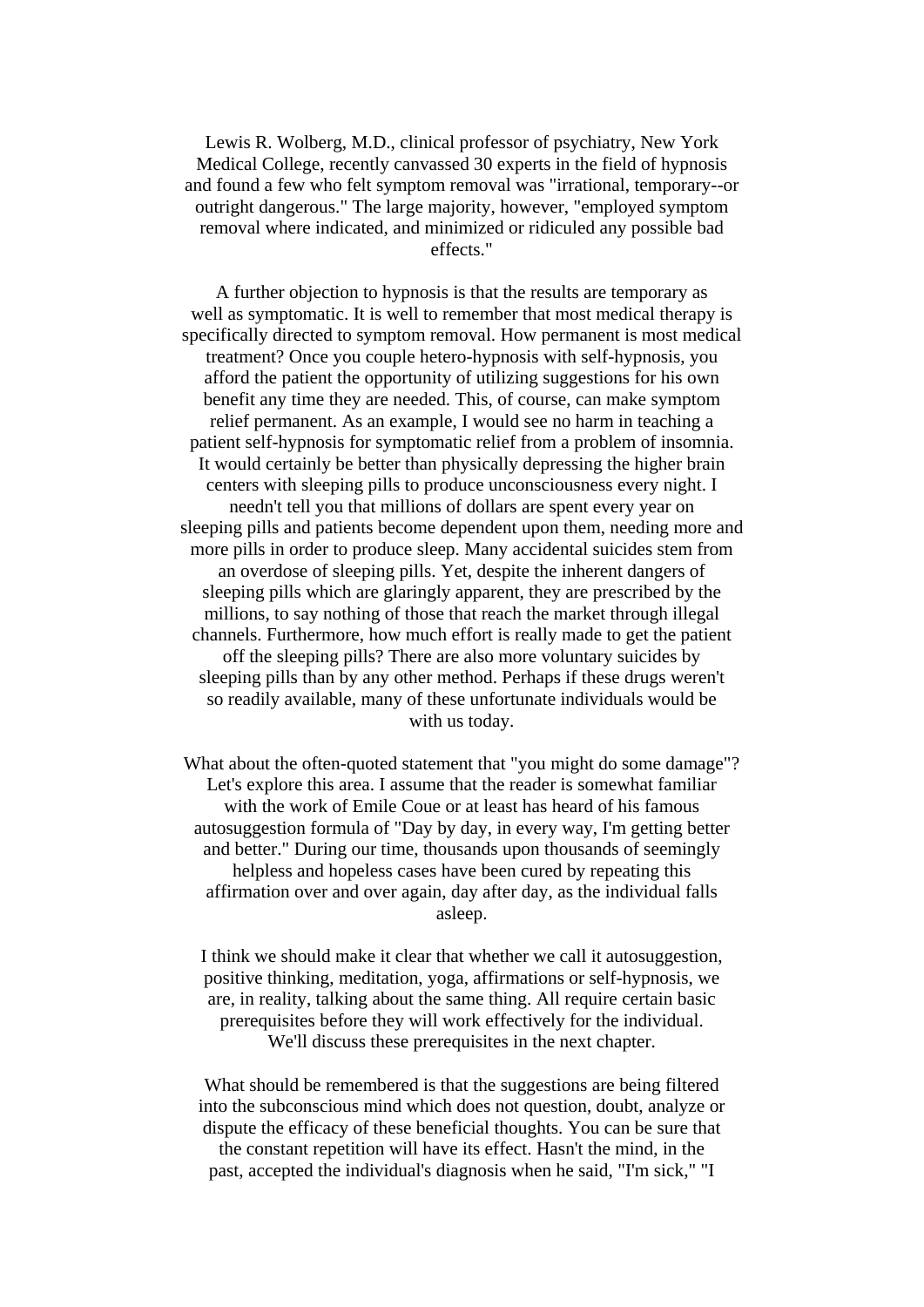have an inferiority complex," "I can't stop smoking," "I can't lose weight," "I can't concentrate," "I can remember a person's face, but I can't remember names," "I have a difficult time falling asleep," "I just can't seem to relax." Isn't such an individual, in effect, using self-hypnosis? And hasn't the person convinced himself of the validity of his present state? This is truly dangerous. It is negative hypnosis.

The question that I raise is: "Why shouldn't the subconscious mind be even more convinced and respond strongly to suggestions which are in conformity with the natural desire to be of sound body and mind?" I have never been able to find a logical answer.

I think this is what happens many times. A person seeks help with a problem which, in reality, has nothing to do with hypnosis. His cure is not contingent on being hypnotized or on suggestions he or the hypnotist feel are indicated. You will read in nearly every book and article dealing with hypnosis that "hypnotism is not a cure-all." No one has suggested or implied that it should be used exclusively for all emotional problems. You may read a newspaper article warning about the "dangers" of hypnosis. It may tell of a person who rid himself of one symptom and developed another in its place. You usually get a grossly distorted picture of what happened, with many aspects of the case not included. It's a matter of taking what you want to prove out of context. Propagandists use this technique all the time to get across their message. It's the old story of telling a half truth.

Honest criticism and a sincere difference of opinion are always welcome. But criticism must be well-founded from a scientific point of view and not stem from an emotional reaction. You have probably heard the remark, "I won't let anyone hypnotize me." What are they really saying, and what does hypnosis represent to such an individual? To them, hypnosis represents some sort of "magic spell" which invokes a state of complete helplessness and dependency upon the hypnotist. We previously discussed how this erroneous conception can take place because of the manner in which hypnosis is usually interwoven with bizarre fictional stories.

For many, the hypnotic state represents a period in which the conscious guard is dropped. They feel they may compulsively reveal the darker side of their nature, confess their hostility or relate information they would never voluntarily divulge to anyone. This is the real danger they see in hypnosis. To protect themselves from it, they attack it. It is much like the fanatic vice crusader who militantly attacks sin in order to alleviate his own feelings of guilt stemming from the fact that vice actually attracts him.

Fear of hypnosis takes different forms, but basically it is the fear of revealing one's true feelings. An employee, for instance, at a gathering which included the employer he dislikes, would never volunteer as a subject for hypnosis if the occasion arose. He would be afraid he would do or say something which might endanger his position. Hypnosis for him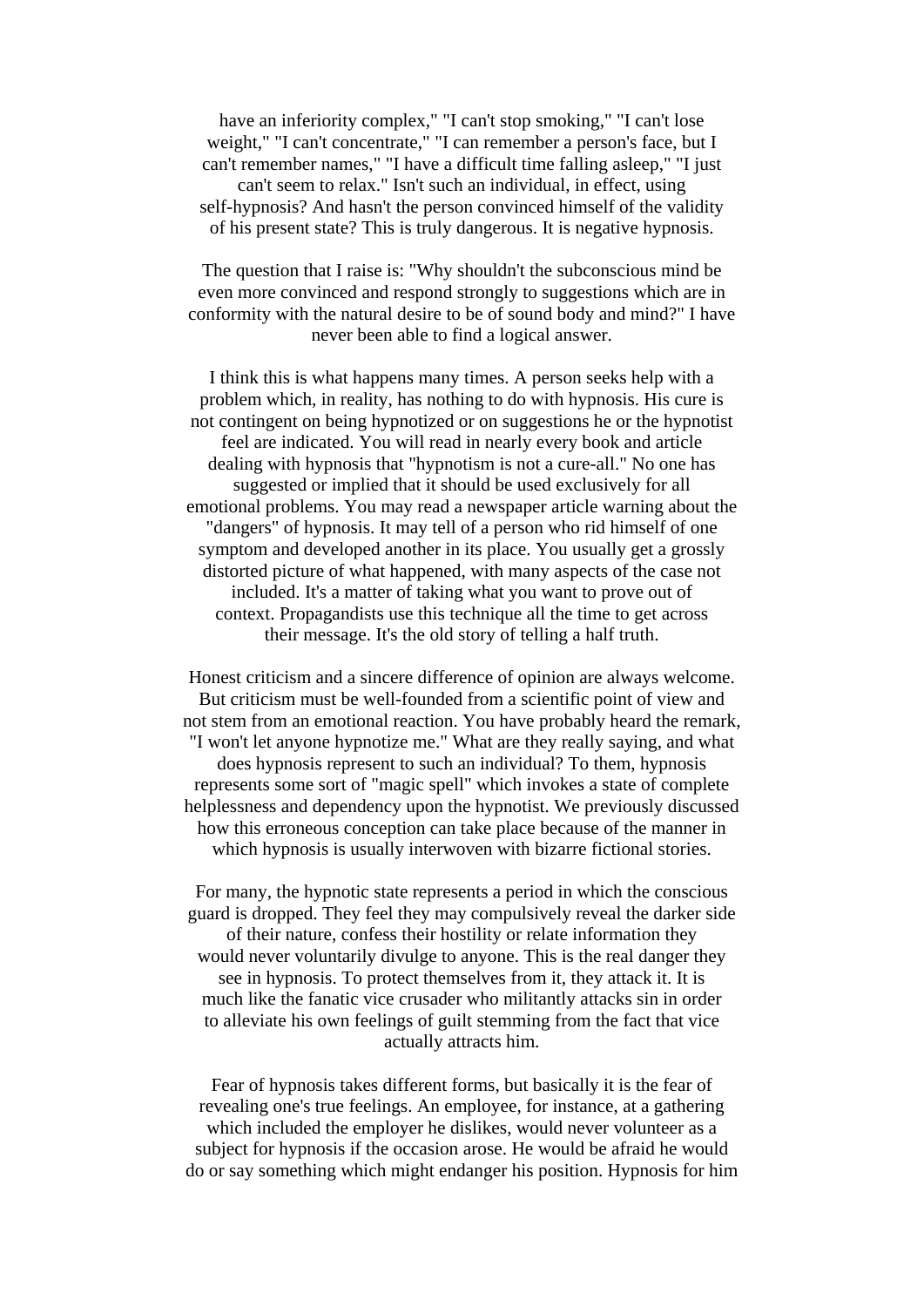would be "dangerous" because he would be afraid to take the chance. The truth is, however, that this individual would be taking no chance. The hypnotic state is not a confessional period. The subject is aware at all times of what he is saying. If the subject does not wish to pursue a line of questioning, he tells the hypnotist. If the hypnotist persisted further along this line, the subject would shake off the hypnotic state.

Another misconception about hypnosis is the widely held belief that the subject is unconscious. This represents a threat to the security of the individual. Actually, the hypnotic state is a period of extreme awareness in which the subject is hyperacute. Furthermore, the subject is not asleep, nor is he in a trance state in the correct meaning of that term. He is in an altered state of awareness with his faculties and reasoning ability intact. Inducing hypnosis merely creates a mood or state in which the powers of suggestibility are heightened.

When the general public and the medical profession become familiar with the true nature of hypnosis, we shall have a greater acceptance and utilization of this power. It is a slow process but one which will finally evolve. In the final analysis, I believe the only danger that exists is in the mind of the individual who fears hypnosis because of whatever subjective qualms he has about his own emotional involvement in the hypnotic process.

Of course, all persons using hypnosis for the alleviation of pain should consult their family physician. Pain is nature's way of indicating that something is wrong with the organism. It would be foolish to suggest that a pain in the stomach will disappear when this may be a sign of a needed appendix operation. The same may be said of constant migraine headaches. It must be determined that the headache is not a symptom of a brain tumor or some other pathological condition. It may be of interest to know that hypnosis is presently being used to relieve pain in terminal cancer patients. There is an excellent article on this subject, and I recommend it to doctors reading this book. It is called "The Use of Hypnosis in the Case of the Cancer Patient" which appeared in the January 1954 issue of \_Cancer\_.[1]

[1] At the same time, I would highly recommend the booklet, \_Helping the Dying Patient and His Family\_, published by the National Association of Social Workers, 2 Park Avenue, New York 16, New York. Price: 75 cents.

There are at present several thousand dentists throughout the country using hypnosis. They have formed their own society and publish a quarterly journal, \_The Journal of the American Society of Psychosomatic Dentistry. One of the best books in this field is called Dental Hypnosis Handbook\_ by Jacob Stolzenberg, D.D.S.

An excellent article is "Danger! Hypnotherapist at Work" by M. Abramson.[2] The author reviews briefly the pros and cons regarding the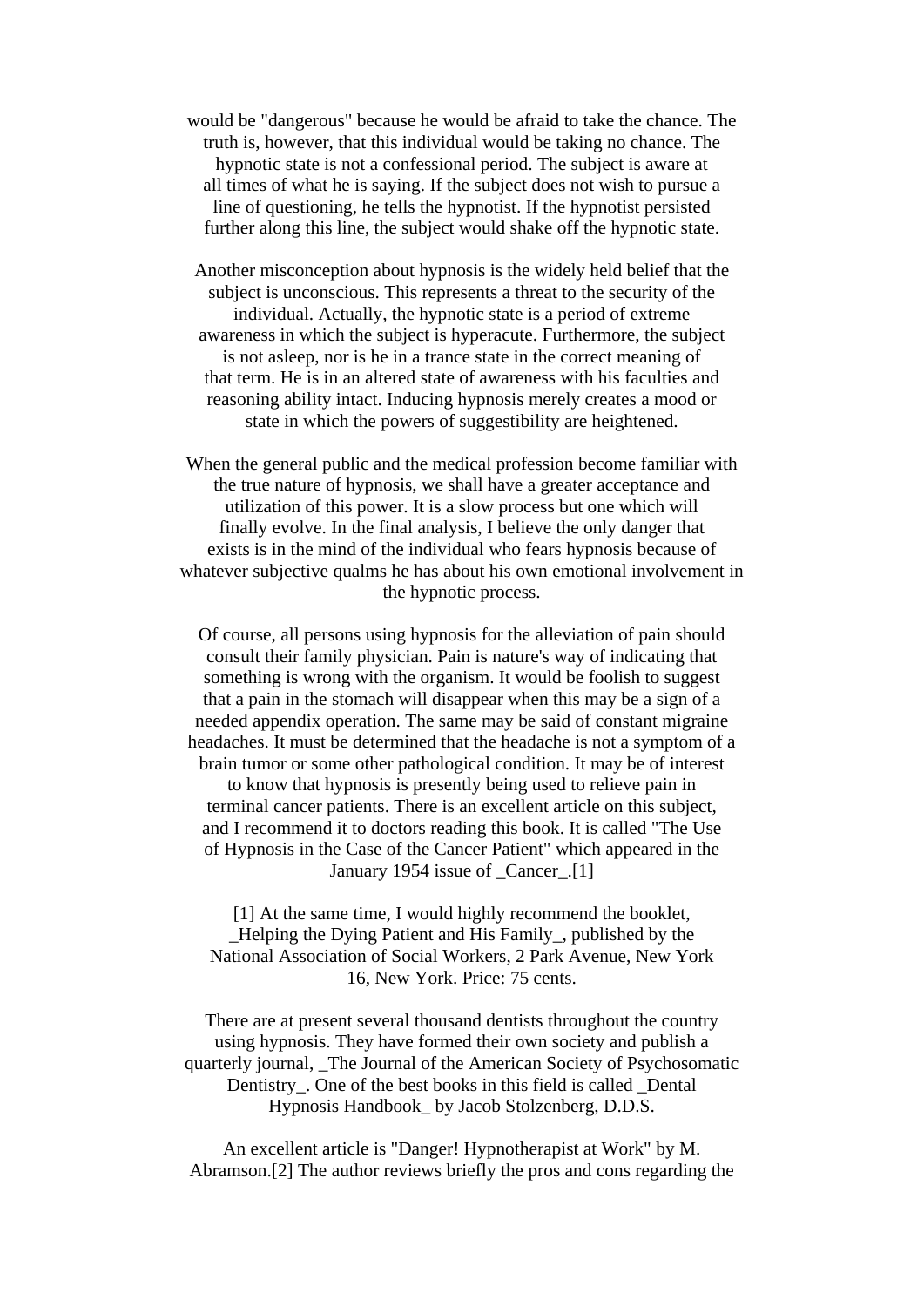medical use of hypnosis. He concludes: "It is the author's opinion, based on an extensive personal experience of over 15 years, that the use of hypnotherapy by a physician or dentist who has been properly trained and who uses this technique strictly within his field of competence carries with it no more (and probably less) 'danger' than the use of many other techniques of treatment used in medicine today."

[2] Bull. Hennepin Co. Med. Soc., 1960, 31:101-106

#### Chapter 3

#### Is Hypnosis the Answer?

Dr. George Estabrooks, professor of psychology at Colgate University and author of the book, \_Hypnotism\_, made the following two statements in a paper called "The Future of Hypnosis" given as part of a program on "The Nature of Hypnosis" at the annual meeting of the American Psychological Association in 1959:

"It would be well to sound a word of caution against certain attitudes which have become prevalent and which can be well illustrated in the field of medicine. In this respect, direct suggestion is under the ban. For example, a dictum, 'Never remove the symptom unless the cause is understood,' is much emphasized. Its validity is greatly open to question, since much of medical practice is direct symptom removal, as only a little thought makes apparent.

"Another dictum generally followed is that the unconscious background of symptom-complexes must necessarily be made conscious to effect a cure. Reasonable and thoughtful consideration of the extensive role of the unconscious in daily living and functioning renders this dictum much less creditable."

I should like to discuss both of these statements in some detail as they invariably arise in the mind of the individual seeking help through hypnosis.

The first thought that comes to mind is that all the religious healings cited in the Bible involve direct symptom removal. The cures that are effected by religious devotees traveling to sacred shrines are also in the realm of direct symptom removal. I have yet to hear a criticism of this type of treatment directed at religious leaders or condemnation of the religious shrines. These cures are accepted as evidence of the power of faith or attributed to the super-natural. In these cases, nothing is ever done to make the person cured understand the nature of the unconscious mechanisms which contributed to his problem.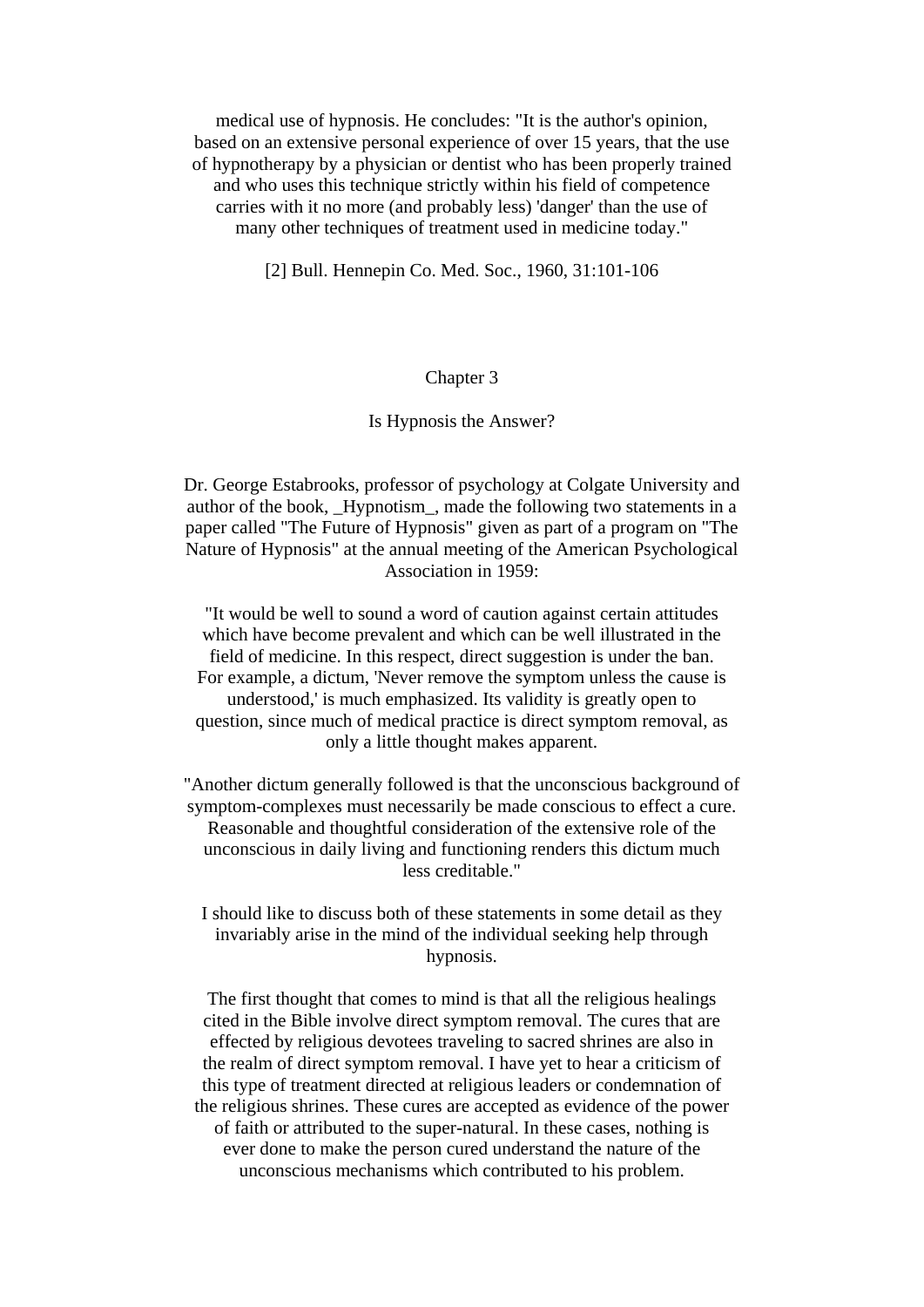Religious healing cannot be dismissed by merely saying, "It isn't scientific." A methodology is only scientific when it works. It is of no value if it doesn't help the individual seeking help. We must face the fact that not all people can be helped by the same psychological treatment. We can readily see this in the following extreme example: An aborigine suffering from a psychological problem certainly wouldn't be a candidate for psychoanalysis as we know it. He could, no doubt, be helped much more readily by a witch doctor. It also stands to reason that the sophisticated Westerner would not be influenced by the incantations of a tribal medicine man.

Going further, we find there are many schools of psychotherapy and many approaches to solving man's emotional problems. The cure rate for all of them, however, is approximately the same. I think we must accept the fact that there is no one sound, logical, scientific approach. I believe that so long as the end result is achieved, the methodology was scientific for that individual's needs. The goal of all therapies is to help the patient free himself from whatever emotional problems beset him.

This approach, to some readers, may seem an oversimplification of a very complex problem, but I think it's time that we had a simple, workable formula devoid of technical jargon. Too often, complex technical terms and theories have been glibly used to explain away failures. I believe we need more and more emphasis on measures to make the patient feel better rather than spending most of the time trying to find out why he doesn't feel well. This, of course, is symptom removal again.

I should like to point out an interesting fact pertaining to Biblical healers. So long as the fame of the healer preceded his arrival in any country, he was able to heal the sick. However, where his fame as a healer was either unknown or discredited, he found no faith and subsequently no cure. The earliest reference to hypnosis is in the Bible, Genesis ii, 21. "And the Lord God caused a deep sleep to fall upon Adam, and he slept ..."

Dr. William Malamud, 86th president of the American Psychiatric Association, in an address delivered at the annual meeting in 1960, stated the following in a paper called "Psychiatric Research: Setting and Motivation":

"During the last few years we have witnessed a growing trend of overemphasizing the value of 'exact' methodology and uniformity of standards. This trend, which could be characterized as a 'cult of objectivity,' has already had an important influence on psychiatric research. It is true that in its emphasis on critical judgment and valid criteria, it has helped to curb unrestrained flights of imagination and sloppy methodology. But the overglorification of objectivity and the insistence on rigidly single standards of acceptable methods have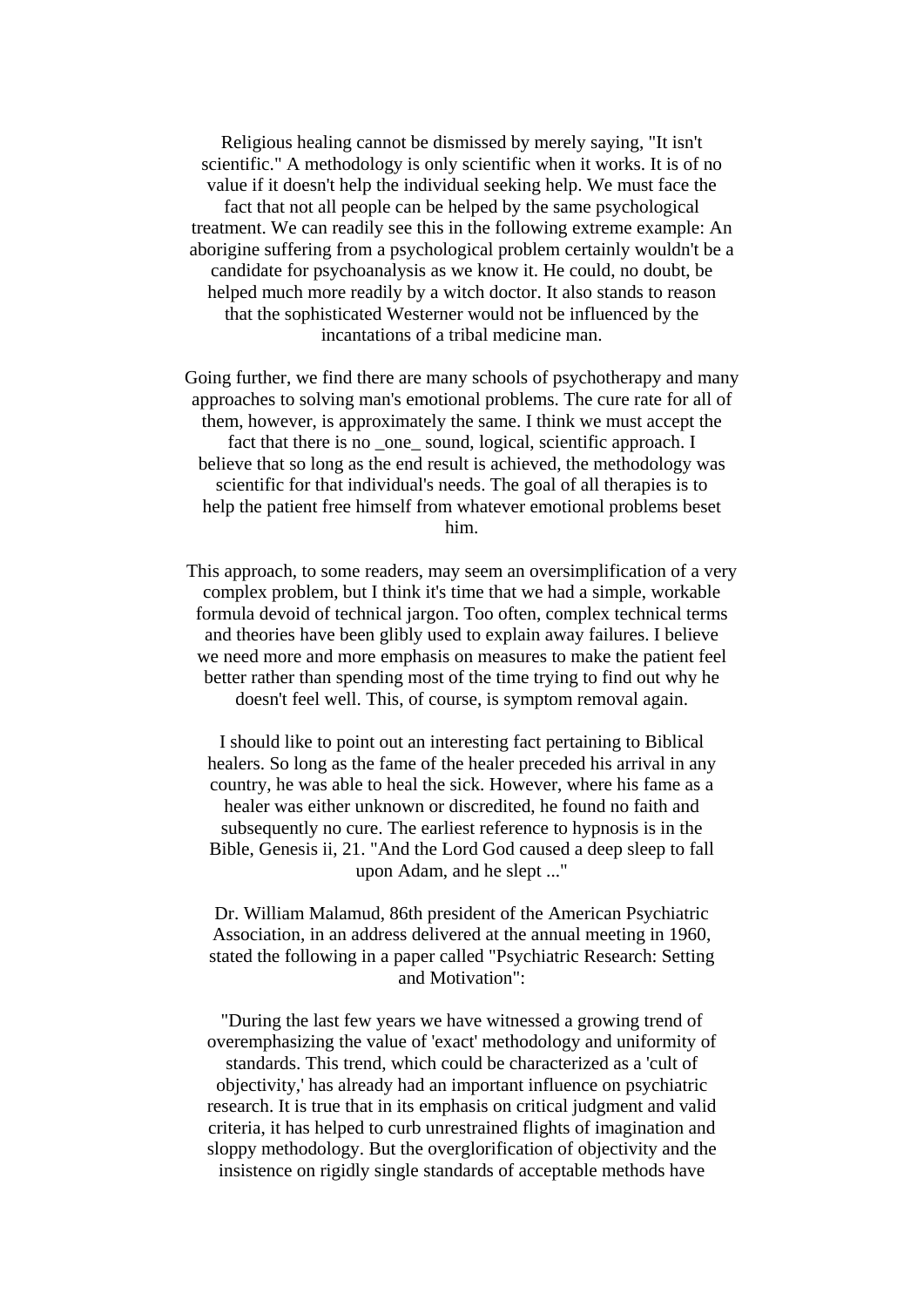resulted in a concentration on certain phases of the science of human behavior at the expense of other very important ones."

I believe that most individuals have a fairly good understanding of how they came to have the problem that they have. I have yet to encounter the person who protests he has no idea why he doesn't function as he would like to in a certain area. From a practical standpoint, not many have the time nor money required to delve into the unconscious background of the problem. The high cost of treatment is a very real objection and cannot be discounted lightly. People suffering from emotional problems usually suffer financial reverses as well. Who is to help these people? There are very few places in the country where they can receive competent psychiatric help at a reasonable fee. Is there this type of help in your own community? It is only when the individual is destitute that the state provides whatever help it can. However, at this point it's a long hard struggle back to good emotional health.

The National Association for Mental Health and its affiliates issue about 10 million copies of 200 different pamphlets on various aspects of mental health. To assess the value of these pamphlets, 47 mental hygiene experts held a conference at Cornell University. A report on this outstanding conference has been published. It is called "Mental Health Education: A Critique." A feature by Ernest Havemann in the August 8, 1960 issue of \_Life\_ contains a very worthwhile article on this conference called "Who's Normal? Nobody, But We All Keep On Trying. In Dissent From 'Mental Health' Approach, Experts Decry Futile Search For An Unreal Goal." The following paragraph is taken from the \_Life\_ article:

"What about psychiatry and psychoanalysis? This is a different matter. Many unhappy and problem-ridden people, though by no means all who have tried it, have profited from psychotherapy. Indeed, all the mental health pamphlets, as a postscript to the self-help methods they advocate, wind up by advising the reader to seek professional care if his problems are serious enough. But the skeptics at Cornell cited statistics which to them show that psychiatric treatment is as remote for the average person as a trip to the moon. Aside from the expense, which most people would find prohibitive, there simply are not enough therapists to go around. The U. S. has around 11,000 psychiatrists and 10,000 clinical psychologists--in all, about one for every 8,500 citizens. If everybody with emotional problems decided to see a psychiatrist, the lines at the doctors' offices would stretch for miles."

I assume that most readers of this book know that state hospitals are understaffed and unable to provide proper care for the mentally ill. Mike Gorman, executive director of the National Mental Health Committee, has written a crusading report on this very theme called \_Every Other Bed. In this book he tells us that every other hospital bed in the United States is occupied by a mental case. Mental illness costs the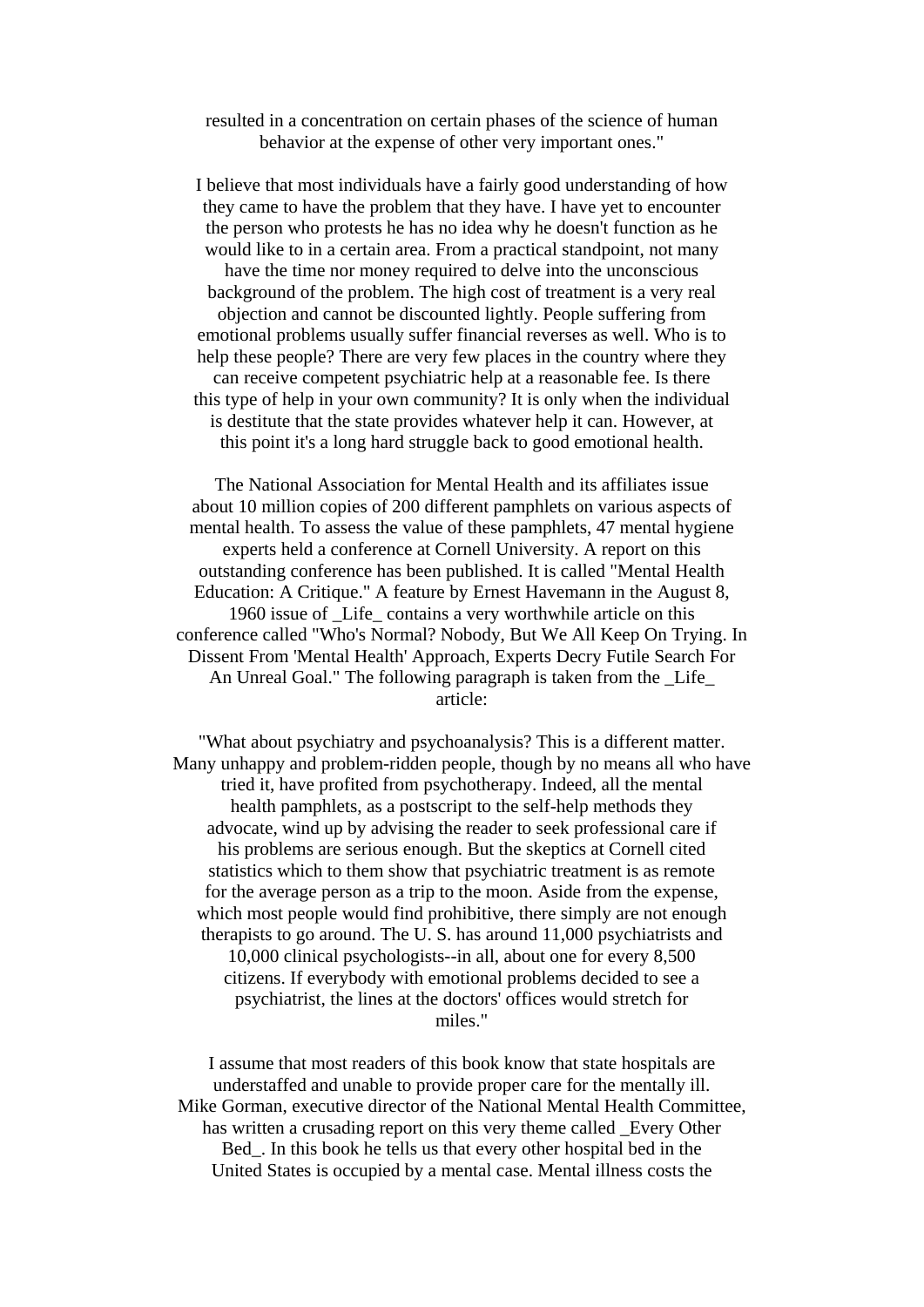country two and a half billion dollars a year besides the more important untold human suffering that can never be equated in dollars. The book is a shocking story of how we have let this happen; are still letting it happen; and of how little, for the most part, we, the general public as well as the medical and psychological professions, are doing to correct this deplorable situation.

It is time that we re-examined the dictums that say a symptom can never be removed unless the cause is understood and the unconscious background of symptom-complexes must be made conscious and understood before a cure is effected.

There are many positive thinking groups functioning in the religious field. Many of these religious groups are in existence primarily because of the dynamic philosophy or psychology they offer for every day living. Couple this with a strong faith in God, and you have a combination which approaches infallibility. Recently we have had a series of best-selling books which expound this very theme. Does it work? Of course it does when used properly.

You can be sure that there has been criticism of this religious psychology. The criticism is that the basic causes of the problem are never dealt with and the unconscious conflict is not resolved. It's the same argument over and over again. What about the people helped? They seem to have made tremendous strides and are leading lives as well adjusted as anyone else. Once imbued with this spirit or feeling of well-being, it permeates every phase of their relationships in a constructive manner. The only reason that there isn't more criticism is that this type of psychotherapy is incorporated into the religious tenets of these groups, and criticizing another man's religion makes the detractor's entire philosophy unacceptable. I am strongly in favor of these groups because I would prefer having a religion that keeps pointing out the positive side of life and that "life can be beautiful" if you put your faith in God and practice positive thinking. It is certainly better than the cynical philosophy of its detractors or the grim religions which stress punishment. Think of the guilt feelings involved in the latter. No one can live up to such a formidable creed.

Of course, if you suggest to positive thinking, religious individuals that they are using a form of self-hypnosis, they will emphatically deny and debate the issue. Since we are primarily interested in mental hygiene and not in winning a debate, it is well to leave the matter as it stands. The point to keep in mind is that so long as a person feels that this methodology is the answer to his needs and so long as no one is being hurt by his belief, I feel he should cling to his conviction. He should not allow it to be destroyed by those who are thinking in different semantic terms.

I would like to bring up another common example pertaining to the two basic concepts that we have been discussing. It is the example of the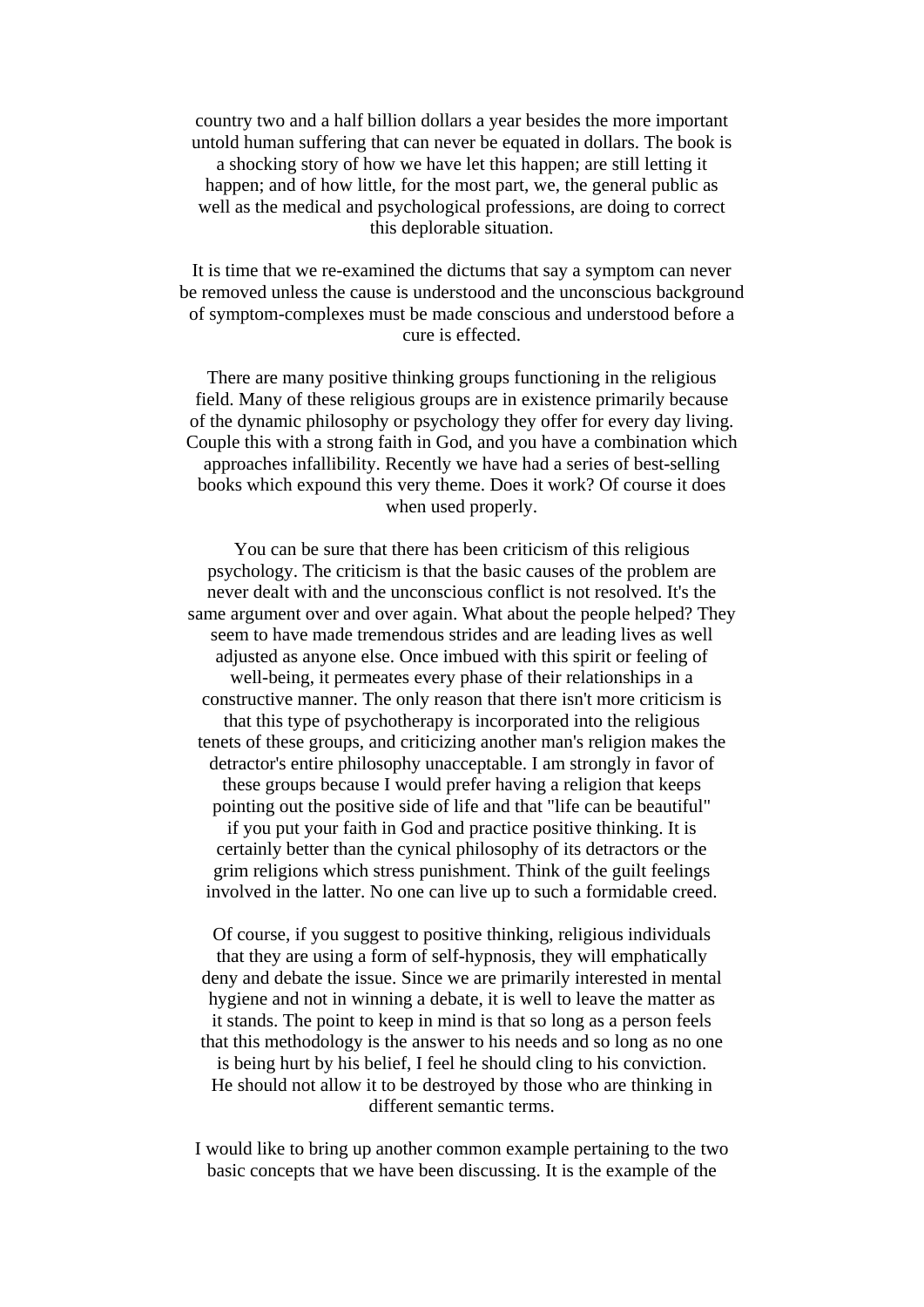many individuals who have taken public speaking courses to overcome stage fright. In most cases, the person involved hasn't had too much opportunity to be a public speaker. Because of this, he suddenly feels he may not say the right thing or forget what he wants to say. This anxiety can create the very situation or block that he fears. What is the solution? Certainly not psychoanalysis to find out why he functions the way he does. You could use this approach, but I don't think it's the most constructive one. It is like asking, "What am I doing that's wrong?" instead of "What can I do that's right?" The most constructive approach is to take a course of instruction to get the actual practice and experience in the techniques of public speaking.

Before proceeding further, I believe it is necessary to point out that I am not just being critical of the convictions of other sincere and dedicated individuals engaged in the field of mental hygiene. It is always good to re-evaluate our present thinking on any subject, no matter how sincere or convinced we may be that what we are doing is correct. At times, we can become so immersed in our convictions that we cannot take criticism and respond emotionally to ideas or interpretations that do not coincide with logical thinking.

What, then, is the answer to mental health problems? There is no single answer. It is a very complex situation. There are many promising drugs and treatments which, if adequately developed and widely used, could do a great deal toward promoting good mental health. Fundamentally, the problem will always be that of trying to understand human behavior and helping those in distress with an efficacious formula.

What is that formula? I believe hypnosis can contribute in part to the answer. Needless to say, hypnosis is contraindicated in many emotional problems because of the very nature of the problem itself. Some emotional difficulties must first be worked out on a conscious level. After this, hypnosis can be instrumental in achieving the final goal.

Dr. Frank S. Caprio, a prominent psychiatrist, in his book, \_Helping Yourself with Psychiatry, states the following: "A whole new world of self-confidence and positive living is open to every person, young and old, through hypnosis, self-hypnosis and self-suggestion or auto-hypnosis."

#### Chapter 4

#### How Does Self-Hypnosis Work?

There's an old Chinese proverb that states: "One picture is worth a thousand words." In conveying suggestions to the subconscious, we have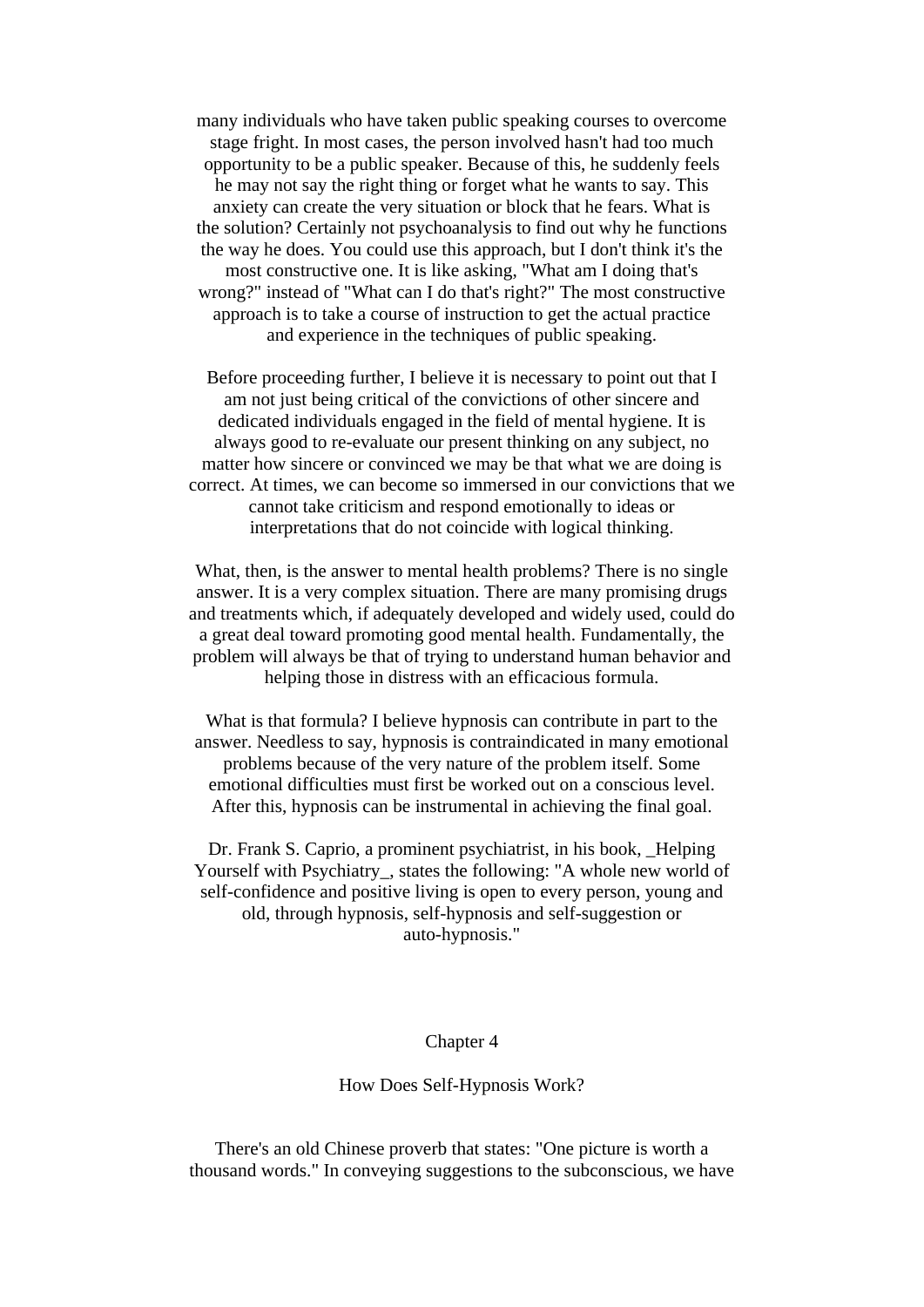found that picture images are more effective than the words that are implanted. For example, it isn't sufficient to say, "I will be confident." The words must be augmented by a picture of yourself as the confident person you want to be. If you say, "I can't visualize myself as a confident person because I have never been that way," you can "borrow" those personality traits that you want for yourself. Imagine yourself endowed with the characteristics of some confident person that you know. The qualities that you seek may even be borrowed from a famous person. If this isn't possible, make up a personality which is a composite of all the things you want to be. See yourself walking, talking and carrying on activities. Keep fortifying this image with the mental suggestions that are needed. It won't be long before these mental impressions give rise to the confident feelings that you seek. As you keep implanting these images, they will become a natural part of your conscious personality.

Dr. S. J. Van Pelt, president of the British Society of Medical Hypnotists and editor of the \_British Journal of Medical Hypnotism\_, writes about this technique in his book, \_Secrets of Hypnotism\_. He calls it "'3-D' Technique in Medical Hypnotherapy." As you read the following paragraph, it would be well to remember that it contains the essence of making the self-hypnosis technique work once you have achieved the hypnotic state, per se. Incidentally, the same procedure can be used in attaining the hypnotic state itself. You see yourself entering the state of hypnosis in your initial attempts. This, in turn, sets up a conditioned response and a favorable emotional reaction which is necessary.

"The writer has found (visualization) of the greatest value in the re-education of the patient, which is an essential part of hypnotherapy. In this method, after the cause of the trouble has been discovered and as a part of his re-education, the patient is instructed while under only light hypnosis to 'form a picture' in his mind. He is asked to imagine a movie screen and to see himself 'just like an actor' on this screen playing a part. He is told that the picture looks 'very real'--'3-D' in fact--and that he can see himself acting and looking the way he really wants to look and act. Various scenes are suggested such as ... the patient will have to face in real life. In each he is instructed to see himself--'as in real life'--always succeeding. For instance, the stammerer might be asked to picture himself speaking easily to people, and feeling perfectly at ease. The patient is also instructed how to form these 'success pictures' for himself, and it is stressed that he will only be able to see himself as he wants to be--successful. Since the pictures give rise to the appropriate feelings, it is not long before the patient begins to show the benefit of his private '3-D' film shows."

After explaining this technique to students, many have inquired, "Is that all there is to it? It seems so simple." Of course, there is more to it in that the individual must follow through with the instruction.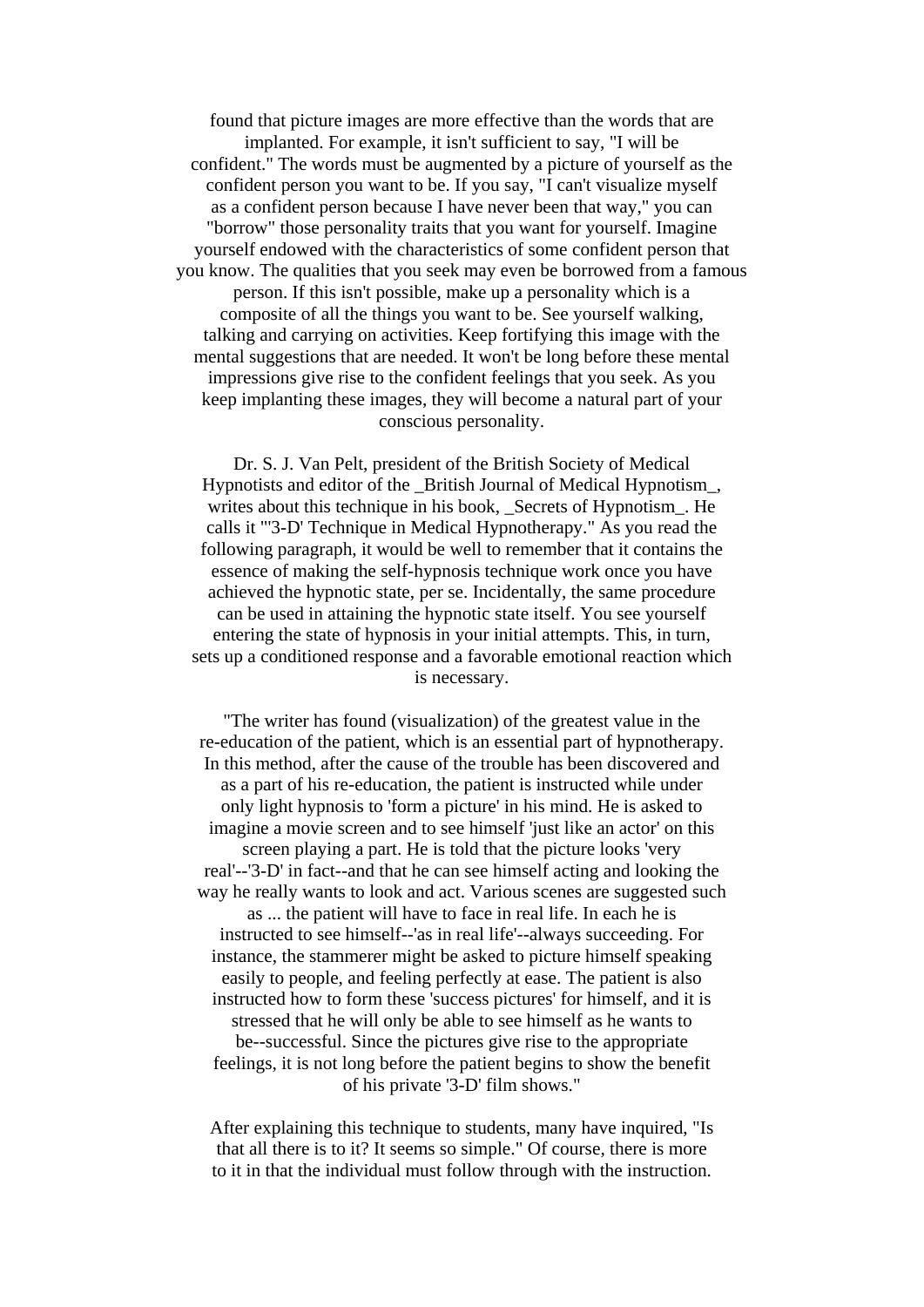This is one of the difficult aspects of this type of program. Let me enumerate some of the problems I have encountered in teaching self-hypnosis.

As mentioned, one of the difficulties is that the technique seems too simple. Students become skeptical. They feel it should be more complicated and involved in order to get results. I suppose people better appreciate something that comes only after a hard struggle. This procedure is devoid of this. Of course, I am not saying that once a person begins to use this technique his problems will automatically vanish and his life will be cheery forever after. We have been conditioned to think that success in anything can only come after a long, hard struggle. This is the basic theme of the American way of life. We have been accustomed to believe that conflict and struggle are part of life and large doses of it are necessary before we achieve success in any field. I can only reiterate that the information contained in this book is all you need to get results. It is necessary that you follow through and not give up after you have tried the program for a short while and have obtained no appreciable results. This brings us to another point.

Many persons expect immediate results when they begin to use self-hypnosis. If they don't get the results they anticipated immediately, they want to know "what's wrong?" My answer is usually that "nothing is wrong" and that they need only keep steadily applying the instructions. Certainly, one doesn't become a proficient typist, musician, actor or sportsman because he has mastered the basic techniques. It takes time to acquire proficiency.

Let me assure you that anyone using and applying this technique can benefit from it. One of the troubles in dealing with any problem is routing defeatism and hopelessness. You can incorporate posthypnotic corrective measures in the suggestions that you give yourself. However, I believe that they must be dealt with on a conscious level as well. You must believe that you can conquer your difficulties no matter how long you have had them. If you are prepared to work with self-hypnosis in an unremitting manner, you will achieve the self-help that you seek. Now and then, you can anticipate a setback in your progress, but this needn't discourage you from your overall task. Recount the progress already made. If you have a "let-down" because you expected quicker and more dramatic results, remember that this is a common feeling shared by many with emotional problems. Remember, also, how long you have had the problem.

No doubt, you have tried other methods and became discouraged because you weren't making the progress you had anticipated. You dropped the idea and landed back where you started. Make up your mind, consciously, that you will work with untiring sincerity and a perseverance that will not falter because your chosen goal is not achieved immediately. I know of no therapy that leads straight to positive results without obstacles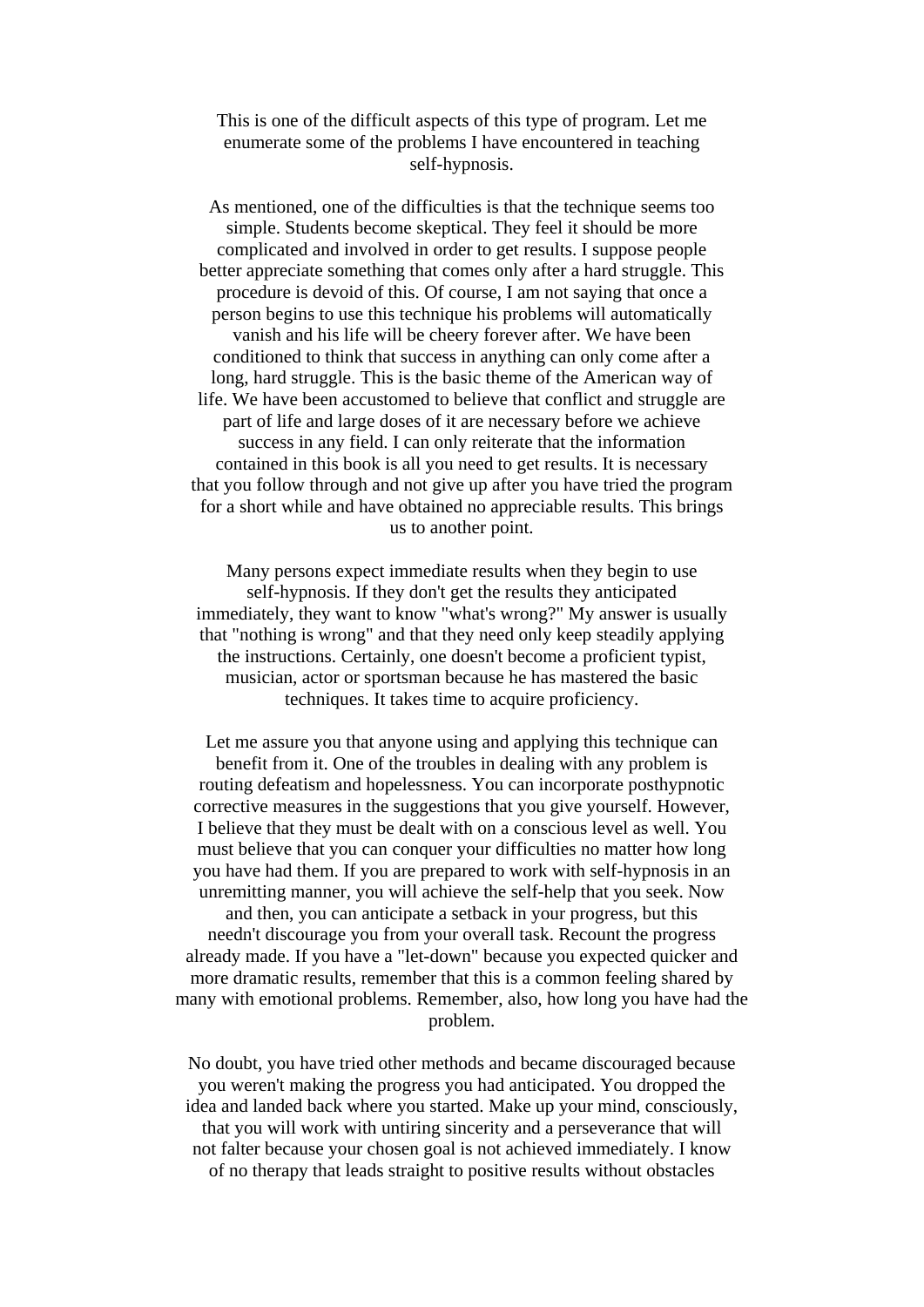and intermittent failure. Success comes in spite of intervening failures because the ultimate direction has been clearly thought out and charted. Self-hypnosis will finally work because you are constantly conditioning your subconscious to react in a positive, constructive manner. The program must, of necessity, become automatic in nature. When it does, you will suddenly find yourself feeling the way you wanted to and doing the things that you set out to do with the aid of self-hypnosis. You actually cultivate those feelings that you want.

Hypnosis will not work with skeptics. Every so often such a person comes to my office seeking help. He tells me that his family physician or his spouse feels he should take my course in self-hypnosis. I inquire if he feels he might benefit from the course. If his answer is not positive, and if after talking to him at length about the benefits of hypnosis, I still feel he is not ready for the course, I suggest another mode of treatment for him. The reason for this is that unless the person is optimistic and enthusiastic about self-hypnosis, it just isn't going to work as effectively as it would otherwise. The very nature of a skeptical attitude limits the constructive forces that we wish to harness.

Occasionally, individuals want indisputable proof that hypnosis is going to help them. It is impossible to give them the proof and unqualified reassurance that they seek. Yet, these same people do not require proof from their physicians. No one can guarantee success. However, I do point out that the continued and intelligent use of self-hypnosis can be instrumental in directing the healing, curative, constructive forces of nature.

Many times, a metaphysical rather than a scientific approach is required. It's a matter of trying to satisfy the patient's needs. At times, it is helpful to allow the patient to attend a class in self-hypnosis. Being able to communicate and identify with other individuals seeking self-hypnosis often is enough to change his attitude. This is especially true when one or more of the students relates dramatic changes.

Self-hypnosis works because we are able to condition ourselves to various stimuli. We condition ourselves consciously and unconsciously to many activities. When we experience anxiety, it stems from a conditioning process which could have been conscious or unconscious. In self-hypnosis, the individual consciously works toward implementing and strengthening his own inherent strength and resources. These objectives, when attained, result in feelings of confidence, relaxation, self-mastery and well-being.

Furthermore, hypnosis utilizes a natural mental process. We all know that placebos work admirably in numerous cases. The dictionary defines the word placebo as, "an inactive substance or preparation, administered to please or gratify a patient, also used in controlled studies to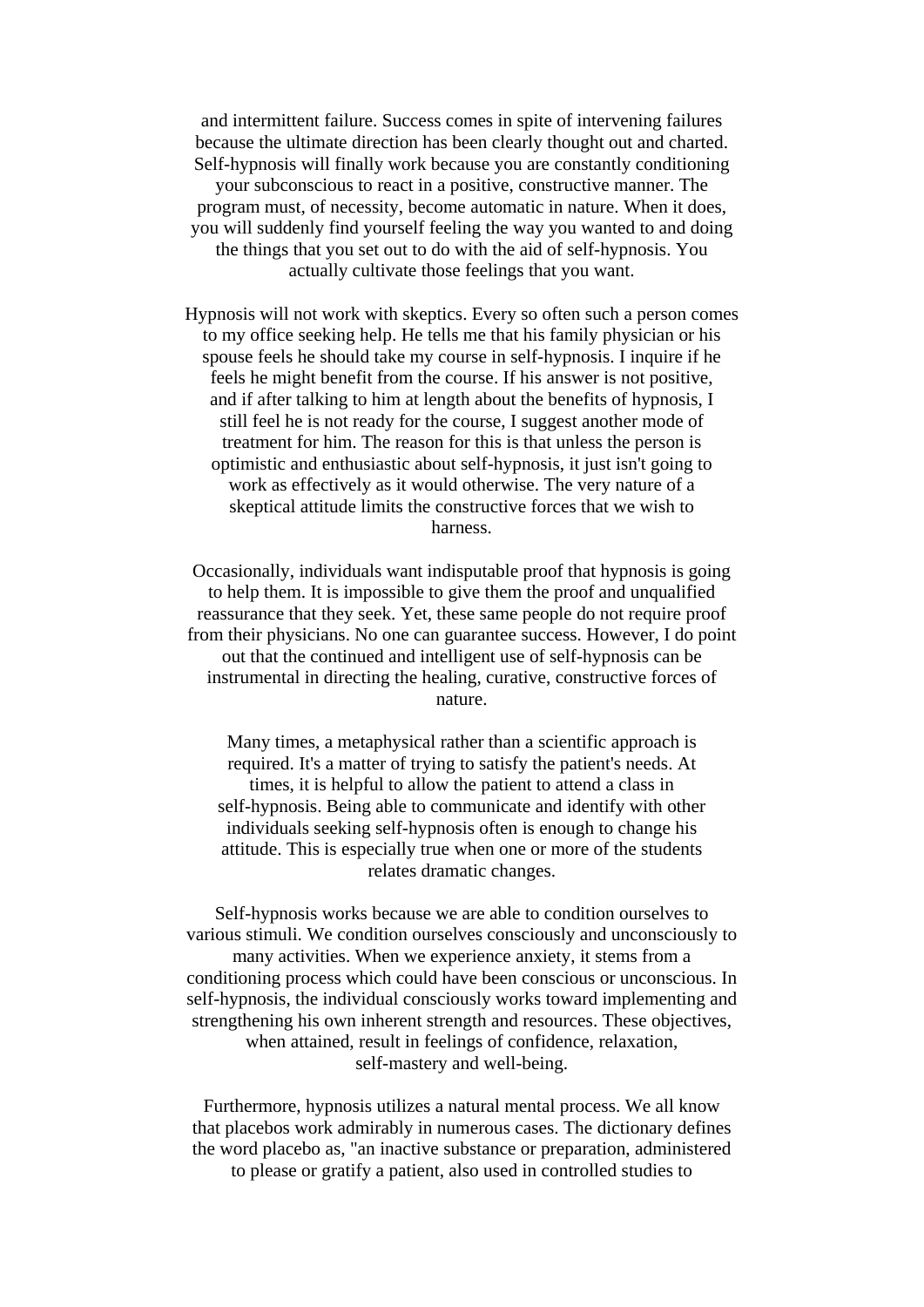determine the efficiency of medicinal substances." Many controlled experiments have shown that people achieve similar results whether they take a placebo (which they think is the real medication) or real medication that was prescribed. Several years ago many such tests were carried out with antihistamines to prevent colds. The results were always the same.

We are interested in what makes the placebo act as effectively as the true medication. It stands to reason that a chain reaction is set up, actually causing a physiological result from a psychological reaction. The unsuspecting patient declares, "I've never felt so good in my life." Yet, this would never have happened if he didn't think he was taking the marvelous new medicine. A recent scientific study by one of the leading pharmaceutical houses concluded that one third of the effectiveness of any medication depends upon the faith and trust that the patient has in the prescribing physician.

I am sure that the placebo results and the patient's faith in the physician as contributing factors to the effectiveness of medications do not come as a revelation. We are all aware of such information. Our problem is how to harness this unconscious process for constructive goals. The answer is through self-hypnosis.

Self-hypnosis, as we have explained it, uses a technique called visual-imagery. This has been referred to by many different names, but for our purposes we'll call it visual-imagery. Within this technique lies one of the keys for achieving the goals that you want. There have been many famous books written incorporating this technique as a basis for achievement. Perhaps the most famous of all is called \_Think and Grow Rich\_ by Napoleon Hill. In recent years, \_The Magic of Believing\_ by Claude M. Bristol and \_The Power of Positive Thinking\_, already mentioned, have become well-known. The book which gives direction to most of the books in this field is called \_Self-Mastery Through Conscious Auto-Suggestion\_ by Dr. Emile Coue. I am sure the older readers of this book have heard of his famous saying, which I will repeat here for emphasis. "Day by day, in every way, I am getting better and better." Invariably, in all these books, there is reference to the Biblical quotation, "As a man thinketh in his heart, so is he."

As the reader can deduce, we are not theorizing about a startling new discovery. The technique is as ancient as man himself and his dream of a better tomorrow. All books using the visual-imagery technique tell you to paint a vivid, mental picture of the material things you wish to acquire, if it is a case of material wealth. For personal improvement, they tell you to paint a vivid picture of the individual you want to be. In most cases, you are told to do this in a relaxed or meditative state with as few distractions as possible. The next two requirements are constant repetition (conditioning) and a "burning desire" (motivation) to achieve what you set out to do.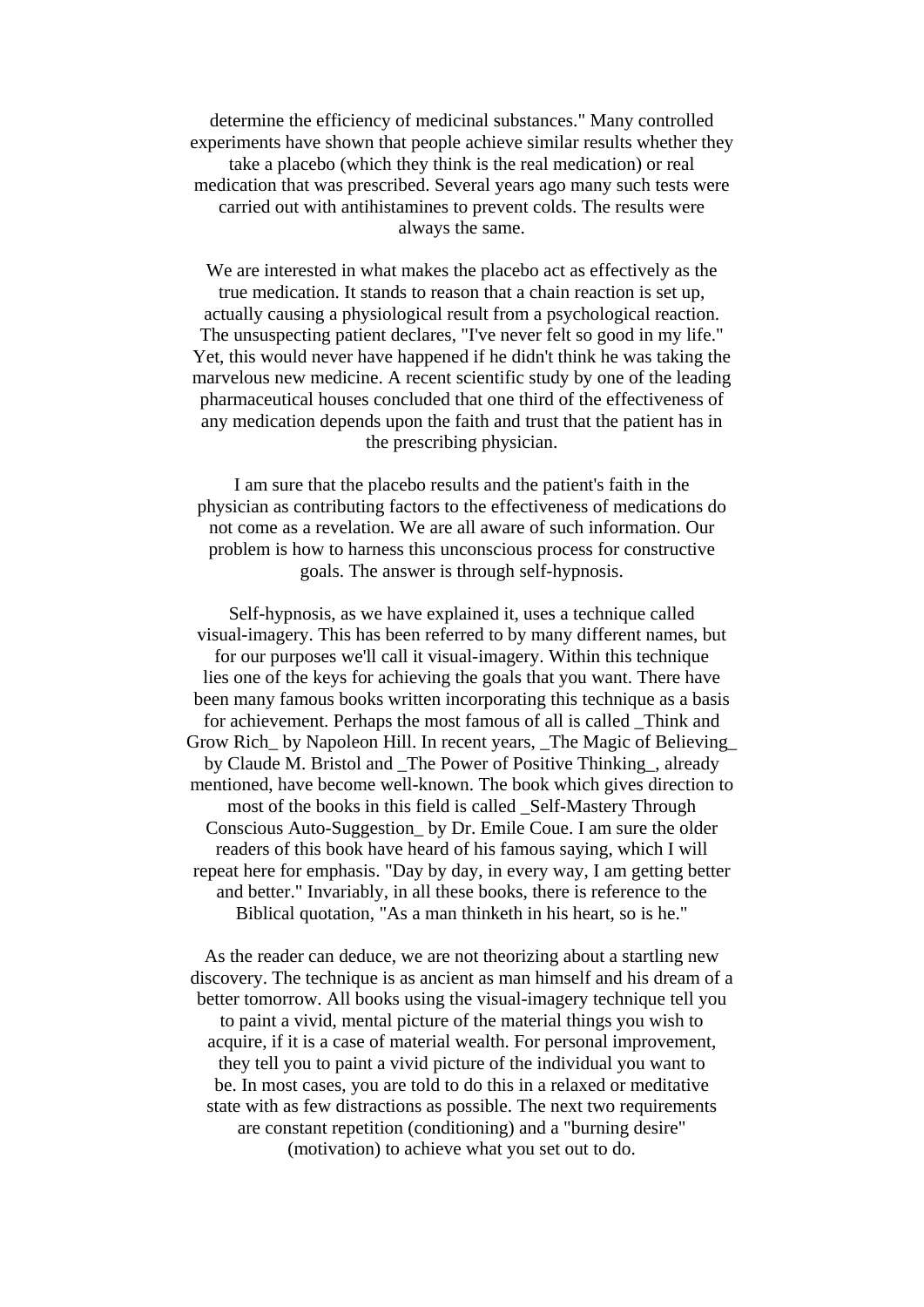Aren't these books really talking about self-hypnosis? Aren't they describing precisely the techniques of self-hypnosis? The terminology is different, but the approach is the same. With these techniques there is an aim to direct thinking, picturization, positive thinking, suggestions and constructive thoughts or images to the "inner self" or "real self." Aren't they once again really talking about the subconscious mind? I have no argument with any workable approach to emotional maturity, but in many cases we are actually becoming involved with the meaning of words (semantics). The quickest way to the subconscious is through self-hypnosis. In this self-hypnotic state, you are able to consciously direct suggestions to your subconscious mind.

## Chapter 5

How to Arouse Yourself from the Self-Hypnotic State

You will note that this chapter precedes instruction on how to attain self-hypnosis. The reason for this is to alleviate whatever anxiety you may have in regard to the question, "If I'm hypnotized, how do I awaken myself?" It is important to understand that even though you are hypnotized, you are in control, are aware of your surroundings, what is going on about you, can think clearly and can arouse yourself very easily. It is only necessary to say or think, "I shall now open my eyes and wake up feeling fine." You could also give yourself a specific count and say, "As I count to five, I'll open my eyes and wake up feeling wonderfully well and refreshed. One ... two ... three ... four ... five."

It should be remembered that while we sometimes use the word "sleep" to describe the hypnotic state, we are not actually referring to true sleep. This accounts for much of the confusion. The individual thinks, "If I'm asleep, how can I awaken myself?" If the subject were asleep in the true sense of the word, this would be impossible. Actually, the subject is in a special or heightened state of awareness. In self-hypnosis, he is extremely conscious although his general physical appearance is one of passiveness. In the self-hypnotic state, the individual consciously gives himself whatever suggestions he desires. This proves he \_is \_conscious and, therefore, can awaken himself with the appropriate suggestions.

Occasionally, the subject falls asleep while giving himself suggestions or while relaxing to get into the right psychological mood. Naturally, in this case, the subject will awaken in due course. If the subject practices hypnosis when he is normally set to fall asleep in bed, he would awaken refreshed in the morning at his usual time.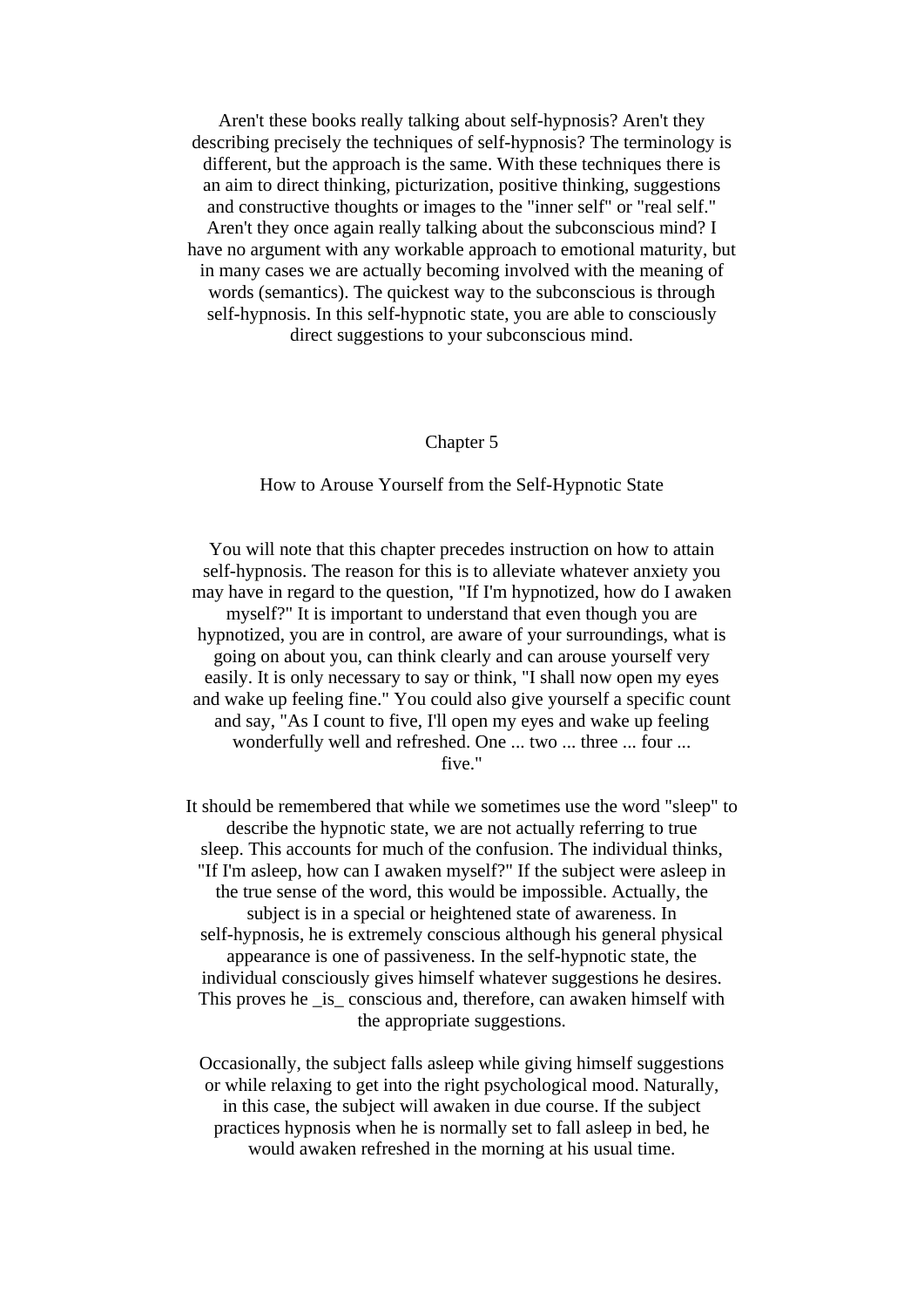# Before beginning to give yourself therapeutic suggestions, you could give yourself the following suggestions which give you a \_specific length of time\_ that you will work with self-hypnosis:

"I shall work with self-hypnosis for 15 minutes. At the end of that time, I shall open my eyes and wake up feeling wonderfully well, wide awake, confident, cheerful and optimistic. The moment I open my eyes, I'll feel refreshed. In case of any outside danger, I'll be able to awaken immediately, be fully alert and act accordingly."

You will notice that these suggestions take into consideration the possibility of something happening of danger to the individual, such as fire, etc. These points arise in the minds of most individuals attempting self-hypnosis and are well taken. You could also set an alarm clock to awaken you at a designated time.

Let us assume to arouse yourself you gave yourself a suggestion to open your eyes and be wide awake at the count of five. You count to five and for some reason you are unable to open your eyes. First of all, DON'T WORRY. Remain relaxed and give yourself the suggestions over again, emphasizing to yourself that at the count of five you will absolutely, positively be able to open your eyes very easily and will feel fine. You then begin the count again reiterating between each number that you will positively open your eyes at the count of five and be wide awake. This should do it. Should this not do it, may I reassure you again, DON'T BECOME ALARMED. Relax for a few minutes and try again. You'll be able to open your eyes and wake up.

I hope I haven't frightened you with the prospect of not being able to awaken. I bring this up only to acquaint you with the procedure to use. Actually, the problem of dehypnotization is a rare one. I should point out a very important fact. \_I have never had a subject practicing or using self-hypnosis tell me he had the least bit of difficulty in awakening himself from the self-induced hypnotic state.\_

I have had persons tell me that they heard or read of a case where the hypnotist could not bring the subject out of the hypnotic state, and, as a result, the subject slept for so many days. Not one of the stories could be documented. Years ago, for publicity purposes, stage hypnotists would have a subject sleep in a store window for several days. This was on a voluntary basis, though, and should not be confused with what we are discussing.

In working with subjects, I have \_very rarely\_ had a subject who did not awaken at a specific count, but I have had this experience. I have usually found that the subject is so relaxed that he just didn't want to awaken for fear of losing this pleasant sensation. When the subject doesn't awaken, I merely ask him in a calm manner, "Why don't you wish to wake up? You can answer me without awakening from the hypnotic state." He usually replies he'd like to remain in this state for another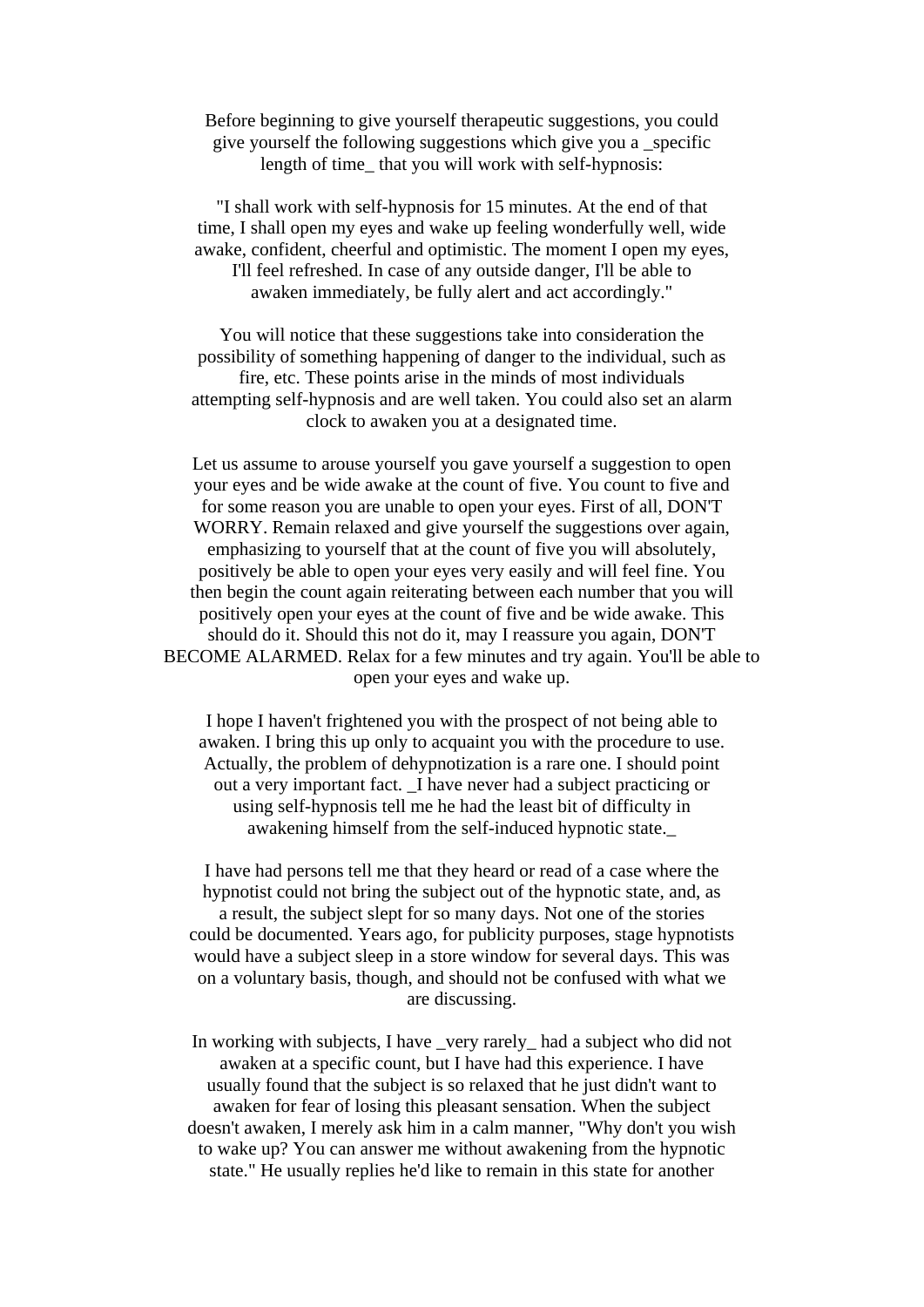five minutes or so. I agree to this extended period while getting a firm commitment from him that he will awaken after this period. This is usually sufficient to bring the subject out of the hypnotic state.

Occasionally, the instructions to wake up are not clear to the subject. If this is the case, clearer instructions should be given. You could also deepen the hypnotic state and then give suggestions to awaken at a specific count in a very authoritarian manner. Every so often, I have found that the subject has fallen into a natural sleep and just hasn't heard the instructions. In this case I raise my voice which is usually sufficient or gently shake the subject awakening him as you would any sleeping person.

I would like to relate a rather interesting experience that I had with a male subject. I had worked with this particular subject six times previous to this occasion. He was a good hypnotic subject, and he failed to awaken in the usual manner. Since he had carried out several posthypnotic suggestions, it was rather perplexing to analyze what had happened. After about ten minutes, he finally agreed while he was under hypnosis to awaken at a given count. I asked him what was the nature of the difficulty. He replied, "I wanted to see how you would react."

In conclusion, having difficulty in dehypnotizing yourself is extremely rare. Should it happen, \_keep calm\_, and repeat the suggestions with emphasis. Even in hetero-hypnosis, where the hypnotist hypnotizes a subject, it is extremely rare. There are explainable psychodynamic factors for this. However, they can be met adequately while the subject is under hypnosis.

## Chapter 6

## How to Attain Self-Hypnosis

Let us begin with the hypothesis that anyone can learn and practice, to some degree, the science of self-hypnosis. We shall assume that you have carefully thought out what you want to accomplish. You have, through self-analysis, come up with reasonable goals of therapy and self-improvement. The next step is the acquisition of the hypnotic state, per se.

Before giving you the specific instructions, I would like to clarify a question which invariably arises in teaching a student self-hypnosis. It is: "Are the suggestions that I give myself as effective as the ones you would give me in hetero-hypnosis?"

It is natural to assume that the suggestions of the hypnotist would be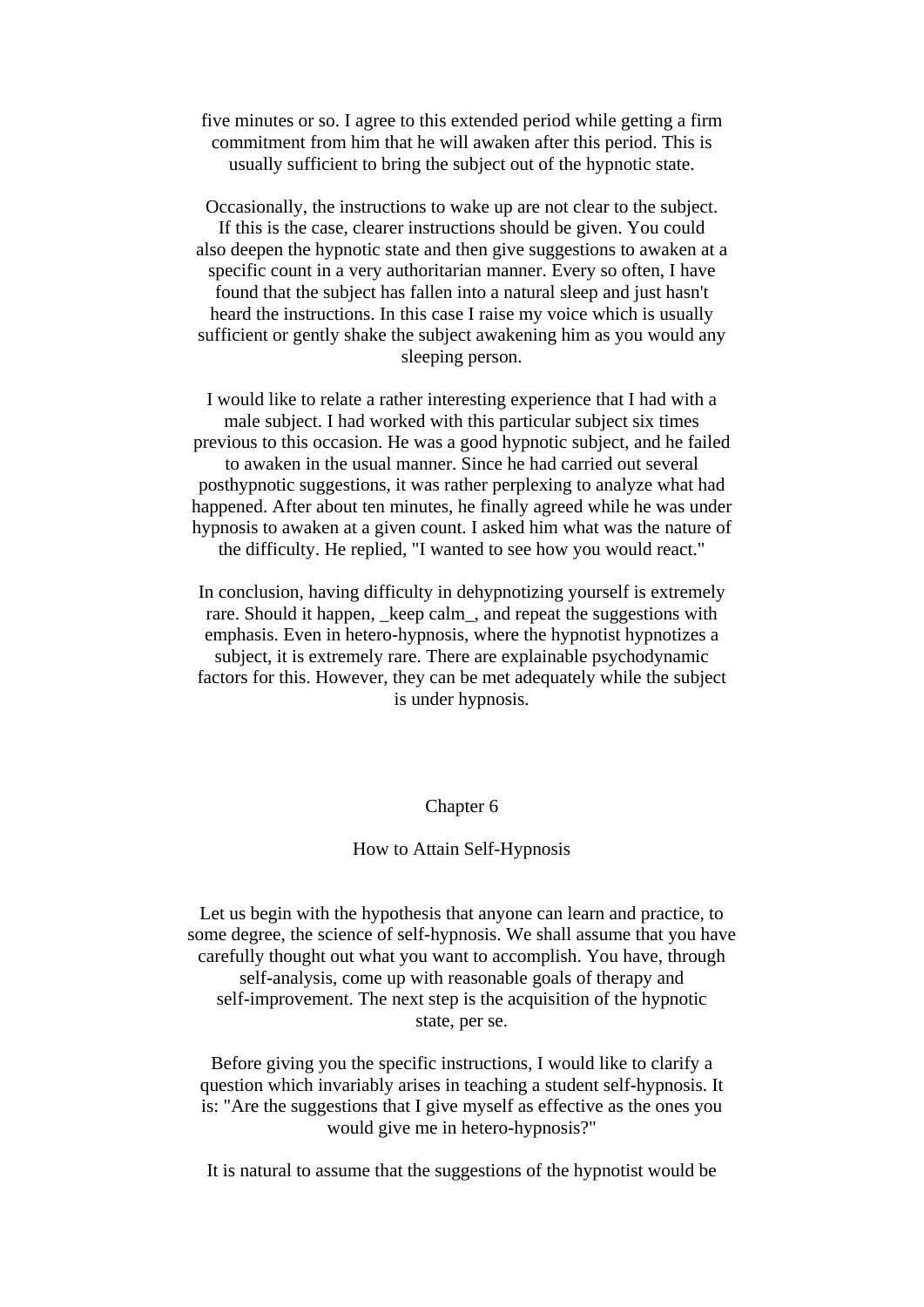more effective than those given by the subject himself, but both have the same intrinsic value. It is well to remember that all hypnosis is really self-hypnosis, and all hetero-suggestions are transposed into self-suggestions. If the hypnotist firmly suggests, "From this moment, you will feel very confident in all life situations," the subject automatically and unconsciously rephrases the statement, "From this moment, I will feel very confident in all life situations." The subject, ordinarily, mentally or aloud, repeats all suggestions using the pronoun "I" instead of "you".

The easiest and quickest way to learn self-hypnosis is to be hypnotized and given a posthypnotic suggestion to the effect that you will be able to put yourself into the hypnotic state at a given stimulus whenever you desire to do so. The hypnotist need not be a professional. Anyone understanding the rudiments of hypnosis can do this. However, let us assume you want to learn self-hypnosis and cannot find help. If you understand and consciously practice the instructions that I shall outline, you will attain your goal.

Sit in an easy chair or recline on a sofa or bed. Next, choose a point of eye fixation on the ceiling, preferably a spot behind you which would normally cause eye fatigue or strain. Now, breathe very slowly and deeply. As you do this, repeat, aloud or mentally, the word "sleep" as you inhale and "deep sleep" as you exhale. Do this for several minutes in a very monotonous manner until such time as you find yourself getting drowsy. Next, suggest to yourself that your eyelids are becoming heavy and tired. The goal is to acquire eye closure using this method. You want to reach a state where it is uncomfortable to keep the eyes open. Once you get your eyes closing, seemingly of their own volition, you have reached the first step in achieving self-hypnosis.

You can repeat to yourself such suggestions as, "My eyelids are becoming very heavy and tired ... My eyes are becoming very watery ... My eyelids are blinking ... I just want to close my eyes ... The moment I close my eyelids, I shall fall into a deep, sound, hypnotic sleep ... Even though in a deep state of hypnosis, I shall be aware of my surroundings and be able to direct posthypnotic suggestions to my subconscious mind."

When your eyelids actually become heavy or when your eyes actually begin to water, you intensify these feelings by repeating affirmative suggestions along these very lines. This is known as "the feed-back technique" and helps to reinforce the actual condition that exists. Proceeding in this way hastens the actual closing of the eyes and attainment of the hypnotic state, per se.

Let us assume that you practice this procedure and seemingly nothing happens. Continue to practice it again and again until such time as you are able to achieve an eye closure. You will eventually be able to do this within a relatively short period of time.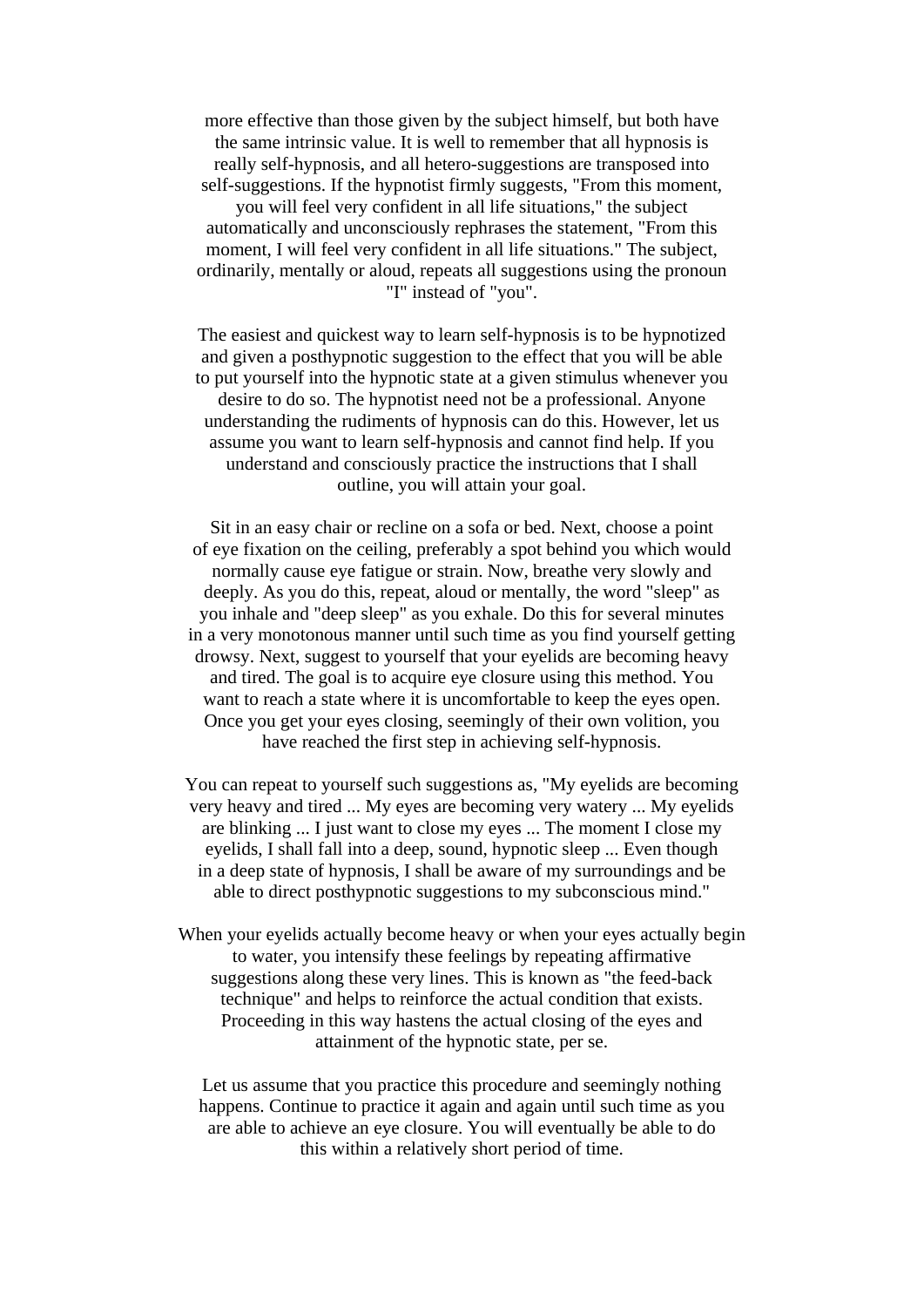One of the best times to practice the technique just given is when you are falling asleep at night. The lights are out and you are lying in bed. Choose an imaginary spot above and behind your eye level so there is some strain on the eye muscles. Now begin giving yourself suggestions that your eyelids are becoming heavy, etc.

The reason this period is such an excellent time to practice self-hypnosis is that the suggestions you give yourself spill over into your subconscious as you drift from consciousness to unconsciousness. It's like telling yourself to wake up at a certain time in the morning. The suggestion reaches your subconscious and activates you consciously to waken. Using this approach, you can give yourself dynamic, constructive suggestions at this time as well as giving yourself the posthypnotic suggestion that the next time you practice self-hypnosis, you will fall into a deeper, sound, hypnotic state at the count of three. You also emphasize that your eyelids will close involuntarily whenever you relax for five minutes and afterwards count to three. This conditioning process will be augmented by the use of the sleep period. The suggestions will tend to work unconsciously during this period and hasten your attainment of the constructive goals as well as the self-hypnotic goal itself.

Once you have achieved eye closure, deepen the hypnotic state by the following suggestions: "As I count to three, I shall go deeper and deeper into a profound, hypnotic state. As I count to three, I shall find myself becoming more and more relaxed. As I count to three, I shall fall into a deep, hypnotic sleep." You repeat these suggestions many times, actually trying on a conscious level to feel sleepier, more relaxed, more at ease. In doing this, you take on the characteristics of a deeply hypnotized subject.

Part of the difficulty in learning self-hypnosis is that the subject is aiming at a state of mind in which he has no experience. If I say, "Act happy" or "Act sad," there is an immediate reaction from your experiential background, and you can react accordingly. If you have never seen anyone hypnotized and I say, "Act as though you were hypnotized," you must, of necessity, act in a manner that you would assume approximated that of hypnosis. If you had actually seen someone hypnotized, you would naturally take on the characteristics you had observed. This would either be done consciously or unconsciously.

Some individuals describe the hypnotic state as a state of "complete relaxation." Many get a feeling of "detachment;" others a feeling of "disassociation," as though their entire being was only thought. Some get a "floating" or "drifting" feeling, likening the experience to lying on deep clouds. Others experience a heavy, pleasant, "sinking" feeling. Still others get a feeling of "peace and serenity." Many describe the hypnotic state as being akin to the state just prior to falling asleep or like daydreaming, and they experience the same reactions. Yet, there are some who do not feel a definite change. They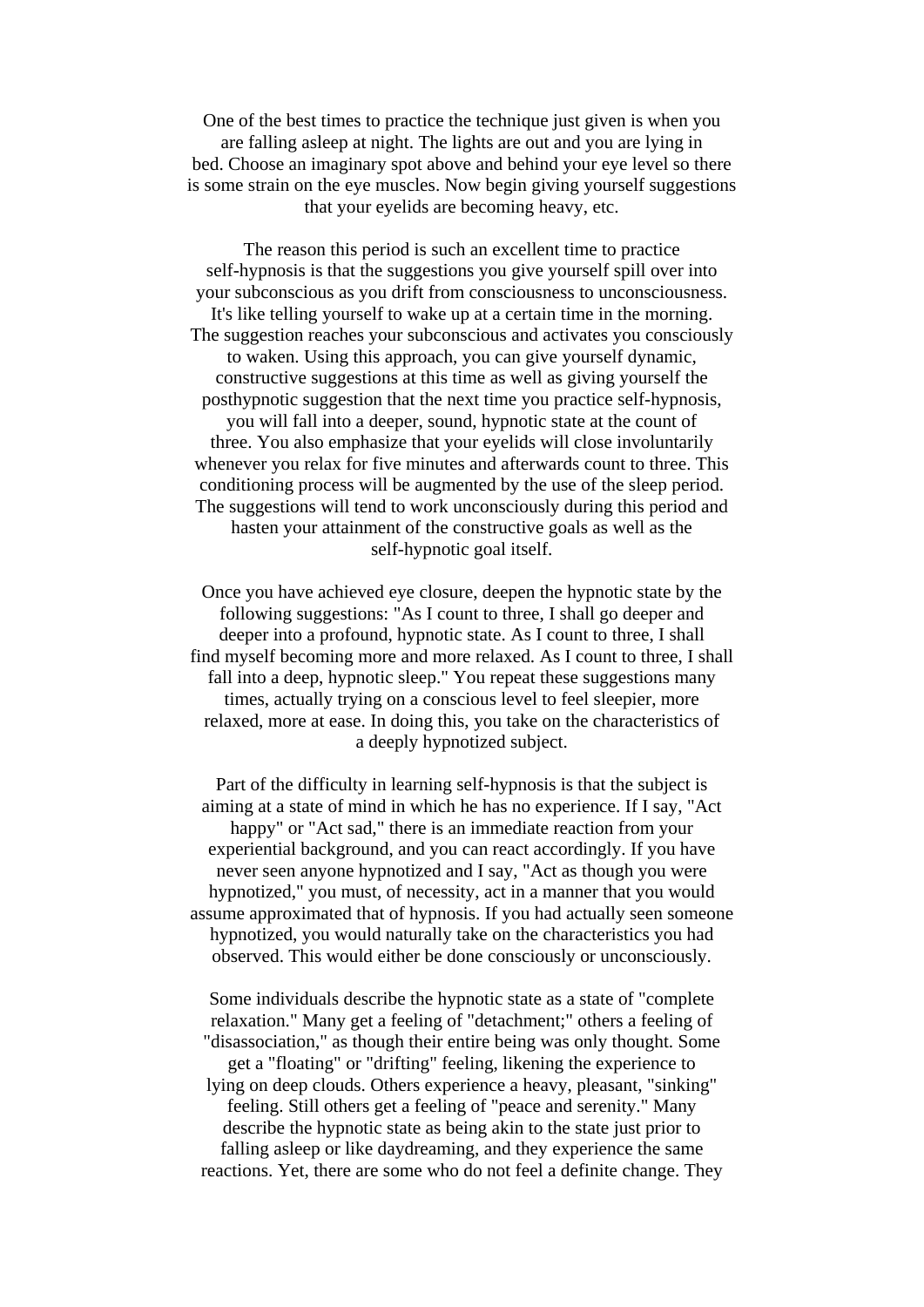describe it by saying, "I just felt that I had my eyes closed. I heard everything and was completely aware at all times." Since it is possible to direct your feelings (reactions), I would suggest that you aim for a completely relaxed, comfortable state.

You have now reached the point where your eyes are closed, and you have given yourself further suggestions to deepen the state of hypnosis. This has taken from about six to ten minutes. You are not sure, though, that you are under hypnosis. There are many ways to test this, and I shall outline one of these tests later in this chapter; however, for your initial attempts, it isn't too important whether or not you are under hypnosis. You are still to give yourself the posthypnotic suggestion that the next time you attempt to hypnotize yourself you will fall into a deeper and sounder state after you have relaxed for about five minutes and counted to three.

In your initial attempts, you will be trying to establish a conditioned response to the count of three which will subsequently cause your eyes to close and put you under hypnosis. Eventually, you should react instantly to the count of three or any other cue you may use to trigger the response. The key words or stimulus become associated with the action that you seek. Through repetition, just thinking about the stimulus can bring on the response. This is known as ideomotor action and is present in the waking as well as the hypnotic state. Pavlov's famous experiments which induced dogs to salivate when a bell was rung after previously having had food fed to them at the same time are examples of this type of conditioning. Don't we generally become hungry if someone tells us it's noon and time for lunch when, in fact, it's only 11 o'clock?

I had a common experience recently that I am sure many readers have shared. One of my neighbors, seeing my car was parked in front of my house and knowing I was home, called to say he was dropping in to see me. While working on the manuscript of this book, I thought I heard the doorbell as I was typing. I went to the front door and no one was there. I even walked around the house looking for him because I was so certain I heard the bell. This is another example of an ideomotor action. I told my friend about it when he arrived approximately 30 minutes later. He looked at me rather whimsically, and we both shared a laugh. Haven't you thought you heard the phone ring when you were waiting for a call?

In the chapter, "How Does Self-Hypnosis Work," stress was laid on the importance of the visual-imagery technique. During every attempt to achieve self-hypnosis, you attempt to visualize yourself going into the hypnotic state. Once you have deepened the state, you begin the process of visualizing yourself exactly the way you want to be. You may experience difficulty at first, but as you keep at it, you will be able to picture yourself the way you want. \_You use the visual-imagery technique whether you think you are under hypnosis or not.\_ These images become clear as you constantly hammer home these suggestions. This is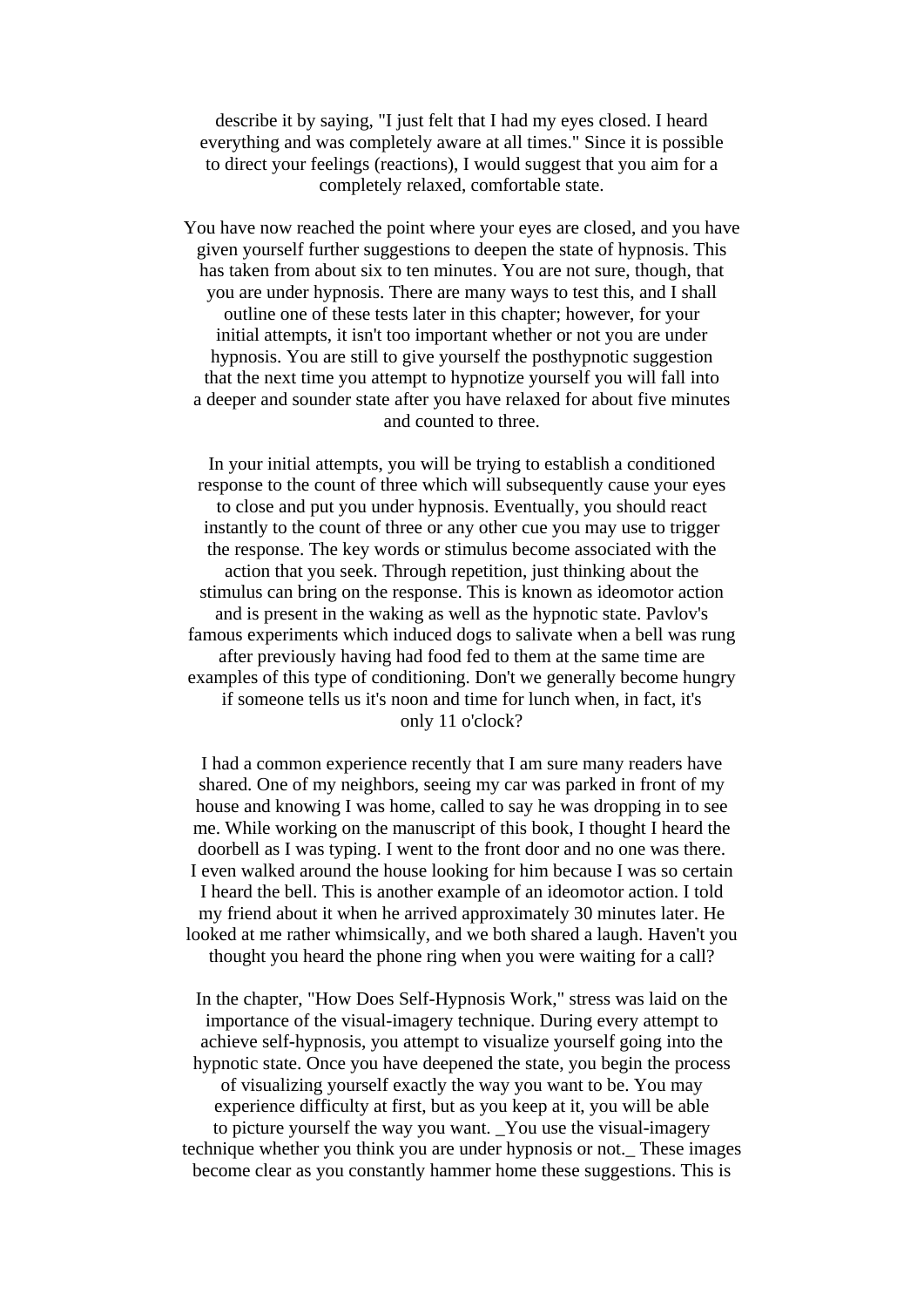the exact procedure necessary, and you needn't complicate it.

Let us suppose that you are getting your eyelids to close at the count of three and have achieved a good state of relaxation. With these prerequisites, you can anticipate going deeper into the hypnotic state. Actually, being able to get the eyes to close at a specific count is the first test in determining if the subject has gone under hypnosis. If you have conditioned yourself this far, then you can go to the next step.

The next test is called the "swallowing" test. You mentally give yourself suggestions that as you slowly, to yourself, count to 10, you will get an irresistible urge to swallow one time. You further suggest that this will happen even before you reach the count of 10. You then

begin the count. "One ... My throat is parched, and I feel an irresistible urge to swallow one time. Two ... My lips are becoming very dry, and I feel an irresistible urge to swallow. Three ... My throat feels very dry, and I feel an irresistible urge to swallow one time. Four ... Before I reach the count of 10, the urge to swallow one time will become irresistible because my lips and throat are so dry. Five ... Once I swallow, I shall no longer have the urge to swallow again, and as

I swallow one time, I shall fall into a deeper and sounder state of hypnosis." Continue with similar suggestions, repeating and affirming the suggestions about swallowing. Once you actually swallow, you discontinue the suggestions and, instead, give yourself suggestions that you are falling deeper and deeper into a sound hypnotic state and that the constructive suggestions you now give yourself will work for you. Once again you practice visual-imagery, seeing yourself the way you want to be, while fortifying this image with forceful, positive suggestions.

You close by giving yourself suggestions that you will enter the hypnotic state whenever you relax for five minutes and count to three.

The suggestions are just as effective whether given aloud or mentally. Many subjects report that they are reluctant when it comes to giving suggestions to themselves. I can only say that as you continue to work with yourself, you will develop confidence in giving yourself suggestions. In order for the suggestions to be effective, they cannot be given in a reticent or hesitant manner. They must be given with enthusiasm and anticipation. If you assiduously follow these instructions, you will derive the benefits you seek in the shortest possible time and witness the positive, tangible results of your suggestions and efforts. In the next chapter, you'll learn how to deepen the self-hypnotic state.

## Chapter 7

Deepening the Self-Hypnotic State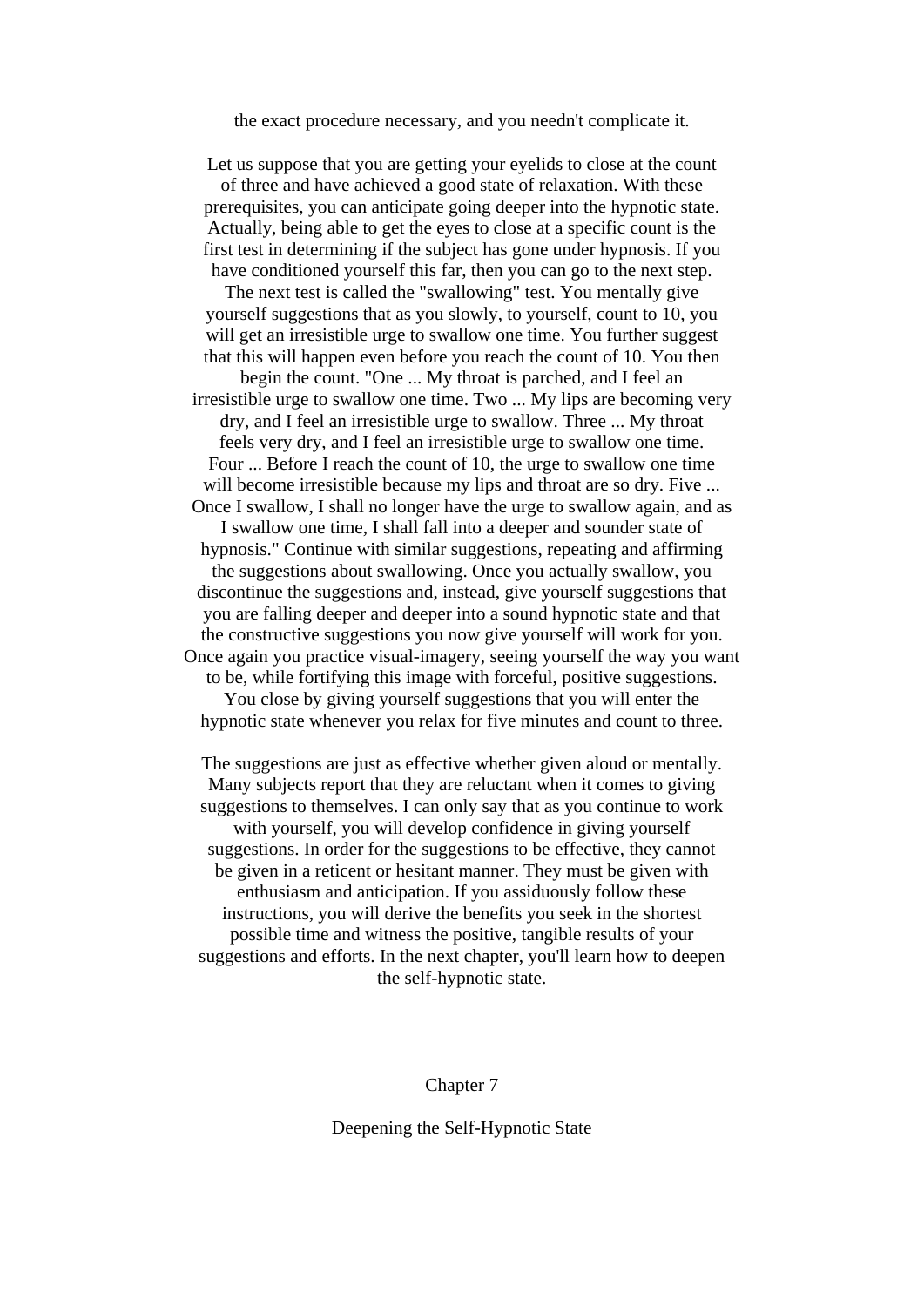For each progressive test, it is usually necessary to have accomplished the preceding tests. However, this is not an absolute rule. Frequently, a subject responds to tests at the beginning of the depth scale and then to others at the end of the depth scale. Certain tests in between do not work. I have had the following experience more than once while teaching one of my classes in self-hypnosis. In testing the depth of hypnosis, I run the gamut of all of the tests from light to deep. In this way, the subject can ascertain how far he has progressed. One frequent test for the deep state is to give the subject a posthypnotic suggestion to the effect that the next cigarette he smokes will have a vile taste and it will be absolutely impossible for him to take more than three puffs. It is further suggested that after the third puff, the cigarette taste will be so unbearable it will become necessary for him to extinguish the cigarette.

We can expect an excellent hypnotic subject to comply with these posthypnotic suggestions, but a subject who hasn't even passed the eye closure test (test No. 1) or any other test may unexpectedly react perfectly to the cigarette test which we know is a standard test for determining if the subject has entered into a deep state of hypnosis. How can you account for it? There is no simple or positive answer. If we hadn't given him this particular test, he would have felt that he wasn't making progress in his determination to become a good hypnotic subject. Because of this, he might not have given himself therapeutic suggestions because he would feel he hadn't reached a state of hypnosis which would benefit him. Remember, follow the instructions of giving yourself whatever therapeutic suggestions you want, regardless of the fact that you feel that "nothing has happened." I have seen many subjects who were bewildered because certain tests did not work, yet were pleased because of very gratifying overall results from using self-hypnosis. They were baffled because of their inability to pass certain tests which they felt were a prerequisite to the success of constructive suggestions they gave themselves.

It is commonly felt that the deeper the state of hypnosis, the better the results. In actual practice, I have not found this to be so. I have had excellent results in a relatively short period of time with subjects who only achieved a light state, and it has been necessary to work with others who achieved a deep state of hypnosis for a longer period before lasting results were in evidence. Naturally, each individual presents a different set of needs and even though the symptoms may be basically the same, each will respond favorably when his requirements are met. This happens on a conscious as well as unconscious level. For example, the mere assurance by a physician that the patient is all right and has nothing to worry about is often sufficient to bring about desirable results. Another example is the mother who stops the sobbing of her hurt child by a loving kiss. A logical approach, pointing out to the child that he really didn't hurt himself, would never have worked. We have all heard stories of primitive tribesmen who have died because they knew they were the objects of "death wishes" by another member of the tribe.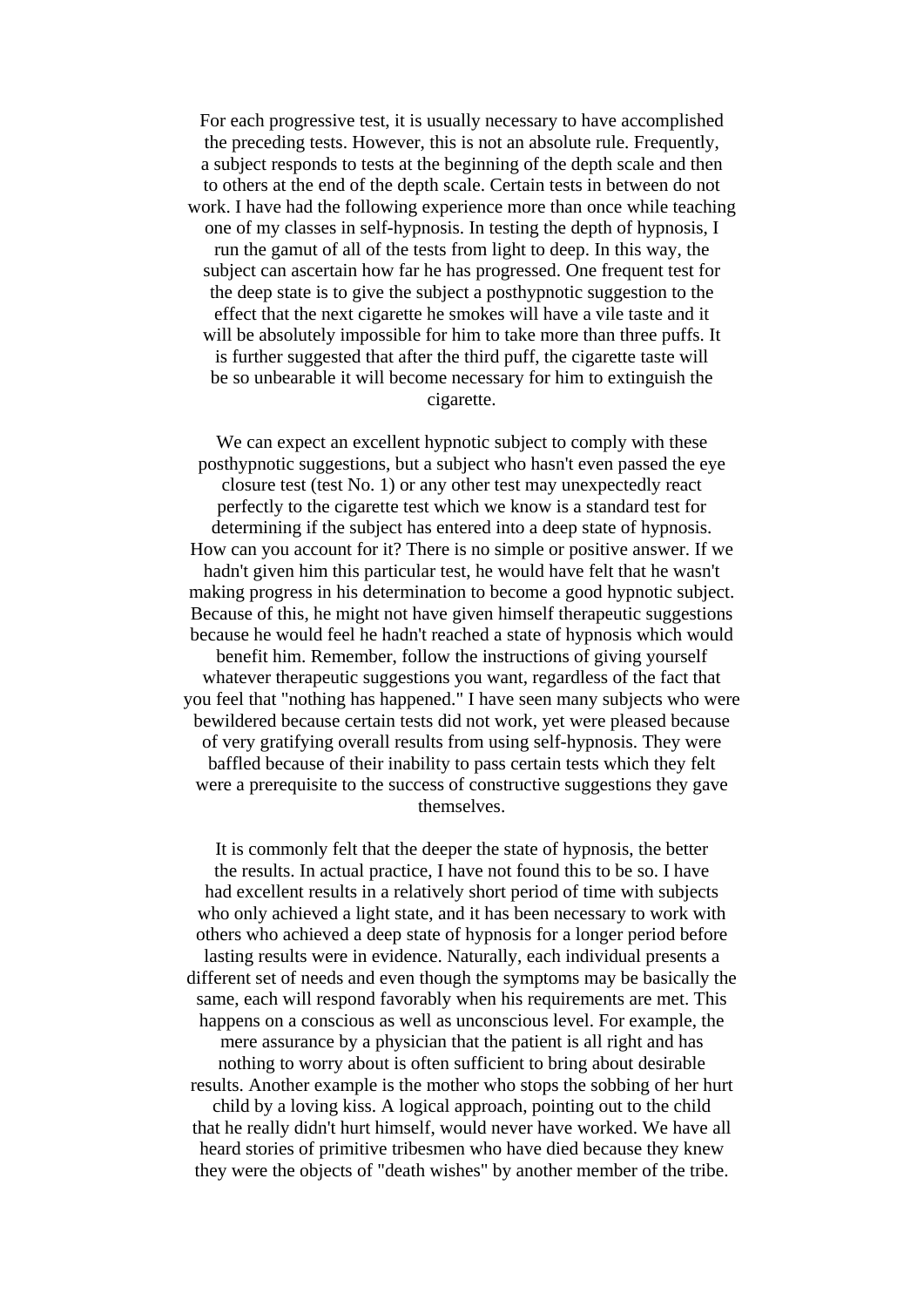The key to achieving a greater depth of self-hypnosis lies in the use of the visual-imagery technique. You "see" yourself going into the hypnotic state deeper and deeper. You even picture yourself, using this technique, passing various progressive hypnotic tests. The second part of the key lies in giving yourself a posthypnotic suggestion that each succeeding attempt will put you into a deeper state as a result of a given stimulus--such as the count of three.

The following instructions should not be attempted usually unless you have been successful in achieving the two basic tests--the eye closure as well as the uncontrollable urge to swallow followed by the physical act of swallowing at a specific count. If the conditioning process works for these two tests, you have achieved the lethargic state of hypnosis. This is the first state of hypnosis and is generally referred to as the "light" state. Therapeutic suggestions can work admirably in this state. The next stage of hypnosis is known as the cataleptic state and is referred to as the "medium" state. Generally, hypnosis is divided into three states: the lethargic (light state); the cataleptic (medium state); and the somnambulistic (deep state).

As you deepen the hypnotic state, you can accomplish the progressive tests that I shall outline for you. I'll also number these tests for the convenience of having a reference. Deepening the hypnotic state requires the same type of practice or conditioning as the first two steps. Let us call eye closure--No. 1, and swallowing--No. 2. We are now ready to proceed to the "hand tingling" test--No. 3.

You have just completed tests No. 1 and 2; you are in a completely relaxed state. Now give yourself the following suggestions: "As I count to ten and even before I reach the count of ten, I shall feel a light tingling or numb feeling in my right hand." As you slowly begin the count of ten, you keep repeating suggestions to the effect that your right hand is beginning to tingle. Once again, you practice the technique of visual-imagery, tapping your experiential background for this feeling. You can recall how it feels when your hand goes to sleep. Once you get an initial feeling of lightness, tingling or numbness, reinforce this feeling by the feed-back technique as you did with the eye closure test. As you practice this procedure, it will work with greater effectiveness. The following is a very important point to remember. Be sure that you give yourself a posthypnotic suggestion that the tingling, light or numb sensation will disappear as you continue to count to 15. For example, "As I count to 15, the tingling feeling in my right hand will disappear, and I shall experience only normal sensations. Eleven ... The tingling feeling is leaving. Twelve ... Now it is leaving faster. Thirteen ... I can feel my hand returning to normal. Fourteen ... The tingling feeling has left. Fifteen ... My right hand feels perfectly normal." You could try a variation of this test by saying your nose or one of your toes will itch at a specific count. Once this test is accomplished, you are ready for the "foot" test--No. 4.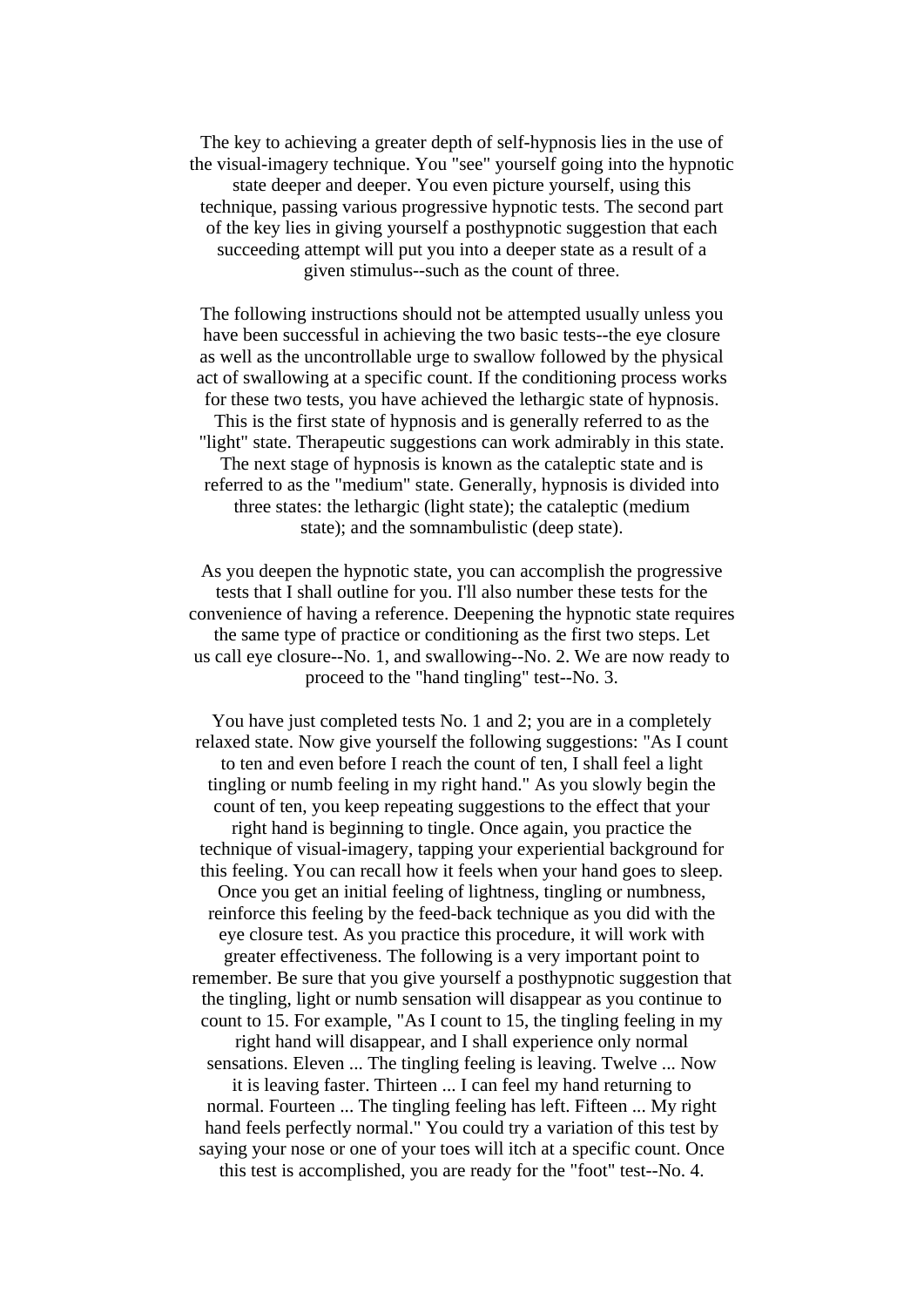You will remember that the key to achieving a greater depth of hypnosis lies in visualizing yourself going deeper with each attempt and accomplishing progressive hypnotic tests. Keep this in mind. For a moment, let us go back to the hand tingling test--No. 3. Once you have been successful in accomplishing this test, use the visual-imagery technique to see yourself successfully responding to the foot test. When you have actually accomplished test No. 4, you see yourself accomplishing the "hand levitation" test--No. 5. In other words, you use each step to enhance a greater receptivity for the following progressive test. As you couple this approach with posthypnotic suggestions that you will go deeper and deeper into the hypnotic state at a given stimulus, you set into motion a conditioned response mechanism which must ultimately guide you into a profound state of hypnosis.

The foot test can be accomplished while sitting or lying down. The idea of this test is to imagine that your feet are stuck to the floor or that your legs are so heavy that they are impossible to raise until you reach a certain count. It is best to begin this test by trying to capture a heavy, relaxed feeling in your legs. You give yourself specific suggestions along these lines: "As I count to five, I shall notice a very heavy, relaxed, pleasant feeling in both legs. It will be a very comfortable feeling; a feeling of complete relaxation." You then begin the count of ten, following out the idea of the other tests you have successfully accomplished. You should remember that there is no time limit and you take as much time as you need in order to get the relaxed, heavy feeling. Once you get the relaxed, heavy feeling, you use the visual-imagery technique to try to picture your legs stuck to the floor. If you are lying down, imagine you are covered by a heavy blanket which is tightly tucked under the mattress, making it impossible for you to raise your legs. If sitting up, I tell the subject to imagine that his shoes are stuck to the floor with "iron glue," and since his feet are in the shoes, it is impossible to lift them until the specific count which will enable him to do so.

Here are the suggestions you can use for the second part of this test. "As I continue to count to ten, I shall find that it will be impossible for me to raise my legs. I shall try at the count of ten, but it will be absolutely impossible to raise my legs until I count to 15. At that time, I shall be able to raise my legs easily, and the heavy feeling will leave as well." You then continue with the count, giving yourself appropriate suggestions. Once this test is accomplished, you use the visual-imagery technique to see yourself accomplishing the hand levitation test--No. 5. Be sure you give yourself the posthypnotic suggestion that the next time you hypnotize yourself, you will fall into a deeper and sounder state.

I'll assume that you have been able to get a relaxed, heavy feeling in your legs. You have reached the count of five and are ready to proceed further. Here are sample suggestions you can use: "Six ... My legs are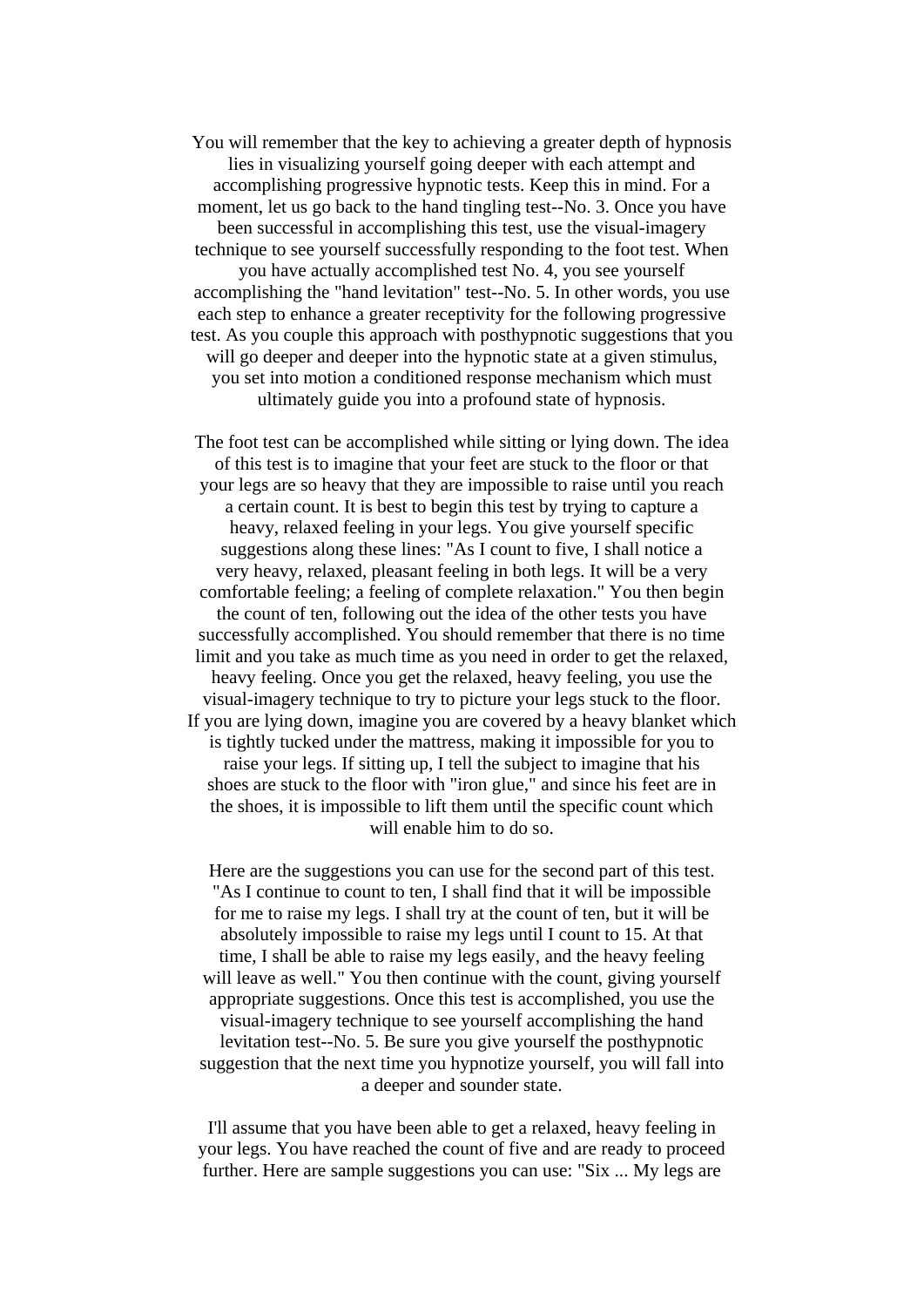becoming extremely heavy. Seven ... I'll be unable to lift them until I count to 15. Eight ... I feel very comfortable; my legs are becoming heavier and heavier. Nine ... My entire body is completely relaxed, and my legs are so heavy that they are impossible to lift. Ten ... I'm in a very deep hypnotic state, and it is absolutely impossible for me to move my legs until I count to 15." At this point, you actually try to raise your legs. If you can't do it, you have reached the cataleptic stage.

Should you not be able to raise your legs, don't become frightened. All you need to say is: "I can now move my legs." You could also say: "As I count to three, I'll be able to move my legs." However, since we have elected originally to be able to move the legs at the count of 15, it would be best to follow out this pattern. You could at this time merely continue to count to 15, at which time you would be able to move your legs. I prefer giving suggestions between each count as follows: "Eleven ... The heavy feeling is leaving, and I shall be able to raise my legs at the count of 15. Twelve ... I can feel the heavy, relaxed feeling leaving. Thirteen ... I am beginning to move my legs. Fourteen ... I am lifting my legs more and more. Fifteen ... I have perfect control over my bodily functions and legs; I am lifting and moving my legs; the heavy feeling is dissipating; I am in complete control; I can now give myself posthypnotic suggestions that will be very effective and beneficial." Give yourself whatever suggestions you want at this time.

Let us suppose that you tried the foot test for some time and were unsuccessful. Perhaps this puzzles you, and you wonder why it didn't work. Perhaps you were able to get a heavy feeling in the legs, but the second part of the test didn't work. The following information will help you to understand why you were unable to complete this cataleptic test.

Either you had not conditioned yourself sufficiently, or you weren't really "letting go" enough to enter into a deeper state of hypnosis. Most subjects need to test themselves and feel secure every step of the way. They don't just plunge into the cataleptic or somnambulistic stages immediately. In this connection, I believe it can be compared with the bather who goes into the water one step at a time. Even the playful splashing directed at him by friends does not compel him to duck under the water. Instead, he continues to slowly go deeper and deeper until he is completely submerged. Wouldn't it have been easier to duck under all at once? Perhaps, but I'm sure you have either experienced the same

thing yourself or seen it happen.

The analogy should be clear. The subject is reluctant to do what he considers as "giving up his control" when, in reality, he is really more and more in control of himself as he penetrates the deeper levels of hypnosis.

In reality, the subject who does not or cannot raise his feet really could move in case of emergency, even without counting to 15. He has, in effect, entered into a state in which it is too much bother to lift his feet. A common example of this frame of mind is when you remain in bed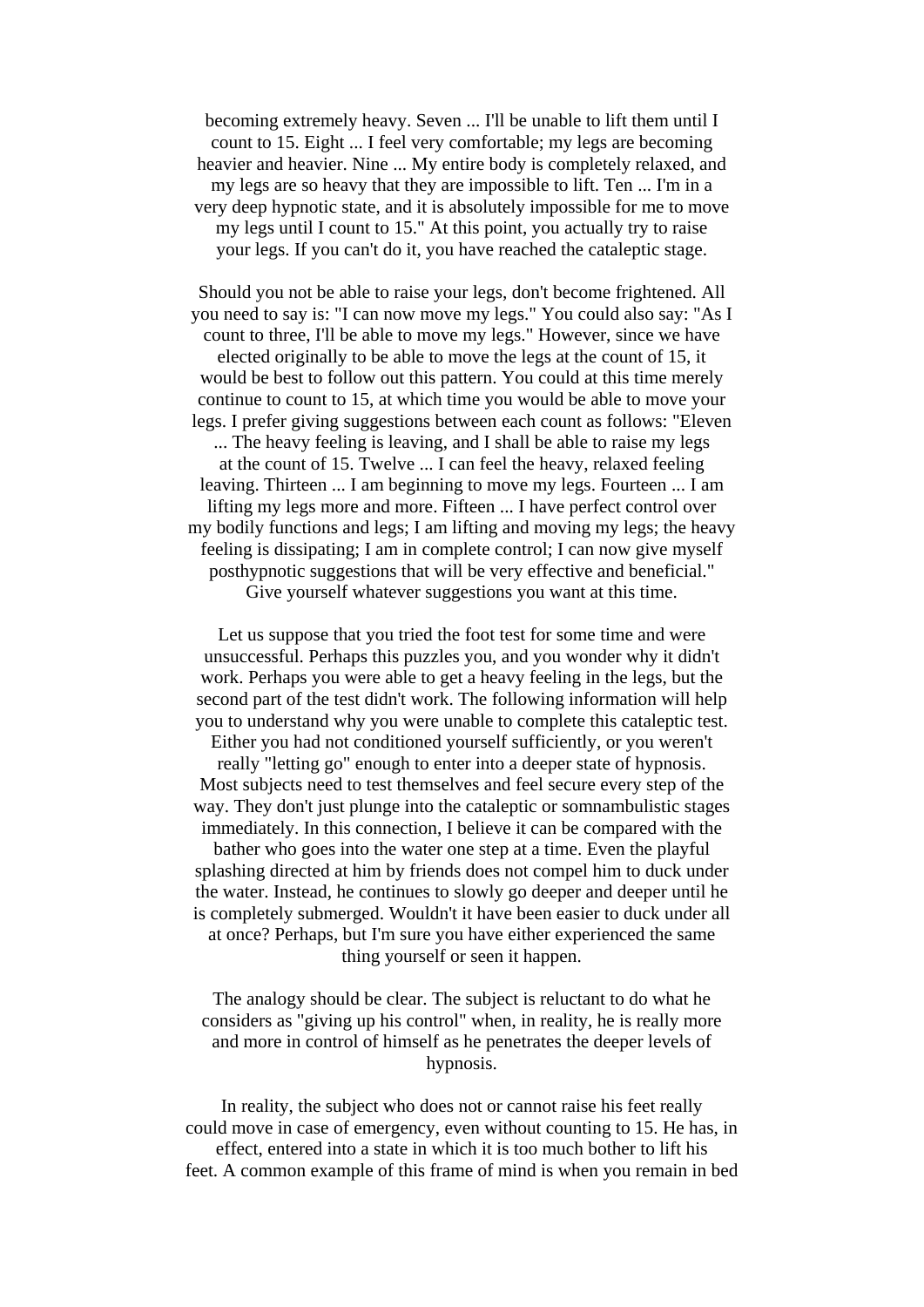in the morning even though you know you will be late to work. You are just too comfortable to move, and your initiative seems paralyzed.

Let us assume, at this point, that you have finally succeeded in getting the foot test to work. You are now ready for the hand levitation test--No. 5. In this test, the goal is to get your hand to slowly rise and touch your chin. Once it touches your chin, you enter into a still deeper state and lower your hand slowly to your side. This test is actually combined with the hand tingling test--No. 3. Since you have been successful with test No. 3, the rest is rather simple. This time as you work test No. 3, aim for a light, pleasant feeling in your right hand. Once you get this reaction, you give yourself suggestions that your right hand will now rise and touch your chin. As soon as it does, you will fall into a deeper state and lower your hand. Here are the suggestions that you can use: "As I count to ten and even before I reach the count of ten, I shall have an irresistible impulse to slowly raise my hand to my chin. As I progress with the counting, my hand will slowly rise, and the impulse will become stronger and stronger. As soon as my hand touches my chin, the impulse will leave. I will then lower my hand and fall into a very deep hypnotic state. I shall be fully aware of what is happening, my surroundings, and will be able to give myself beneficial posthypnotic suggestions."

At this point you start counting to ten, giving yourself suggestions that your right hand which already has a light feeling will begin to slowly rise to your chin. Time the counting to coincide with the actual physical act of raising your hand. You are trying to feel an involuntary urge to raise your hand. The movement itself should also be of an unconscious rather than conscious nature. A conscious raising of your hand to your chin is not what you are looking for in this test. Should you experience difficulty in attaining the first movement of your hand, you can give yourself assistance by consciously and slowly raising your hand just to get it started. The rest of the movement, as mentioned, must be automatic. Should you find it necessary to start your hand rising, use the feed-back technique to continue the movement. You can give yourself the following suggestions:

"One ... My right hand is beginning to rise. Two ... My right hand is very, very light, and I am getting an irresistible urge to slowly raise it. Three ... This feeling is getting stronger and stronger. Four ... My right hand is rising more and more. Five ... My hand is rising toward my chin. Six ... As soon as my hand touches my chin, I shall fall into a deeper and sounder state of hypnosis. Seven ... My hand is rising closer and closer toward my chin. Eight ... The feeling of lightness is becoming stronger and stronger. Nine ... My right hand is about to touch my chin; as soon as it does, I'll fall into a very deep hypnotic state. Ten ... My right hand is touching my chin; I'm falling deeper and deeper into a sound hypnotic state; I'll now slowly lower my hand and continue falling into a deep, sound, pleasant state of hypnosis. The light feeling has left my hand."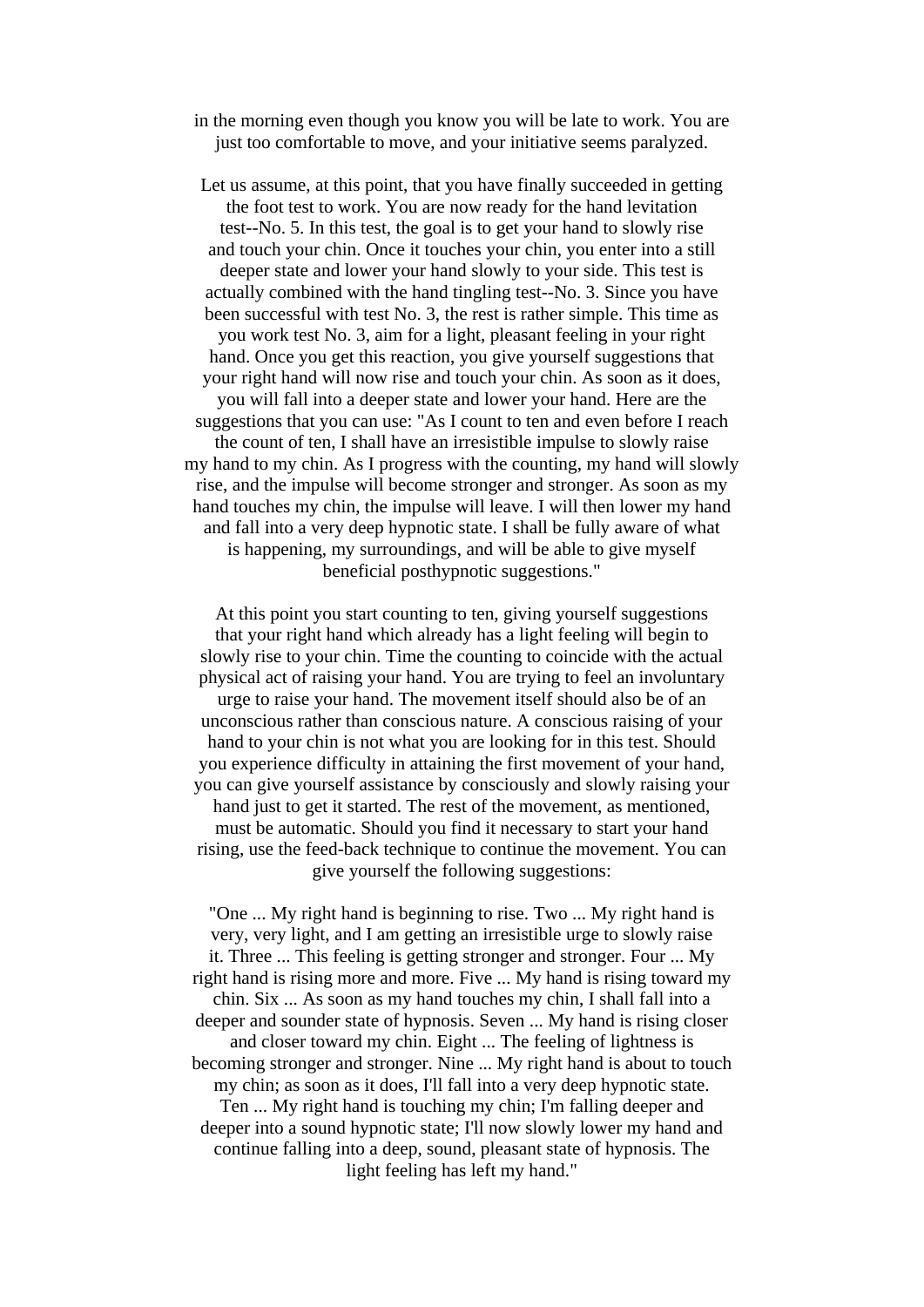You should not attempt to memorize the exact phraseology for any of the tests. You are to merely use the suggestions that have been written out

for you as a guide. The timing of the suggestions is the paramount consideration in attaining successful results. Don't be impatient. Take as much time as you need. Should you find yourself unsuccessful after ten or fifteen minutes, drop the test and come back to it another day. I haven't found that working at a specific test all day long accomplishes the end result.

It is best to work for a specific period every day. In this way, the conditioned response pattern is established for the success of the tests as well as the success of the posthypnotic suggestions that you have given yourself. You should bear in mind that if you have been successful in achieving the first five tests, you have reached a medium state of hypnosis, and posthypnotic suggestions will be extremely effective. In the next chapter, you'll learn, psychologically, how to go even deeper into hypnosis. You'll learn those psychological factors that are important to know and that can contribute to your development into an excellent hypnotic subject. Following this, the subsequent chapter will give you further tests and instructions for developing into a somnambulistic subject.

#### Chapter 8

What You Should Know About Becoming An Excellent Subject

Becoming an excellent subject follows the same general rules for becoming proficient in any other endeavor. It depends upon your motivation, persistence and willingness to devote time and study to the subject. Let us agree that most individuals can learn to play a musical instrument to some degree. This degree is usually sufficient for their own needs. To become a virtuoso, however, it is necessary to study the instrument and devote a great deal of energy and time to practice. The same example could be given for most undertakings. Anyone can learn to hit a golf ball, but being able to control the direction and distance and become a skilled golfer is quite another matter.

If you have been successful in accomplishing the first five tests, you can consider yourself a good hypnotic subject. Becoming an excellent subject entails following the same procedure used in accomplishing the first five tests. Some may proceed very easily into the somnambulistic state, and others may have a difficult time reaching this deepest stage. Understanding some of the psychology involved and assuming the right psychological frame of mind for the attainment of the somnambulistic state is more important than just working blindly in an attempt to get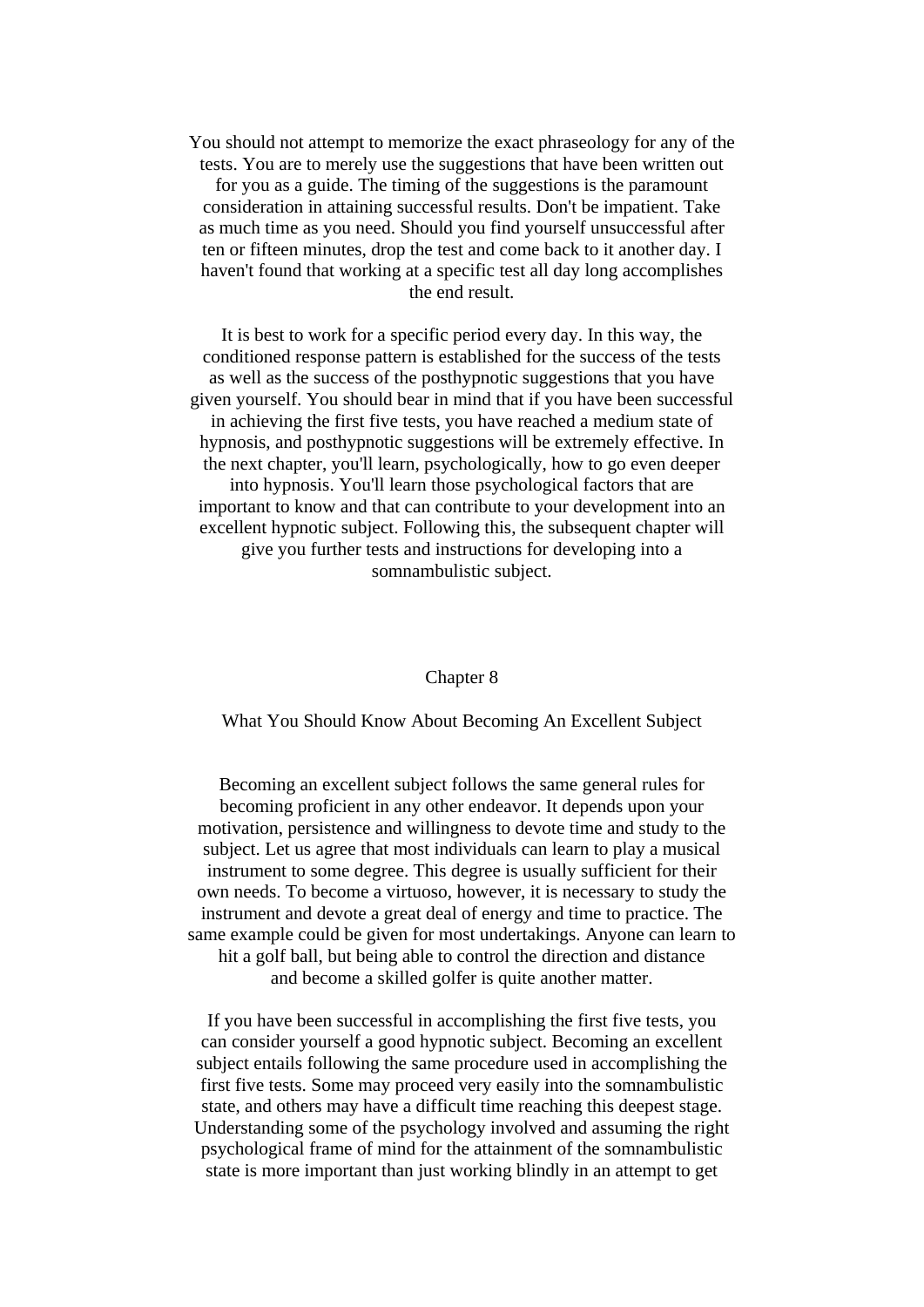the somnambulistic tests to work. Being irritable, disgusted and despondent because of your inability to go further into hypnosis is not the answer and will only lead to frustration and failure. The reader is not to assume he will be a difficult subject. If you have come this far, you'll be able to continue in the same manner. The topic under discussion now is brought up to prepare readers for any contingency that may arise. It's like having a life preserver on a boat. You hope you never need it, but you should be prepared to use it in case of an emergency.

It is natural to assume that if you are willing and trying to go into the lethargic, cataleptic or somnambulistic state, you will be able to do so in a relatively short period of time. Unfortunately, this is by no means the case. Many of the principles of learning and conditioning can be applied to hypnosis, but with many subjects these laws do not seem applicable. Let us assume you wanted to learn to become an excellent typist. This is a reasonable goal and all that is necessary is to

continue practicing until you have reached the proficiency you set out to achieve. This proficiency would, as a rule, follow application of the laws of learning and conditioning.

This isn't always so in a subject's attempt to become somnambulistic. When the subject progresses from one stage to another in a classical manner, the theory works admirably, but what happens when a subject cannot seem to progress any further? He has reached a plateau and is unable to climb higher. He seems to have reached a psychological impasse or stalemate. It is easy to say that the subject is thwarted by a subconscious block and let it go at that. This, however, doesn't help him in his dilemma. It's like telling the stranded motorist that the reason his car has stalled is because the motor isn't running. The following information will be helpful to those who haven't been able to reach the first stages of hypnosis, as well as those who apparently can go only so far. Actually, the same principles are involved.

If the subject doesn't respond or responds to a limited degree, there evidently is a cause or reason for this poor response. In order to continue this discussion, it will be necessary for us to agree that the resistance can be either conscious or unconscious. If the subject insists that he is trying to "let go," has nothing to hide, is not afraid of hypnosis, understands what is involved and has strong motivation, we can only assume that the resistance must be unconscious. Usually, it will be necessary to work through this unconscious resistance before the subject responds. If the subject is conditioning himself, this will involve a great deal of introspection, and even then it is an extremely difficult job. One doesn't usually have proper insight into one's own emotional make-up. The end result is that one can only rationalize about his behavior.

Let us explore some interesting aspects of hypnosis with a view toward helping you if you are having difficulty responding the way you desire.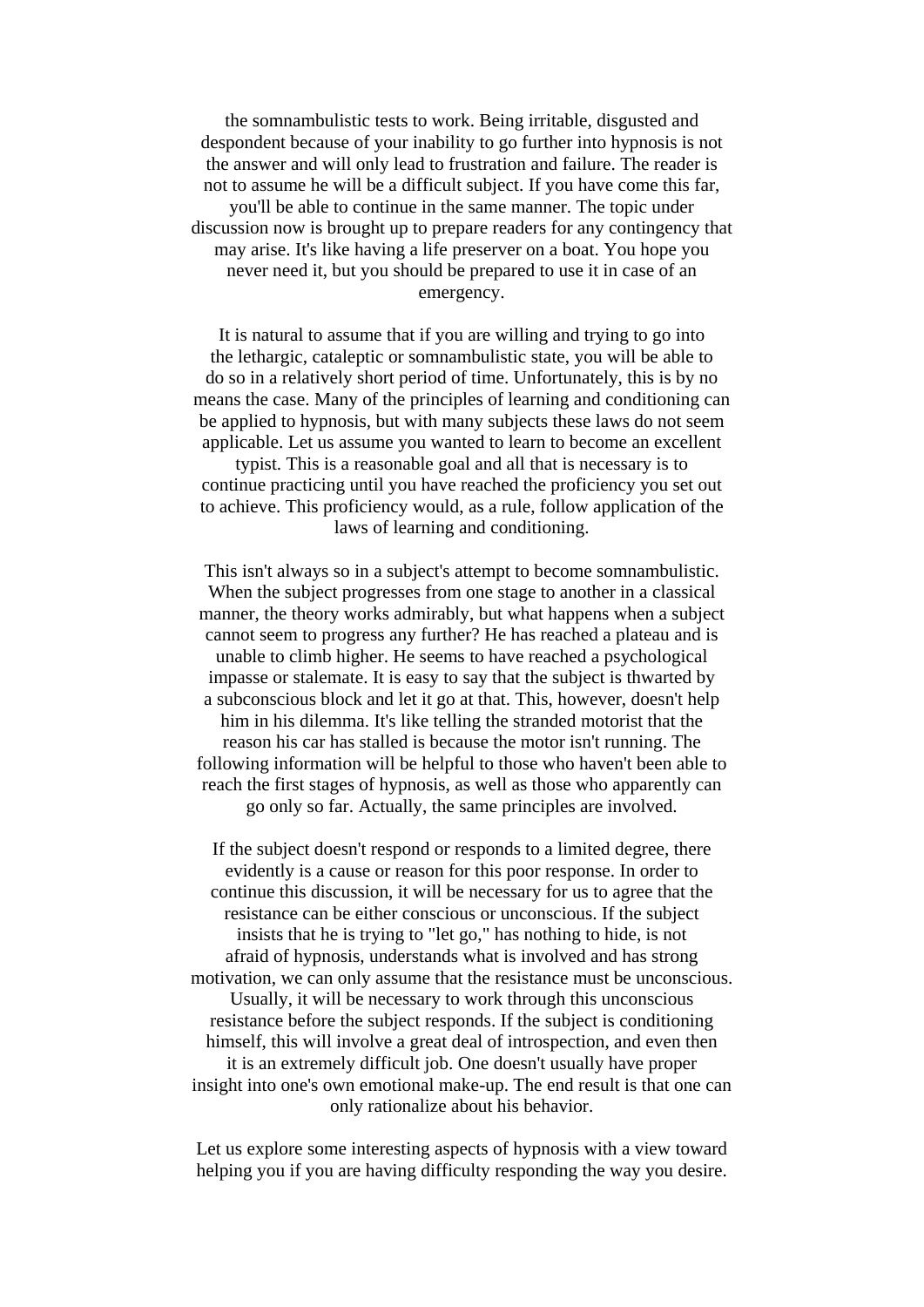I have had the following paradoxical situation happen many times. A subject calls my office, requesting to be conditioned for self-hypnosis. He further requests that he be allowed to bring along a member of his family or a friend for the hypnotic session. These individuals usually ask if I object to this procedure. I interpreted this request as a sign of distrust during my early career as a professional hypnotist. I was affronted by the idea of the unspoken insinuation verbalized by this request. Didn't they trust me? Between trying to defend myself and assuring them that there was no need for another person being present, since my secretary could observe the procedure, I usually "won" the argument but lost the client. As I developed understanding into the needs of these persons, I began to realize that the request was not directed at my integrity, but was a safeguard for their ego.

## [Illustration]

Here is an interesting sidelight that has happened frequently in regard to the foregoing situation. I would request the subject to sit near my desk and tell the onlooker to sit in back and to the side of the subject, away from the subject's view so as not to distract him. In this situation, I invariably place the hypnodisc on a spinning, portable phonograph turntable and turn it upright for the subject to look at. The hypnodisc, which is made of stiff cardboard, looks like a 12-inch phonograph record and has concentric heavy lines drawn on it. As it spins, the subject feels he is being pulled toward the center. At the same time, it causes his eyes to become very tired. I have included a drawing of it on this page for those who are not familiar with this hypnotic device. The revolving hypnodisc causes a physiological reaction and must work with everyone. You feed back certain known physiological responses for the successful attainment of hypnosis.

The onlooker has no choice but to look at the hypnodisc as well. As I suggest to the subject that his eyes are becoming heavy and tired and that soon he'll have an irresistible impulse to close them, the onlooker is naturally hearing the same suggestion. Because this person feels apart from the hypnotic situation, there can be no conscious resistance. Since these defenses are not hampering the attainment of hypnosis, the onlooker may readily fall under hypnosis. More than once, the onlooker

has confided to me that he was getting a better night's sleep, was feeling wonderfully well or had derived other benefits since coming to my office as an "observer." The exact situation happens when the stage hypnotist is hypnotizing subjects on the stage. Many times a person in the audience who had no intention of becoming hypnotized becomes

influenced in the same manner. Incidentally, these individuals make the best subjects.

There are interesting theories as to why a subject responds or does not respond to hypnosis. I think the reader would find some of these theories interesting and perhaps gain some insight into his own hypnotic behavior. These theories are based primarily on a psychoanalytical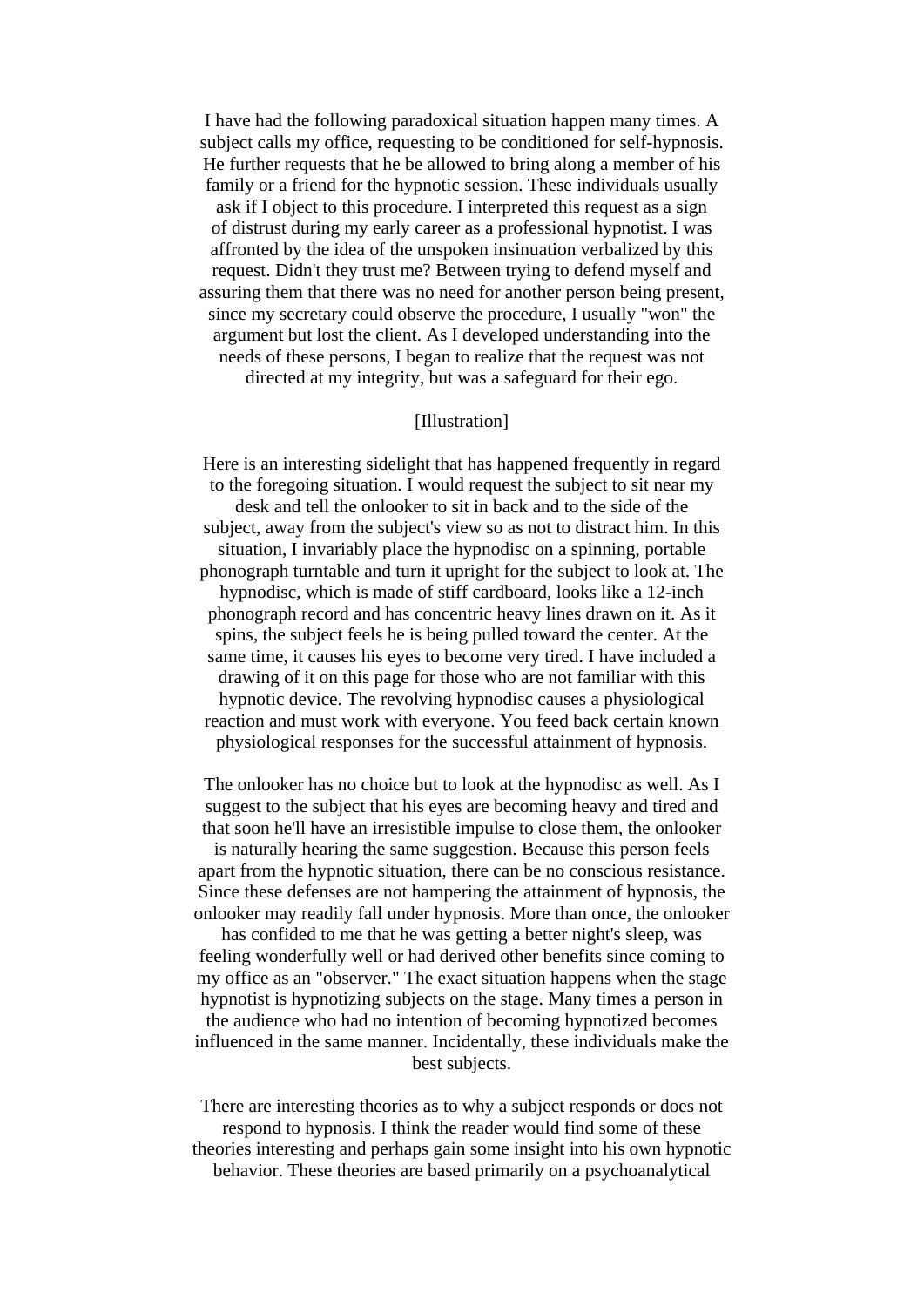#### approach to hypnosis.

The most prevalent theory is that the hypnotist represents either the father image (paternal or fear hypnosis) or the mother image (maternal or love hypnosis). The father usually represents an authoritarian figure. The subject's identification can be on a conscious or subconscious level. Let us suppose the subject has ambivalent feelings toward his father. Because of this, he may not respond. Here is an opportunity to frustrate the authoritative (father) figure. The only trouble with this theory is that if there is an excellent relationship between the father and subject, it doesn't necessarily mean that the subject will respond easily. The stage hypnotist invariably uses a strong, authoritative approach with a great deal of success, but this approach generally does not work best in private practice.

I have found that for the majority of subjects the maternal approach works best. Perhaps the process of hypnosis awakens early unconscious memories of being put to sleep as a child. Some techniques that are used in hypnosis are quite similar to this. The subject, who is lying down, is told to close his eyes and is spoken to in a quiet, reassuring, monotonous tone of voice. The hypnotist is seated near him. The hypnotist even uses the same words that the subject has heard as a child: "Sleep. Go to sleep. When you awaken, you'll feel wonderfully well." In fact, I use some special music that I had recorded for inducing hypnosis. The first musical selection is Brahms' "Lullaby." Children's music boxes invariably contain this selection, and the melody cannot help but activate a pleasant nostalgia. It is a memory associated with love and tenderness. This brings us to the fact that hypnosis may offer the subject a chance to escape from the reality of pressing problems into a state of complete irresponsibility. In fact, one theory of hypnosis equates the hypnotic state as a form of unconscious regression and need for submission.

The male subject may have a strong, positive identification with his mother rather than his father. It is part of the unresolved Oedipus complex. He sees his mother as a kind, loving individual, always ready to help. Even if the mother did something socially unacceptable, the individual would defend her vehemently. The father who might do something wrong would rarely be excused. Just the opposite is true with the female subject. When asking the female child, "Whose girl are you?", the answer is invariably, "Daddy's girl." When asking the male child, "Whose boy are you?", the answer is invariably, "Momma's boy." We accept this transference of identification as a normal process of growing up. When it isn't normally resolved, it can account for severe personality problems. One might assume, therefore, that a woman hypnotist could better hypnotize a male subject, and a male hypnotist could better hypnotize a female subject, but this is not true except for cases such as we have just mentioned.

One school of thought feels that there is a strong submissive tendency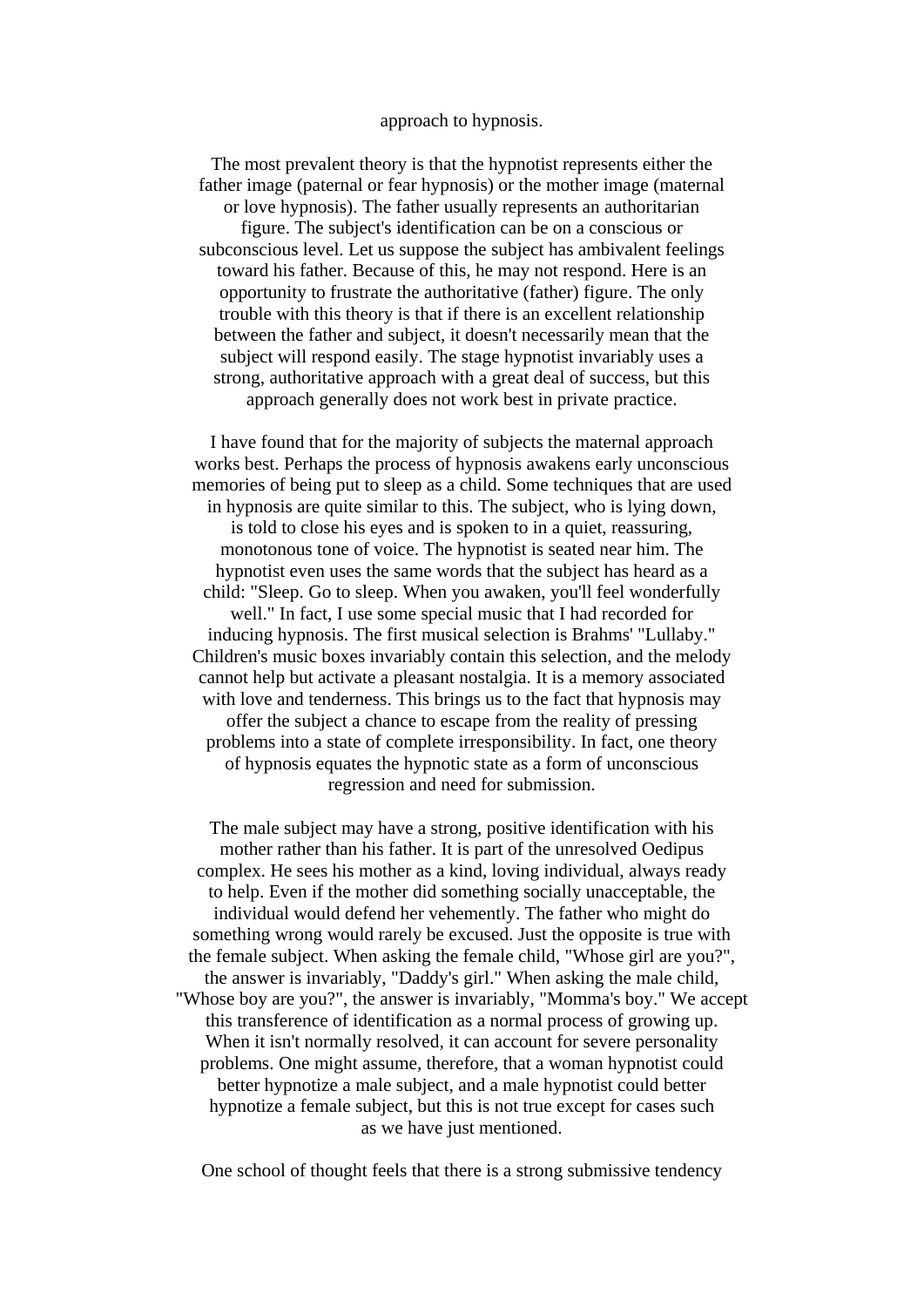in all of us and hypnosis gratifies this wish. The individual's need for dependence is also met. In this case, the hypnotist becomes omnipotent, being able to alter feelings that ordinarily distress the individual. Normally, adults, when confronted by a particularly upsetting experience, might want to be held closely by an intimate friend or member of the family. Don't we frequently put our arm around a friend in grief trying to comfort him? The inner strength which is created by hypnosis within the total personality structure of the subject lessens dependency upon the hypnotist, much in the same fashion that we need the doctor less as we start to recover from an illness. Self-hypnosis further lessens dependency for no authoritarian figure is used.

The subject's attitude towards authority is important to know. It is well-known that officers in the army are more difficult to hypnotize than noncommissioned men. The enlisted man, by a process of indoctrination and conditioning, is taught to obey and follow orders without reasoning. The transference of authority to the hypnotist is readily accomplished because of this conditioning process. The army doctor, when treating patients psychologically, replaces his army jacket with a regular white medical jacket to increase rapport.

One interesting theory is that the subject responds as he thinks the hypnotist would like him to. This is termed "role playing." When asking a subject under hypnosis his name, you usually get a very slow, deliberate answer, as though the subject were in a trance. You tell him that he can answer in a normal speaking voice and tempo and his further replies are to be in the same manner as his waking state.

Another theory along these lines is that the subject acts as he believes a hypnotized person would act. This, too, is role playing, but it does not explain analgesia, such as when the dentist hypnotizes the patient and proceeds to drill a tooth. No one (with the possible exception of a highly neurotic psychic masochist) is going to endure excruciating pain just to please the doctor.

One theory about hypnosis states that it allows the subject an opportunity of identifying with the hypnotist, whom he sees as a powerful figure. Through this identification, the subject is able to gain inner strength. On the other hand, the subject might rebel against the submissive nature of the hypnotic setting. This could easily create anxiety which, in turn, could create hostility resulting in resistance of various kinds. As a result of this, the subject might begin to criticize the hypnotist, find fault with the way he (the subject) is being handled, question the judgment of the hypnotist, or doubt the effectiveness of the hypnotic procedure.

Many investigators assert that the "rapport," meaning the relationship between the subject and hypnotist, is all important. This is true and the relationship can and does have many ramifications. In psychotherapy, the term "transference" is used to denote this relationship. The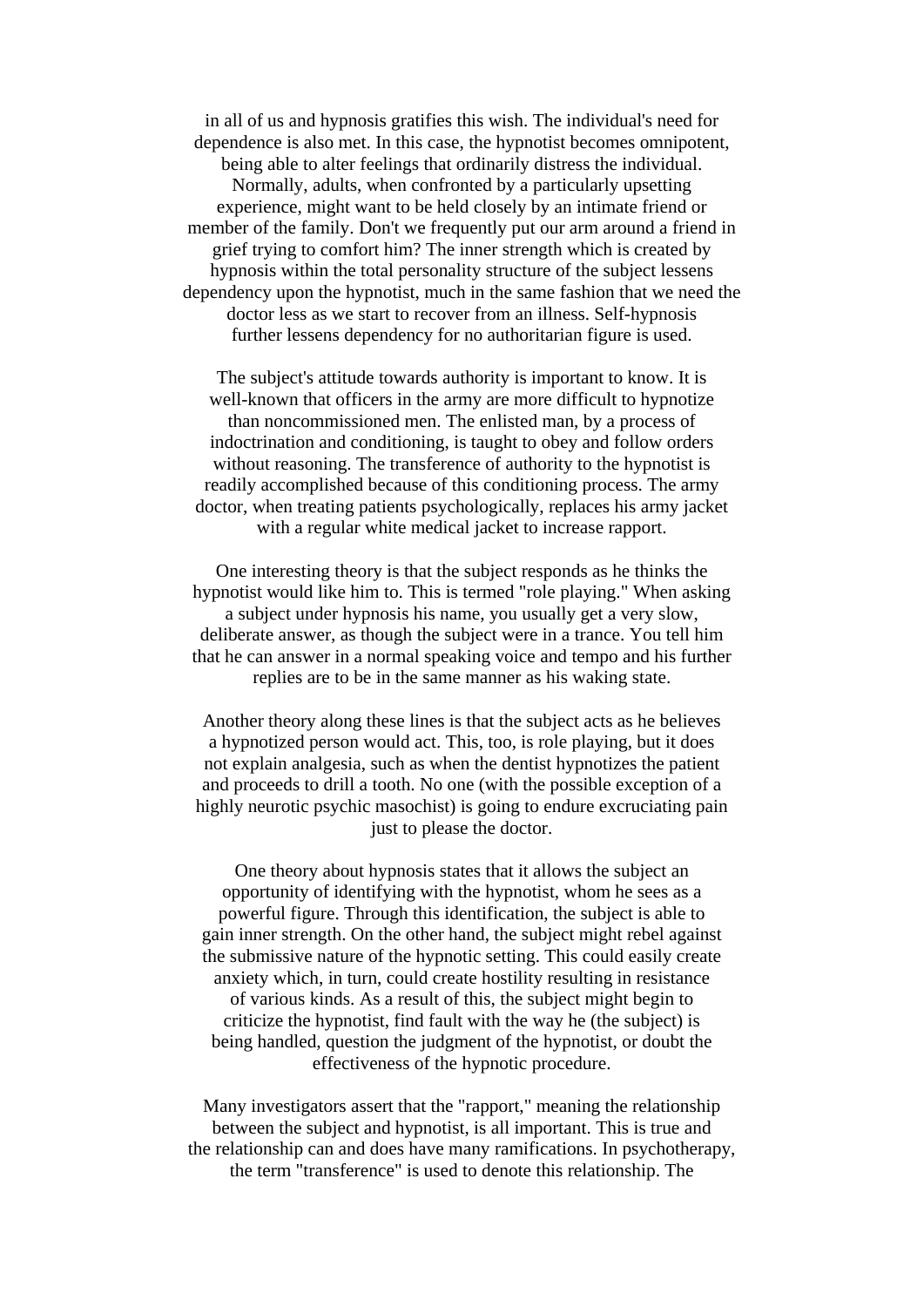relationship is further described as a good or bad transference. There is also a countertransference which indicates the reaction of the therapist to the patient. Naturally, in order for the subject to respond, there must be good rapport.

I have tried to indicate that there are complexities that may arise in the hypnotic setting. There are many conflicting theories as to why a subject does or does not respond. There are no set rules to follow, and one's intuition, experience and judgment help solve any problem that arises.

Let me relate another frequent incident. I have had subjects come to me after they were unable to be hypnotized by several other professional hypnotists. They have complained that the hypnotists weren't "good hypnotists" because they couldn't hypnotize them. After all, they ask, hadn't they been willing subjects? My usual answer is that the fault, if there is one, is not with the hypnotists and really not with the subjects. It is a matter of exploring what has happened and then deciding on a course of action to insure success.

I am firmly convinced that the subject responds when he is positively, without equivocation, ready to do so. He keeps testing the response to make sure he is in control. He fears a reduction in his voluntary level of reality attachment and control. Unresponsiveness proves to him that he has this control. As long as he does this, which is a natural response, he never lets go sufficiently to attain hypnosis. Hypnosis, as we know, is a very sensitive state. It requires complete faith and trust in the hypnotist. If it is lacking, the subject never does respond. The phenomenon of hypnosis is entirely subjective in nature, and its success lies within the total personality structure of the subject. If there is resistance to hypnosis itself or to deepening the state, the subject by his own honest evaluation and verbalization of his resistance can do much to become a better subject. Hypnosis must begin with the acceptance by the subject of certain basic fundamentals that we have already discussed rather than of the forcefulness of the hypnotist. The deepening of the hypnotic state lies in the intensification of the conditioned response mechanism once it has been initiated.

You should not expect to achieve immediate results although sometimes this does happen. As you continue to work with perseverance, intelligence and enthusiasm, you will definitely achieve the goals that you have set for yourself. It is well to remember that you guide yourself toward the somnambulistic state, depending upon your belief and acceptance of those principles that have been outlined for you.

I have attempted to point out some of the salient points and theories to keep in mind in your attempt to develop into an excellent hypnotic subject. Some of these only pertain to the situations where the hypnotist works with the subject. Many of the problems inherent in this setting are not applicable to the situation where the subject is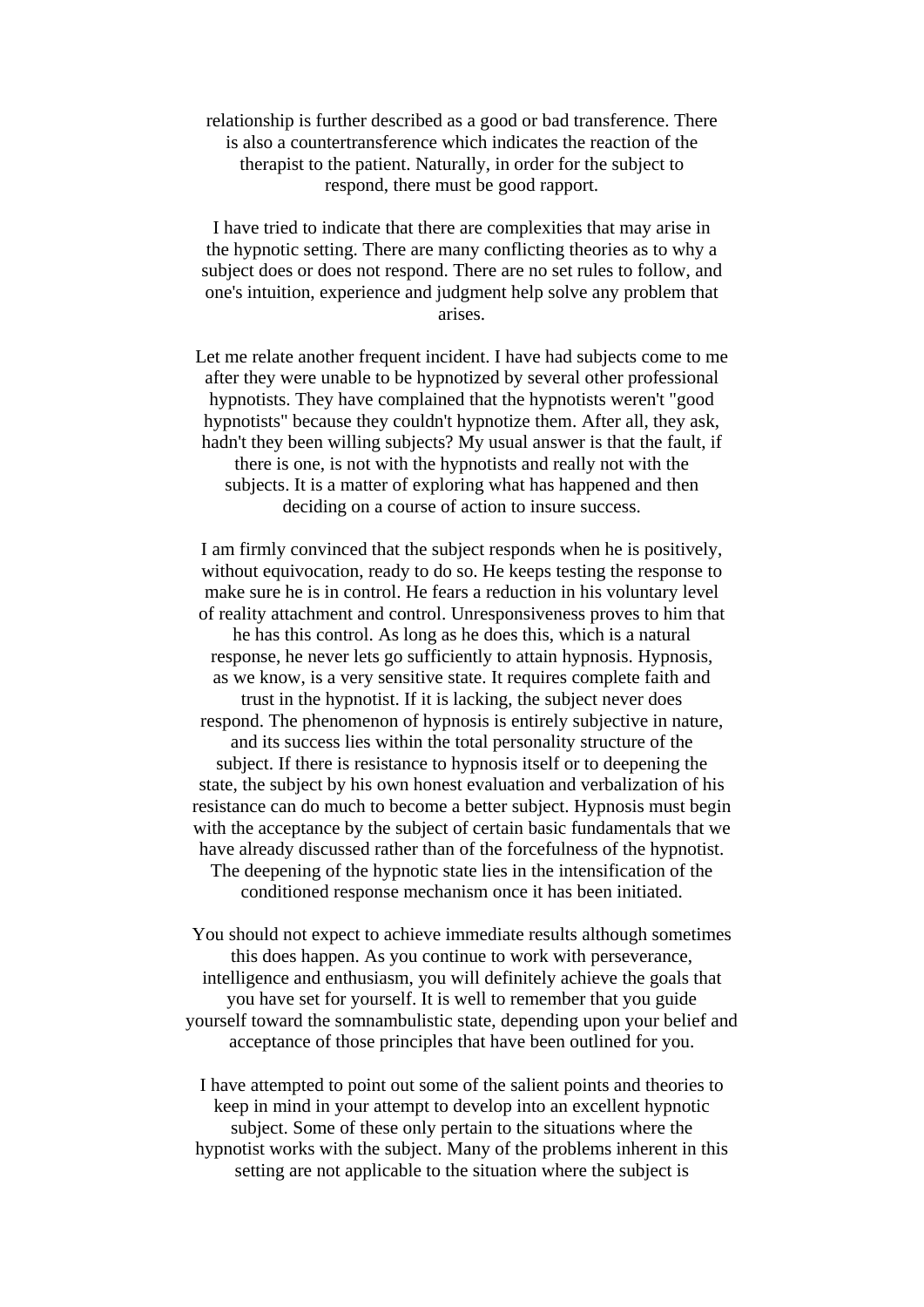hypnotizing himself. Both settings have their advantages and disadvantages. As long as you proceed to follow the instructions given you, you can feel assured that you will finally achieve self-hypnosis.

It should be emphasized that it is vital to adopt the right frame of mind in your attempt to achieve self-hypnosis, particularly a deep state. If you approach hypnosis with a "prove-it-to-me" attitude, nothing is going to happen. Self-hypnosis requires practicing a set of mental exercises or mental gymnastics. To acquire the ultimate from this training requires systematic conditioning. The word "training" is used quite extensively in hypnotic literature. The use of the word implies that hypnosis can be attained by a training period. The literature speaks frequently of a subject being trained to respond in a certain way. Obviously, this means over a certain period of time. It also means you train yourself to become a good hypnotic subject. It is a skill that all can acquire.

There are four books dealing specifically with self-hypnosis that I would recommend to you for further reading. They are: \_What is Hypnosis\_ by Andrew Salter, \_Hypnosis and Self-Hypnosis\_ by Bernard Hollander, M.D., \_Autogenic Training\_ by Johannes H. Schultz, M.D., and \_Self-Hypnosis--Its Theory, Technique and Application\_ by Melvin Powers.

#### Chapter 9

Techniques for Reaching the Somnambulistic State

As indicated in the last chapter, the attainment of the somnambulistic stage of hypnosis can represent an extremely intricate procedure. Because of certain inherent characteristics of this stage, it is easier to attain by hetero-hypnosis. However, this does not preclude the fact that it can be reached without the aid of a hypnotist. More important than the testing and deepening procedures that I shall outline for you in this chapter are an understanding and an awareness of some of the complexities involved, first in achieving the hypnotic state, then deepening, and, finally, reaching somnambulism. There are no absolute or final answers to many of the problems that can arise. You can become entangled with rationalization so easily when you want the facts to fit a particular theory. I point this out to the reader because, as the subject goes deeper, the procedure can become more complicated.

There are many interesting phenomena which can be elicited in the somnambulistic state. They are of interest for the most part, to students of abnormal behavior and are pertinent from an academic viewpoint. They do not fall within the province of this book or of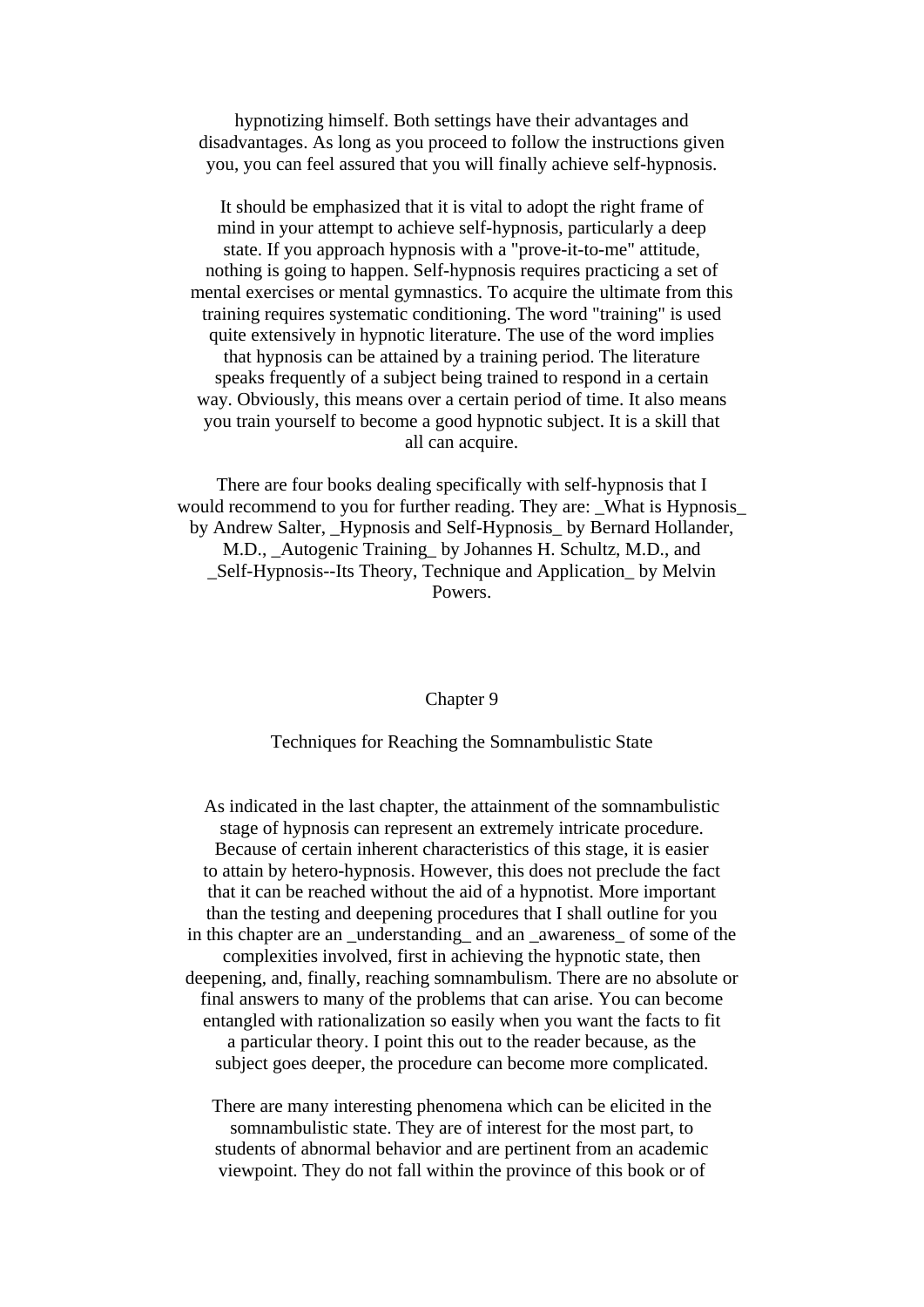hypnosis for therapeutic purposes and might lead the reader astray. Should readers be interested in further hypnotic phenomena, I refer them to Modern Hypnosis by Leslie Kuhn and Salvadore Russo, Ph.D., Experimental Hypnosis by Leslie LeCron, Time Distortion in Hypnosis by Milton Erickson, M.D. and Lynn F. Cooper, M.D., and \_Hypnotism--An Objective Study in Suggestibility\_ by Andre M. Weitzenhoffer, Ph.D.

As discussed previously, some individuals experience difficulty in attaining the deeper hypnotic states. My advice is to be patient and to continue working with yourself. It is not imperative or vital to reach the somnambulistic stage for therapeutic results. It is a misconception on the part of many students that they must go into the deepest state possible to obtain results. Dramatic changes can come about at all levels of hypnosis. The somnambulistic state is necessary in hypnotherapy when there is a need for the patient to relive some traumatic episode. It is also useful when the patient is reluctant to consciously discuss certain aspects of his problem. Many hypnotherapeutic techniques such as amnesia, hypermnesia, progression, paramnesia, automatic writing, dream induction, regression, production of experimental conflicts and crystal or mirror gazing require a somnambulistic state. For those of you interested in hypnotherapy, I can recommend no finer book than \_Hypnotherapy of War Neuroses\_ by John G. Watkins, Ph.D. In this book, the theory of hypnotherapy has been diagramatically presented for easy comprehension and shown to be an amalgamation of concepts and practices from various schools of thought.

Most students of hypnosis equate the phenomenon of amnesia with the somnambulistic state. The mistake they make is in trying to achieve amnesia. It's similar to the dog trying to catch his tail. It is impossible for the subject to effectively suggest amnesia to himself. If he remembers what he was supposed to forget, he has failed. If he truly doesn't remember what he was supposed to forget, he doesn't even remember the amnesia suggestion and can take no satisfaction from his success because he is not aware that he has accomplished the posthypnotic suggestion. Unless an elaborate set of posthypnotic suggestions are worked out, it is an impossible test for self-hypnosis.

I know the reader is anxious to begin his conditioning for the somnambulistic state, but there are still a few pertinent remarks which should be remembered before proceeding further. The reader should not memorize verbatim any of the tests involved in proving the somnambulistic state. All that is necessary to remember is the general form and the goal you seek. The goal is to increase your suggestibility which, in turn, means deepening of the hypnotic state. After each step, you are to give yourself suggestions that you will go still deeper the next time. You should also designate a specific length of time to work with self-hypnosis. The suggestions are as follows: "I shall work with self-hypnosis for 15 minutes. At the end of that time, I shall open my eyes and wake up feeling wonderfully well. I'll be wide awake and

refreshed. In case of any danger, I'll be able to awaken immediately and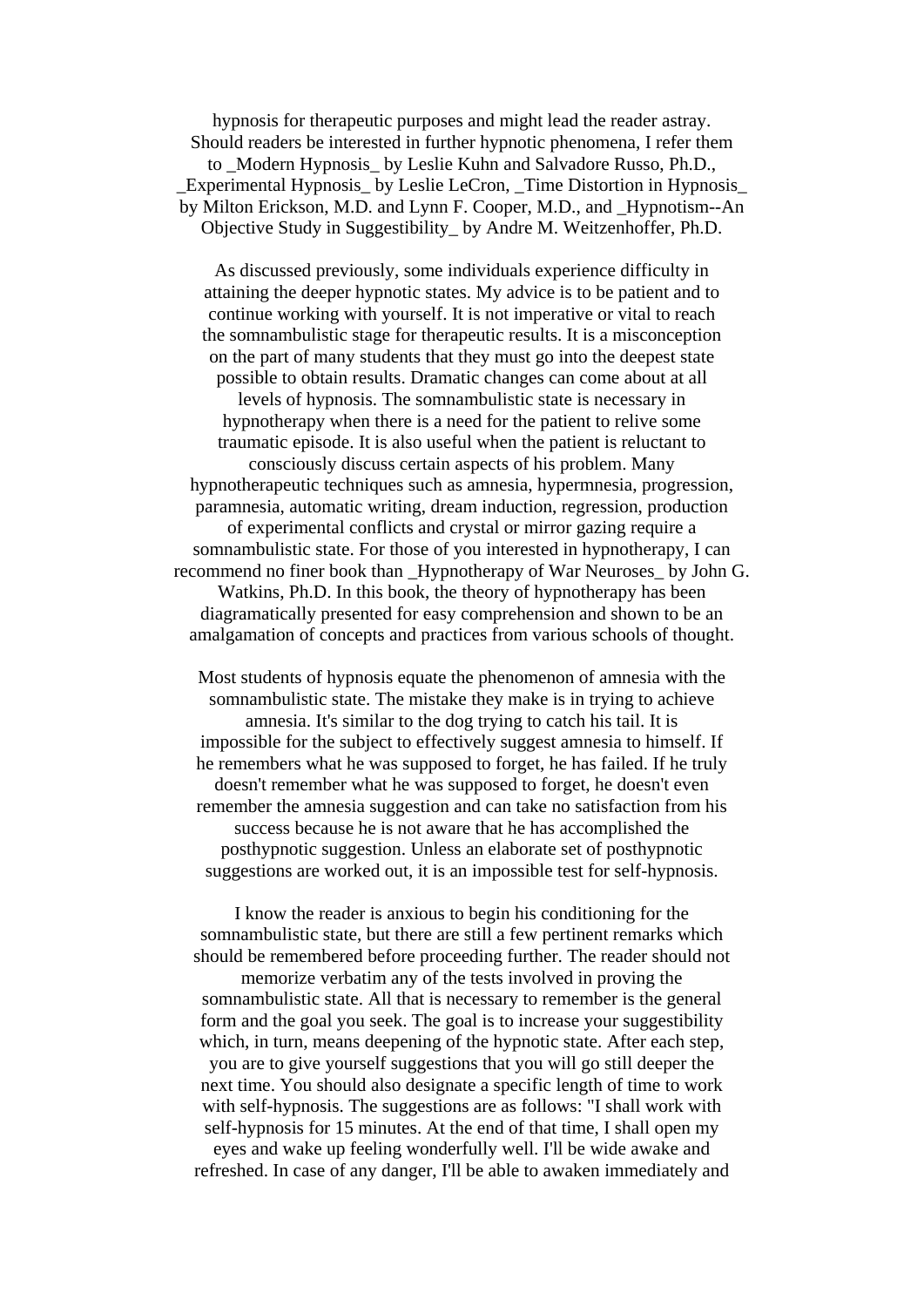## act accordingly."

Some hypnotists tell their subjects to "make your mind a blank." I suppose what they really mean is that you must try to think of only what the hypnotist is saying. Have you ever tried to make your mind a blank?

Try it for a moment. It's an impossibility. Should the hypnotist persist along these lines, he'll never be successful. It is the wrong approach. The subject, because of his inability to comply with this suggestion, is fighting a losing battle. It is also almost impossible for the subject to concentrate only on what the hypnotist is saying. Any word the hypnotist says can start a conscious as well as unconscious train of thought. Therefore, in reality, this, too, is impossible. However, it really isn't necessary that the subject keep his thoughts concentrated solely on what is being said so long as they are kept in the general area. At times, the more you try to concentrate, the more your thoughts become scattered. Suppose I say to you, "Forget the address 8721 Sunset Boulevard." What happens? The more you try to forget it, the more you remember it. Therefore, don't be concerned if you experience stray thoughts during the induction and deepening of hypnosis. You are now ready to continue with further tests. The first five tests should be mastered before continuing.

Test No. 6 is referred to as the "fly" test. In this test, once under hypnosis, you picture that a fly is crawling on the back of your right or left hand. Once you feel the fly, you know you are deeply hypnotized. You might even get an urge to move your hand and flick the fly off your hand. When this happens, you know, of course, that you are deeply hypnotized. Here is a sample of the type of suggestions to give:

"As I count to ten and even before I reach the count of ten, I shall feel a fly crawling on the back of my right hand. This illusion will seem very real to me. One ... My right hand is completely relaxed. Two ... I feel completely at ease. Three ... I am beginning to feel a pleasant tingling feeling on the back of my right hand. Four ... This feeling is becoming strong. Five ... It feels as though a fly is moving on the back of my hand. Six ... I have had this same feeling before. Seven ... I can feel the fly. Eight ... The feeling is very definite. Nine ... As I flick my hand the fly will disappear (If you have felt the fly, move your hand). Ten ... It is gone."

Test No. 7 is known as the "cigarette" test and naturally is only for those of you who smoke. In this test, you give yourself posthypnotic suggestions during the hypnotic state, awaken yourself, and then note the effects of the posthypnotic suggestions. If the cigarette tastes bitter or has a repugnant taste or odor, and if you furthermore find it impossible to smoke more than three puffs, necessitating your putting out the cigarette, you know the posthypnotic suggestions are working perfectly and that you are an excellent hypnotic subject. Here are the suggestions to give yourself while you are under hypnosis: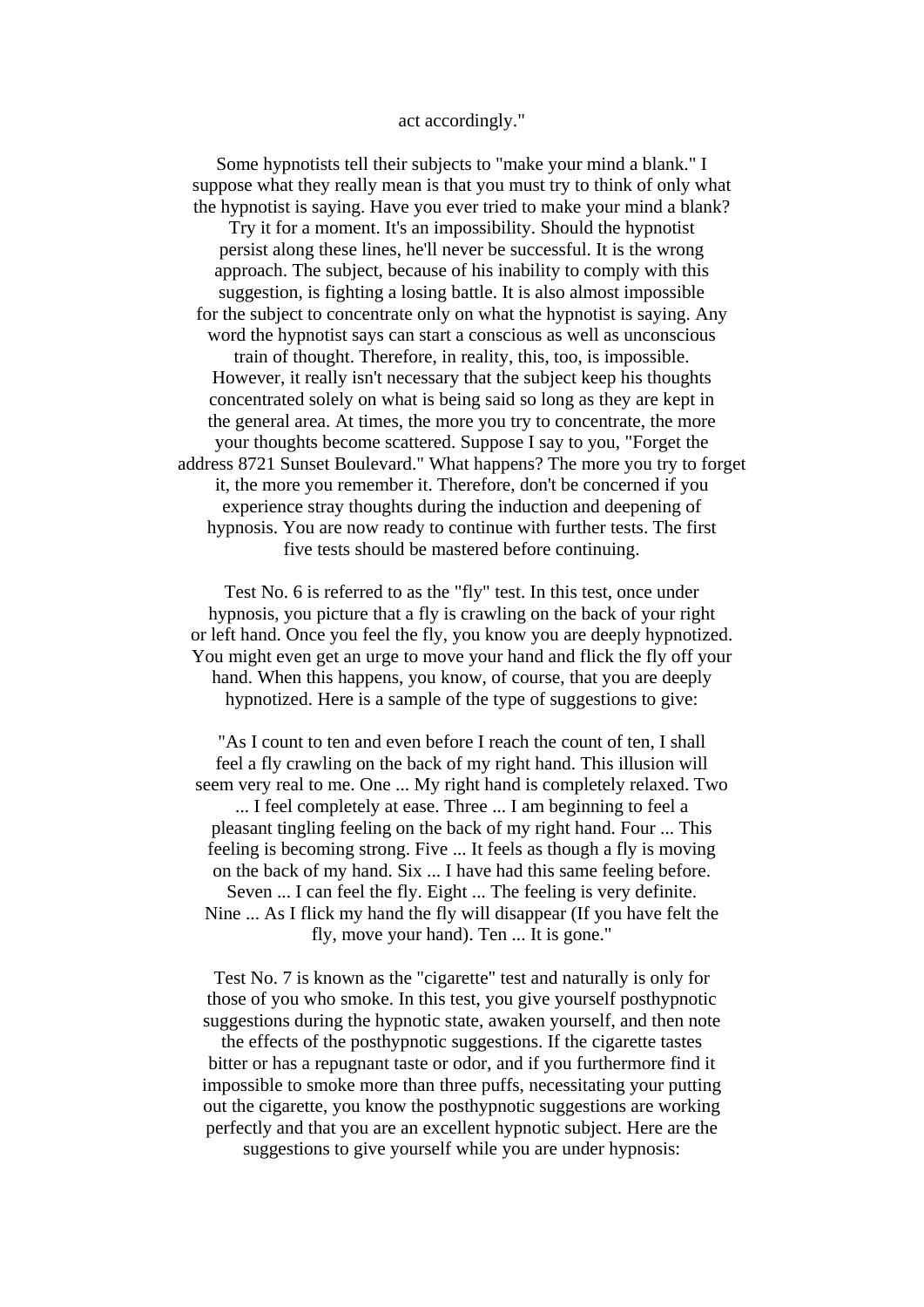"When I count to three, I shall open my eyes and wake up feeling wonderfully well and shall have a strong desire to smoke a cigarette. Upon lighting the cigarette, I shall notice that there is a very bitter, strong and repugnant taste to the cigarette. As I continue to smoke the cigarette, the distasteful effect will become stronger and stronger. Even though I realize that I have given myself these posthypnotic suggestions, they will exert a strong force outside of my conscious control, and I shall find it necessary to extinguish the cigarette after three puffs. As I now count to three, I shall open my eyes and wake up feeling fine. One, two, three."

Test No. 8 is called the "sun" test. In this test, you picture yourself in a bathing suit, shorts or playsuit at the beach or some other familiar place taking a sunbath. You imagine that it is a beautiful summer day. As you see yourself relaxed, you imagine that a cloud is blocking out the sun, but as you count to three, the cloud will move away and you will feel the warm, pleasant glow of the sun's rays on your face and hands. Here are the suggestions you can use:

"As I count to three, I shall feel the warm, pleasant rays of the sun on my face and hands. One ... The cloud is moving, and I can begin to feel the warm, pleasant rays of the sun. Two ... The cloud is moving more and more, exposing more and more of the sun. I can feel the warmth of the sun's rays. Three ... The cloud has moved away from the sun, and I can feel the full, warm strength of the sun. It is a pleasant feeling, but as I continue to count to five, the warm feeling will dissipate. Four ... The warm feeling is leaving. Five ... The warm feeling has left, and I feel perfectly normal in every respect."

A variation of this test is to see yourself lying comfortably in front of a fireplace. In this instance, you imagine someone is adding wood to the fire. As this is done, you feel the warm glow of the fire more and more. Should you use the fireplace technique, try to incorporate the sound of rain into the picture. If you "hear" rain you have created a positive auditory hallucination and can consider yourself an excellent subject.

You can also visualize a situation where you would be cold. This is not as pleasant as the picture that one can conjure up about a fireplace and thus creates a bit more resistance since no one wants to feel uncomfortable.

Test No. 9 is the "breeze" test. It can be combined with the previous test. After you attain the feeling of warmth, you give yourself a count of three (or whatever number you want), suggesting that you will feel the cool ocean breeze (if you are at the beach) on your face and hands. You can even carry this step further, suggesting that you'll even smell the odor of the salt water. This is known as an olfactory illusion and should you be able to create this effect, you can be sure that you are a somnambulistic subject. Here are suggestions you can use: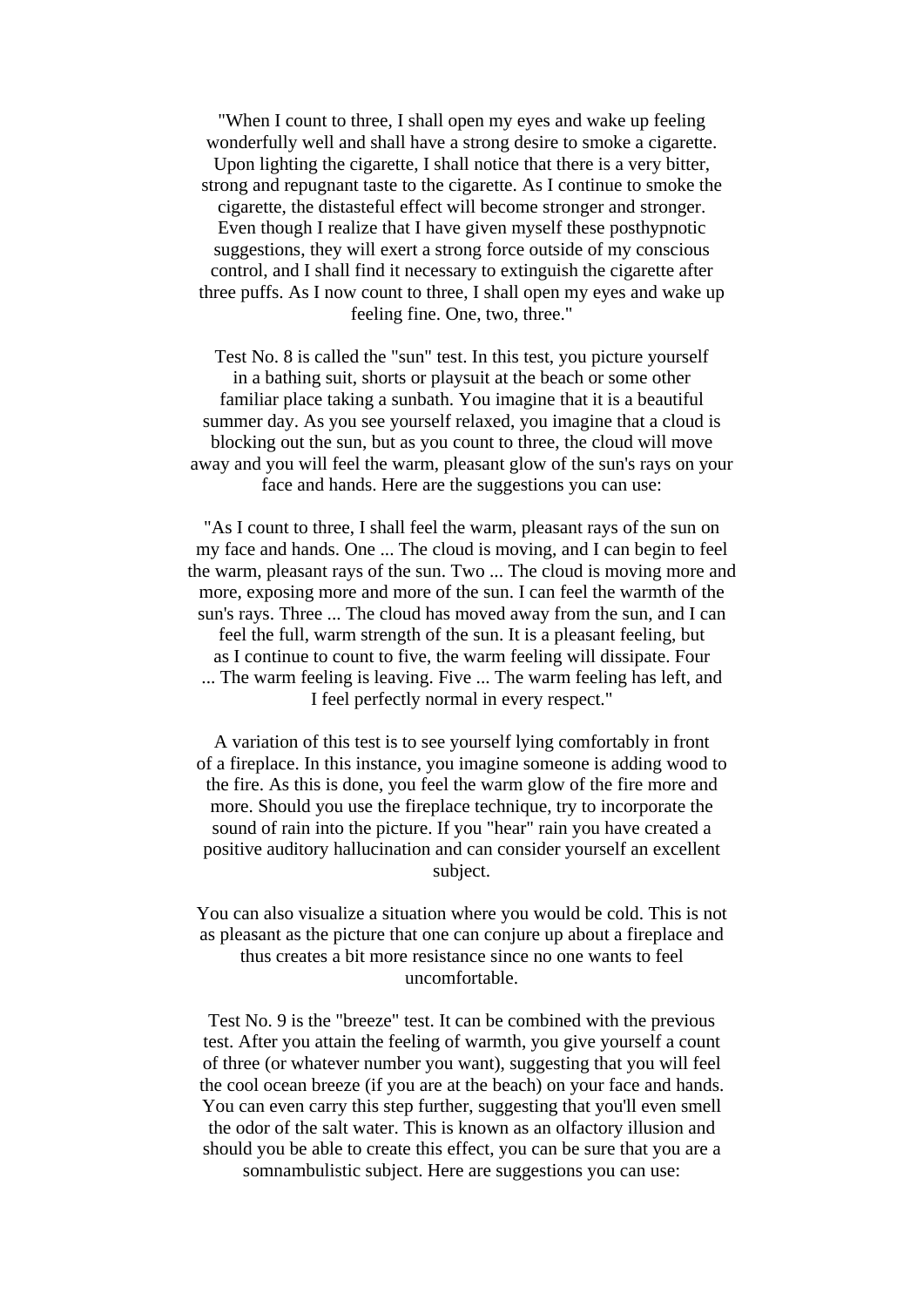"As I count to three, I shall gradually feel the cool ocean breeze coming over the waves. It will be a very pleasant feeling. One ... I am beginning to feel the cool ocean breeze, especially on my face and hands. Two ... The breeze is becoming stronger and stronger. Three ... I can definitely feel the cool ocean breeze. As I continue to count to five, I shall smell the pleasant, healthy aroma of the salt water. Four ... I am beginning to smell the salt water. Five ... I can definitely smell the salt water."

Now you give yourself appropriate suggestions that the feeling (illusion) will vanish as you awaken or at a specific count. It can be as simple as this: "As I count to three, I shall open my eyes and awaken feeling very refreshed. The feeling of the cool ocean breeze and smell of the salt air will have vanished completely." At this point you count to three and open your eyes.

Test No. 10 is the "handclasp" test. This is used frequently to test the depth of hypnosis. You fold your hands with your fingers tightly interlocked and place your palms together. You then give yourself a hypnotic suggestion that at the count of three, it will be impossible for you to unlock your hands. After you try and are unable to unlock your hands, you continue counting to five, suggesting that you will be able to do so when you reach the count of five. Incidentally, you should remove any ring you may be wearing before trying this test. Here are the suggestions you can follow:

"As I complete the count of three, I shall try to unlock my hands but will be unable to do so until I count to five. One ... My hands are locked tightly together. Two ... My fingers are locked tighter and tighter. Three ... It is impossible for me to unlock my hands until I count to five. Four ... As I reach the count of five, I shall be able to unlock my hands very easily. Five ... I can now unlock my hands very easily."

Test No. 11 is the "arm" test. Here is another test used frequently to test the receptiveness to hypnosis. Make a tight fist and extend your arm in front of you as far as possible. Visualize your arm as one solid mass, as stiff and rigid as a bar of steel. After your arm is extended, give yourself a hypnotic suggestion that you will be unable to bend your arm when you complete the count of three. As you continue to count to five, you will be able to bend your arm very easily. Here is a form of suggestion you can use:

"As I reach the count of three, I shall try to bend my arm, but it will be impossible to do so until I count to five. No matter how hard I try, it will be absolutely impossible. One ... My arm is stiff and rigid as a bar of steel. Two ... I can feel the rigidity in my arm. Three ... It is impossible for me to bend my arm until I count to five. Four ... I can feel the stiffness slowly leaving. Five ... I can now bend my arm easily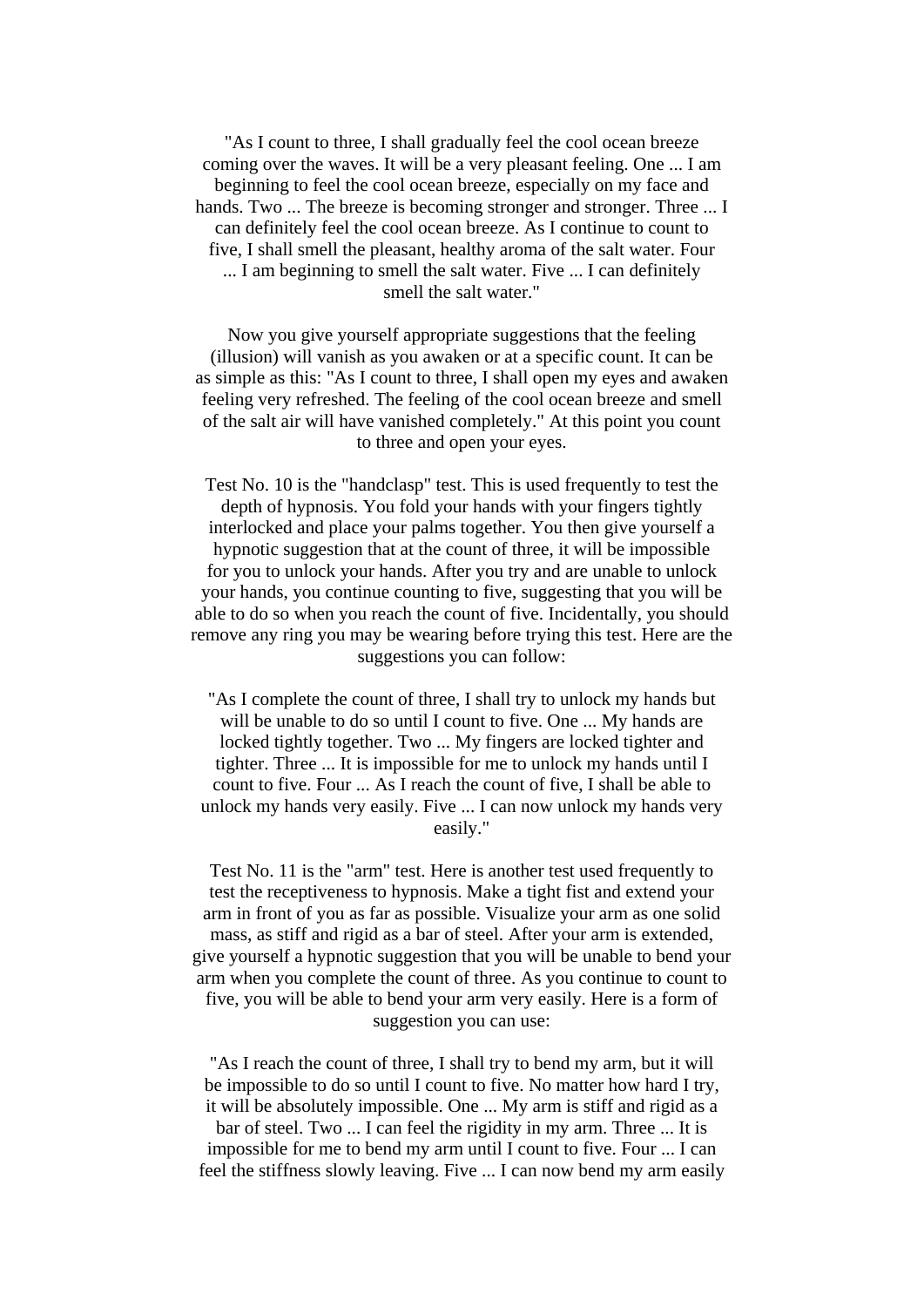## and it feels normal in every respect."

Test No. 12 is the "eye" test. This is probably the most widely used test in hypnosis. Many subjects equate the inability to open the eyes with hypnosis. Many assume that if they can open their eyes, they have not been hypnotized. I must emphatically point out that this is not true. The subject can fail the eye test and yet have been under hypnosis. In the deep, somnambulistic state, the subject can open his eyes without affecting the depth of the hypnotic state. In fact, this is done many times in getting the subject to do automatic writing, crystal gazing, mirror gazing, hypnodrama and revivification. In carrying out posthypnotic suggestions in any state, the subject is frequently told that he will open his eyes and carry out the suggestion.

I have found that there is more anxiety connected with the eye test than with any other test. I feel that it is a normal reaction and one that must be anticipated by the hypnotist as well as the subject. Occasionally, while hypnotizing a new subject, he will open his eyes. This can happen when the subject feels he is losing consciousness. His ability to open his eyes proves to him that he is in control. One of the main fears that the subject has is his belief that he will lose voluntary control of himself. The fact that he can open his eyes lessens his anxiety.

If there seems to be too much threat to the individual, I use a method that you can follow. Instead of suggesting that the subject will be unable to open his eyes at a specific count, I suggest that he will be so relaxed that it will be too much effort to open his eyes until a further count is given. Actually, what could take less effort? Here are suggestions you can use:

"As I count to three, I shall try to open my eyes, but I shall be unable to do so because I feel so relaxed. It will just take too much effort to open my eyes until I reach the count of five or tell myself to awaken. One ... My eyes are closed, and I am in a very deep state of hypnosis. Two ... My eyelids are stuck tightly together. Three ... It is now impossible for me to open my eyes. I shall be able to open them though at the count of five. Four ... I shall be able to open my eyes very easily at the count of five. Five ... I can now open my eyes and wake up feeling alert and fully refreshed."

In accomplishing the eye test, you try to create a vivid picture of yourself being completely and fully relaxed. If you really exerted a great deal of effort, you could open your eyes, but because of the pleasantness of the completely relaxed state, you prefer not to do so. It can be likened to your enduring the cold winter air when you are half asleep in bed instead of getting up to close the window which has been left open too much. You can, of course, get up and close the window, but it becomes a matter of expending too much energy. Instead, you choose to endure the discomfort or suggest that your spouse close the window.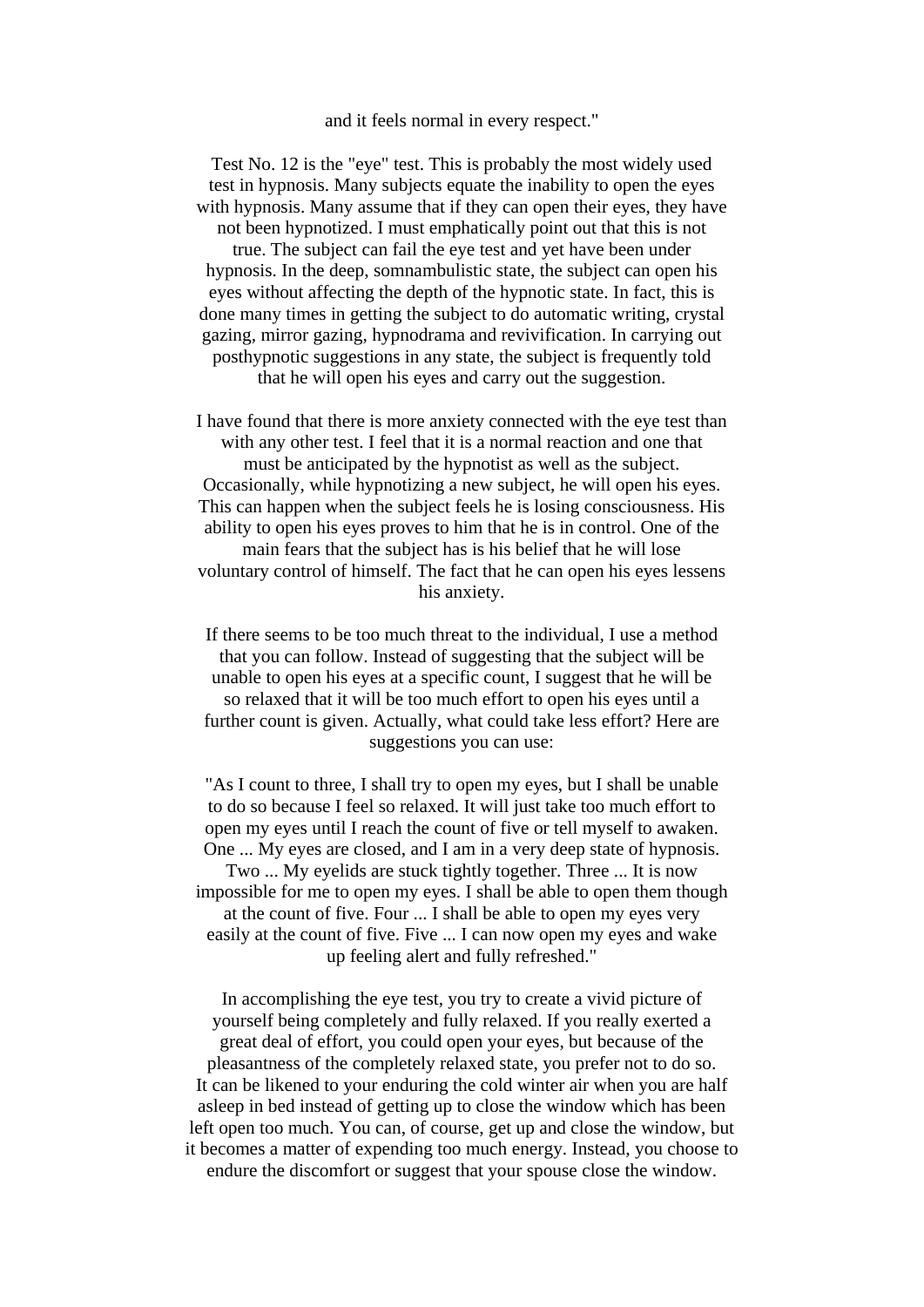For the following three tests, you give yourself the suggestions as outlined in the previous tests. It should be pointed out again that at the conclusion of the test, you give yourself a suggestion that you will feel normal in every respect.

Test No. 13 is the "music" test. This test involves creating an auditory hallucination. Give yourself the suggestion that at a specific count you will hear your favorite song. It will last for one minute and then fade out.

Test No. 14 is the "dream" test. It is incorporated in a great deal of hypnotherapy. The subject is told that as the hypnotist counts to three, the subject will have a dream lasting for several minutes which he will remember. This dream, furthermore, will call his attention to an important incident that he has long forgotten, yet which will be relevant to his problem. In self-hypnosis, you suggest to yourself that at a specific count you will have a very pleasant dream lasting for several minutes, at the end of which time you will awaken feeling refreshed. For those readers further interested in producing dreams, I can highly recommend a very fascinating book called \_The Experimental Production of Dreams During Hypnosis by Professor David Ballin Klein.

Test No. 15 is the "anesthesia" test. This is conducted by telling yourself that you will not feel the pain associated with the act of pinching yourself. You suggest that you will feel the pressure of your fingers but will not feel the pain involved. \_I urge the reader not to stick pins in himself to test the anesthesia. This can be dangerous, lead to infection and cause other harmful results.\_ You should also not dig your nails into your skin to make sure that you don't feel pain.

#### Chapter 10

#### A New Approach to Self-Hypnosis When All Else Fails

Let us assume that you have tried diligently to learn self-hypnosis for a month or more but have failed. You have worked faithfully following the instructions outlined in this book and other books on self-hypnosis, but somehow the state of hypnosis eludes you. Should you give up in despair, or is there still hope for you? Let me assure you that you can still become an excellent subject. Let us examine several areas of this problem and a new approach that will help you achieve your ends.

You must, first of all, ask yourself if you are feeling better and whether you have made strides in the direction you desire while giving yourself suggestions in whatever stage of hypnosis you have achieved. If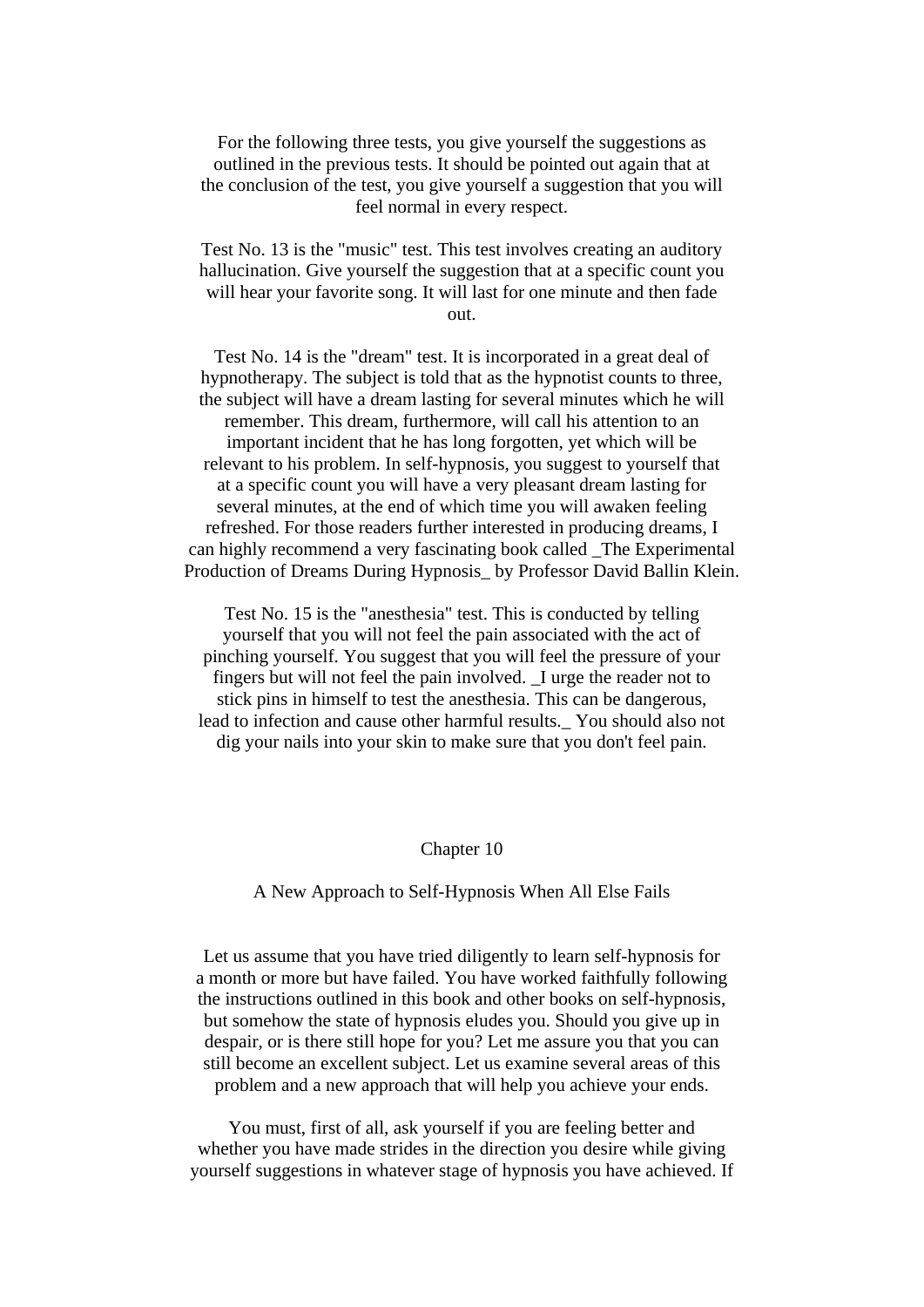your evaluation is affirmative to any degree, you can expect even greater results. "But," you may say, "how can I expect greater results when I haven't achieved self-hypnosis?" My answer is you may be achieving self-hypnosis and not know it! The change to the self-hypnotic state from the waking state can be imperceptible. Many times, prior to testing subjects under hypnosis, I ask them if they think they are in the hypnotic state. The answer is invariably no. When asking the subjects for a cogent reason for this answer, they usually exclaim that they are aware of what is going on and do not feel any different than they did before I started working with them. They are amazed to find that various tests work so perfectly.

Some subjects do not respond to hypnotic tests no matter how long you work with them. For these persons, I usually de-emphasize the need for passing the tests and concentrate on the therapeutic results which are desired. This approach lessens anxiety and usually results in a deepening of the hypnotic state. It is my feeling that many subjects resist any tests as the implication is that once the tests work, the subject is under complete control of the hypnotist. The subject may fear this supposed subjection on one hand and yet want it on the other hand. These forces can work unconsciously, and thus the attainment of hypnosis becomes a very intricate, perplexing and trying procedure. Even though this may be so, I can assure you that the problem and attainment of hypnosis can be resolved. It is only a matter of motivation on the part of the subject. This is the main ingredient necessary for successful hypnosis.

Let me now explain a technique which has worked admirably for many who have been frustrated because of their inability to achieve self-hypnosis. It involves \_pretending you are hypnotized\_ and going through the motions of the various tests \_as though you were a perfect subject\_. You will recall that one theory of hypnosis is that the subject behaves in a manner that he believes is in keeping with hypnotic behavior. This role playing is the basis for our unique approach. As the subject continues this procedure, he takes on the conditioned response mechanism necessary for self-hypnosis. Let us look at the following examples of role playing.

During the war, many soldiers who wanted to leave the army would pretend something was wrong with them. They would convince the authorities of the authenticity of their "illness," and since nothing seemed to make them better, they eventually were separated from the service because of the incapacitating disorder. But what happened to many of these malingerers after they were released from the service? I'm sure you know the rest of the story. The constant malingering was transformed by this role playing into a conditioned response pattern, eventually bringing about the very undesirable condition responsible for their leaving the service. I saw some of these individuals and more than once they told me that they had unwittingly hypnotized themselves into having the ailment. They wanted me to dehypnotize them. They actually turned out to be very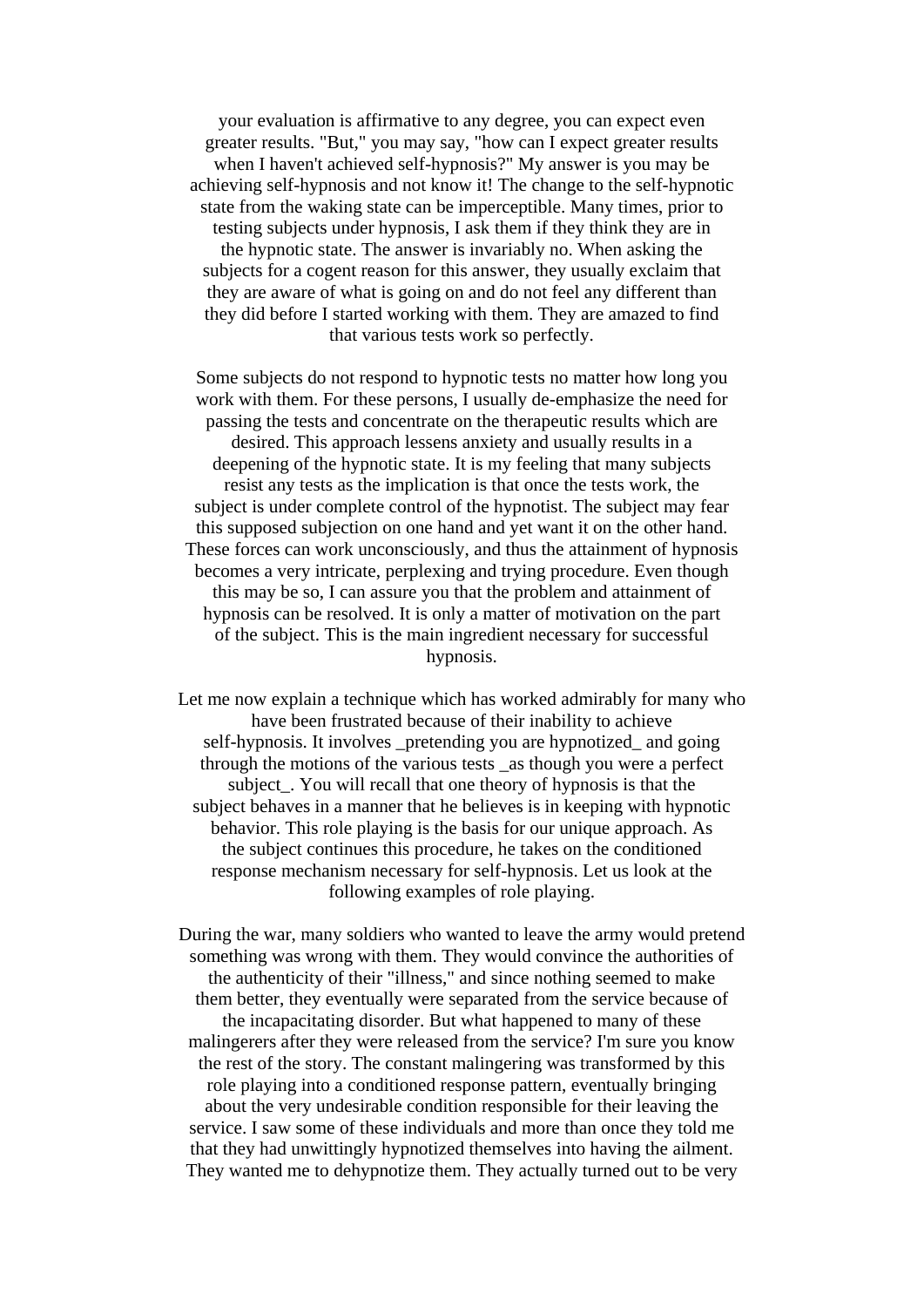easy subjects as they had become highly suggestible. Unfortunately, their super-ego structure was weak, they had difficulty in identifying strongly with anyone, and the relationship in hypnosis was superficial and without depth.

I am going to relate another example which I hope will help you understand the role-playing technique for self-hypnosis. I have had the following experience many times in giving hypnotic demonstrations before various organizations. For some reason, even though I carefully ask that only those who desire to be hypnotized volunteer as subjects for the hypnotic demonstrations, an individual who has no intention of cooperating comes up on the stage to poke fun at the hypnotist. In giving public demonstrations, I usually work with about ten subjects and simultaneously give them the same suggestions and posthypnotic suggestions. Once the subjects are hypnotized, I work with them with their eyes open. Using this technique, with each subject carrying out a posthypnotic suggestion, intensifies the responses of other subjects. There is also competitiveness to become the best subject.

In the meantime, the individual who is really not under hypnosis has let the audience know about it by winking or making a grimace when I was not looking at him. Observing laughter and other audience reactions which are not in keeping with what is happening at the precise moment during my lecture is my cue that I have an egocentric person on stage. You might ask, "Can't you tell when someone is faking?" It is extremely difficult many times to do so. Once you are aware of it, however, you give certain tests to the group. The exhibitionist doesn't know how to respond each time and you soon pick him out.

Even when I know specifically who it is, I do not dismiss him. Interestingly, it is invariably a man. I continue with the lecture-demonstration; but I let the audience know that I am aware of the situation. This is the interesting part of this example. The bumptious subject, by giving himself autosuggestions to comply with various posthypnotic suggestions, is actually engaging in our technique of role playing. The inevitable happens. He finds himself hypnotized despite his obvious intention not to be affected in any way. Any hypnotist can recount similar incidents.

What can you learn by the example just presented? What if you purposely set about doing the same thing in your attempt to achieve self-hypnosis? The obvious answer is that the technique has a good chance of working, and as a result you will achieve self-hypnosis. This method has worked with many recalcitrant subjects. To follow this plan, go back to chapter six, "How To Attain Self-Hypnosis," and use the role-playing technique. You'll be pleasantly surprised at how this approach will act as a catalyst. Remember, once you obtain the eye closure, give yourself whatever therapeutic suggestion you desire plus the posthypnotic

suggestion that the next time you will fall into a deeper and sounder state of hypnosis at the count of three or any other cue you desire.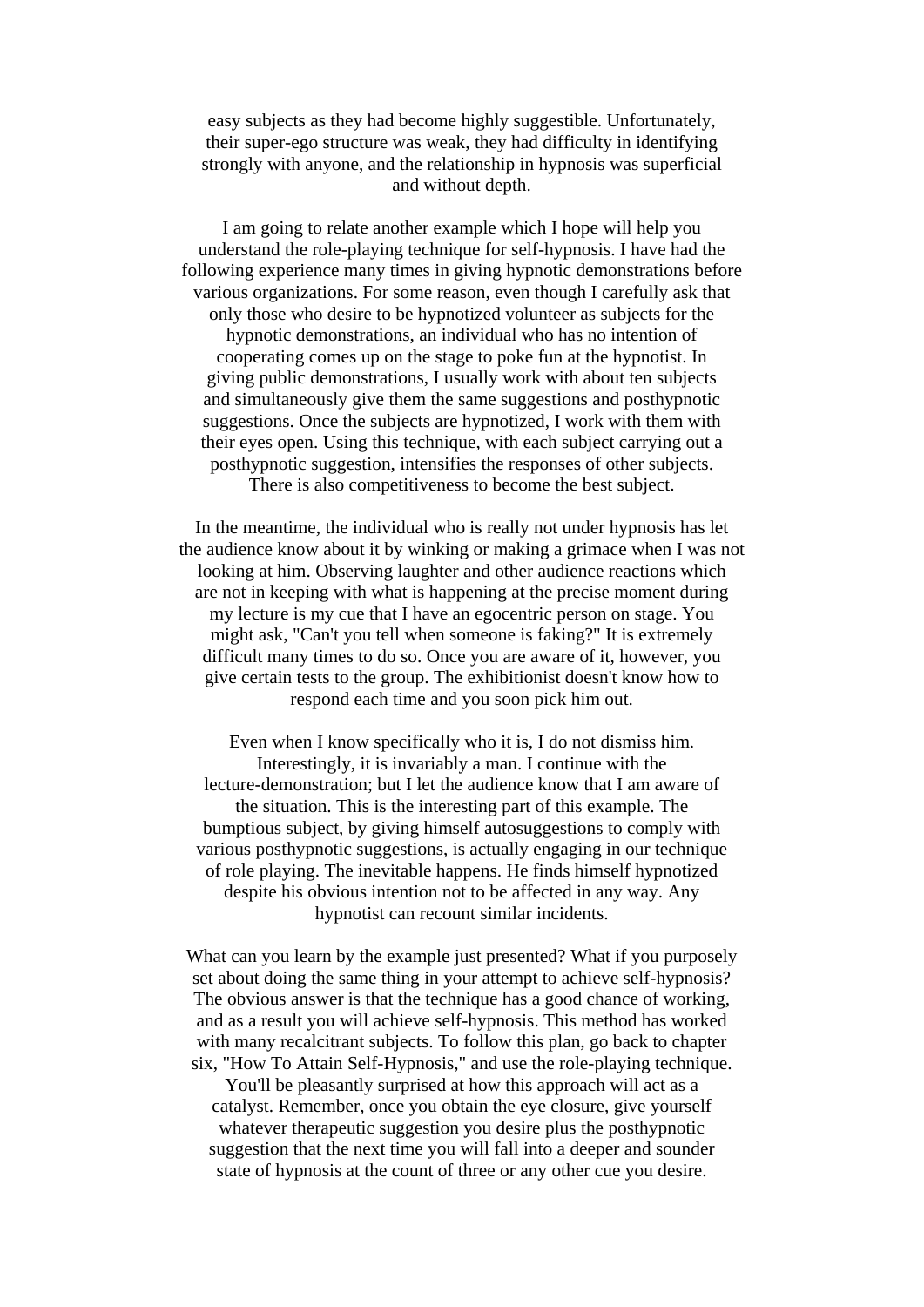I know you may protest using the role-playing technique with the question, "If I'm not under hypnosis, why give myself therapeutic posthypnotic suggestions to condition myself to go under hypnosis at a specific count?" You may further protest that you are only fooling yourself. My answer is, "What if you are?" What is lost by doing it? You have everything to gain and nothing to lose. Are you not really interested in the end result and not the means? The attainment of the self-hypnotic state is not in itself the end result; it is a means to help you achieve your goal.

Don't many people carry or wear good-luck charms of a religious or nonreligious nature? Don't we accept these items in our society? The four-leaf clover and rabbit's foot as symbols of good luck have been part of our culture for a long time. We are all sophisticated enough to know that they do not have an intrinsic value, but don't they do something for our mental attitude? This same pattern is precisely what you are to follow in using the role-playing technique. If you believe, expect and imagine that you will be successful in this approach to self-hypnosis, I can assure you that you will.

May I urge you not to reject this novel and unorthodox approach. Many have had excellent results when other methods, even those of a professional hypnotist, have failed. Some of you may recognize this approach as another means of applying the visual-imagery technique. Whatever you choose to call it, I reiterate you can expect good results. It is only necessary that you follow the instructions and adopt the right attitude. By the right attitude, I mean that you should adopt the conviction that you are going to achieve self-hypnosis even though you might have experienced difficulty up to now. Hypnosis is a conviction phenomenon.

It is possible you may say you are not suggestible. Actually, your lack of response proves your suggestibility. You have been influenced by negative suggestions. Everyone is suggestible to some degree. You have become extremely suggestible to conscious or unconscious stimuli which are definitely affecting your ability to respond. You need only use this latent suggestibility and make it work for you. What would you say about the suggestibility of a person who doesn't want to talk about hypnosis? This person has never read a book on hypnosis and absolutely doesn't want you or anyone else to hypnotize him. Would you believe this person is a potentially good hypnotic subject? I can tell you by practical experience that once this person allows himself to be hypnotized, he turns out to be a perfect subject. Responding to either end of the suggestibility scale is indicative of success with hypnosis. It becomes a matter of manipulating this suggestibility skillfully in order to achieve results.

Let me give you another example which may help. Which one of the two lines drawn on this page is longer? Line AB or line CD?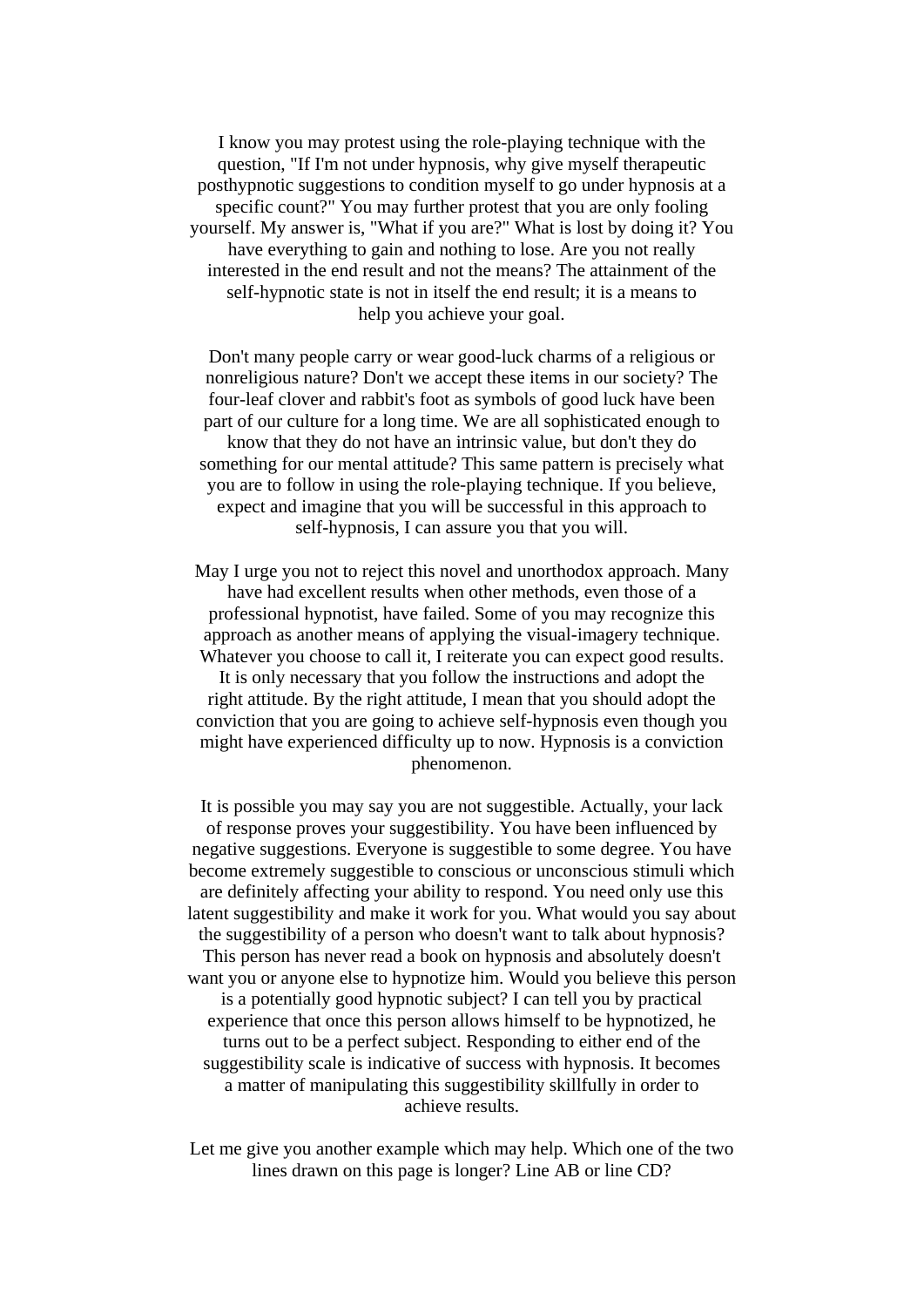## [Illustration]

What is your answer? Did you think both were the same? Take a ruler and actually measure them. You'll find line AB longer than CD. "But," you reply, "every other time both lines were the same." This is a familiar optical illusion which is used many times in basic courses in psychology. It is known as the Muller-Lyer illusion. My contention is that if you said, "Both are the same size," you are potentially a good subject. You respond perfectly to previous conditioning; thus, you are responding as anticipated. If, on the other hand, you picked line AB, you are normally suggestible. If you honestly picked line CD, you are extremely cautious and respond best to "reverse psychology." Once again you are highly suggestible, but toward one extreme.

[Illustration]

#### [Illustration]

Here's another interesting experiment. Would you say that lines AB and CD were perfectly straight? I'll let you figure out what your response means to this test by yourself. You can take a ruler to determine if the lines are straight.

We all respond unconsciously to stimuli of some sort. Word association tests are based on this principle. Aren't your reactions automatic to the following terms: democratic party, republican party, communist party, mother, father, movie star? If I mention the name of a famous person, city or country, the same immediate unconscious reaction takes place. Let's try it. Theodore Roosevelt, Harry Truman, Dwight D. Eisenhower, John F. Kennedy, Albert Einstein, Albert Schweitzer, Eleanor Roosevelt, Boston, New York City, Hollywood, Miami Beach, United States, England, France, Italy, Israel, Africa, Russia, China, India and South America. The response and image keep changing, don't they?

I am trying to point out that this reaction is automatic because of previous conditioning. I could mention almost anything and the same automatic reaction would take place. The reaction would always be the same unless something had happened to change or alter your response. Let us mention the word hypnosis. Some sort of reaction must take place. This can either be positive, negative, or neutral for our purposes. You really don't have to think about your response as it is automatic. The point to remember is that a definite response has taken place which will either help or hinder your attainment of hypnosis. If the response should be negative, it can be changed by gaining knowledge and actual experience in hypnosis. It is natural to have a bit of uneasiness when first experiencing or thinking about being hypnotized. After all, you haven't been exposed to hypnosis in a therapeutic setting and couldn't have formed a favorable reaction. Your response is probably derived from a fictionization of hypnosis. The initial task of the hypnotist is to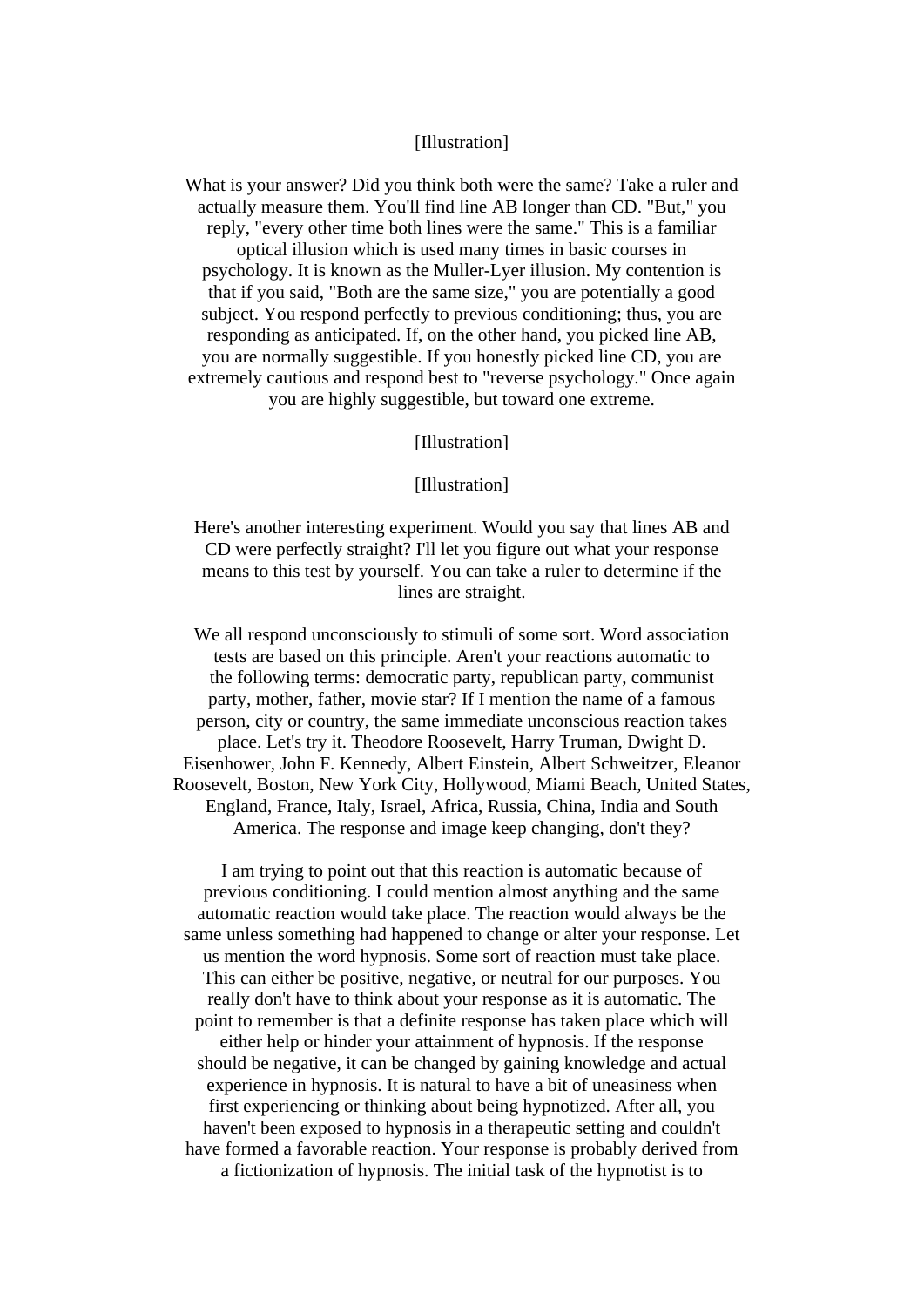create, by educating the prospective subject, a favorable attitude so that the subject allows himself to be hypnotized.

What does this mean specifically to you if you are having difficulty learning self-hypnosis? It means that through repeated exposures, you will finally respond. You will realize there is no need for anxiety in regard to your response. This inner feeling will, in turn, have a cumulative, favorable effect upon your unconscious which will result in your finally responding to hypnosis.

Suppose you still maintain and insist that you are not suggestible and wonder if you will ever respond to hypnosis. Furthermore, the assurance I have given you up to this point doesn't seem to convince you. If you have tried diligently to achieve self-hypnosis, you cannot be blamed, but let's try an experiment to test your suggestibility. It is well to ponder my statement that if you do not respond, it is a sign of being suggestible, but in a negative sense. Lack of response is a manifestation of this negative suggestibility. My contention is that you are definitely suggestible. Let us see what happens to you in trying the following classical experiment. It is called the Chevreul's Pendulum test.

Draw a circle with about a six-inch diameter and mark it as shown in the illustration.

## [Illustration]

Next, take a ring and attach a string to it. If you have a locket, it will do as well. The hypnotist uses a crystal ball and chain for this experiment. Hold the end of the string or chain and keep the ring or whatever object you are using about three inches above the center of the circle.

Now, concentrate and fix your gaze on the ring, crystal ball, or locket. Mentally suggest to yourself that the object will begin to revolve in a circular manner following the numbers 1, 2, 3, and 4. Picture in your mind's eye that this circular motion is becoming wider and wider. Work at this image for several minutes. Did the object begin turning to the right following the numbers? Did the circle become larger and larger? If it did, you are absolutely suggestible, are influenced by your own suggestions and, therefore, if you follow instructions, can learn self-hypnosis. You can be trained to acquire this skill.

If the experience did not work, try it again. Concentrate harder and try to visualize more intently the object revolving in a circular manner. You are not to rotate the object consciously or help it in any way. The action must stem from your subconscious. The thought of the crystal ball or ring revolving in a clockwise or counterclockwise direction invariably causes an involuntary muscular reflex action to take place. This phenomenon is known as an ideomotor action. Usually, as the subject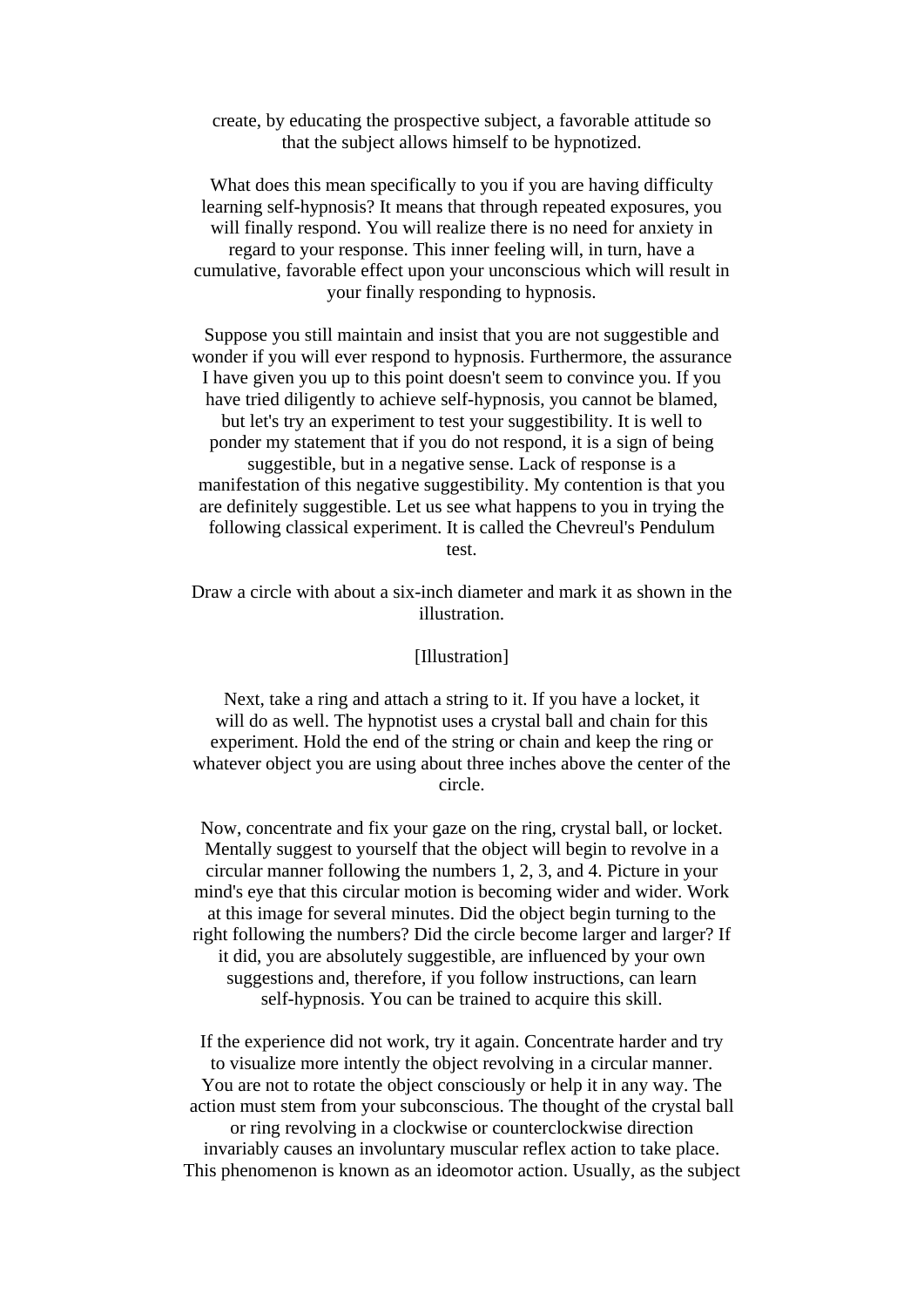concentrates more intensely, the reflex action becomes more profound, causing greater unconscious movement of the hand which, in turn, is transmitted to the object in the form of larger circles and greater momentum. The time required for the successful accomplishment of this test depends upon the degree of suggestibility of the subject. An interesting action is to see the object revolve in an opposite direction than suggested. It gives a clue to the personality structure of the individual.

The Ouija board works on the same principle as the Chevreul's Pendulum test. Many times the aspirant will remark, "I swear I didn't make it move!" Mentalists find hidden objects in an audience using basically the same approach, combined with clever techniques of distraction. The term given for this is "muscle reading."

This is the point in question. If the crystal ball, ring or locket moves without conscious direction, you have successfully influenced your subconscious mind. Self-hypnosis involves the same procedure. The goal is to consciously cause a subconscious reaction. If the experiment does not work with your eyes open, try it with your eyes closed for about five minutes. You will be pleasantly surprised with the results. Should you want to prove to yourself that you are suggestible with your eyes open, practice the technique every day for a week or two. The idea of the practice sessions is to reinforce and increase the response of the unconscious movement until you develop proficiency. It follows the laws of the conditioned reflex theory expounded by Dr. Ivan P. Pavlov (1849-1936), the famous Russian psychologist. If, after several weeks, you should still not be successful, use the role-playing technique. Consciously make the object revolve. After a while, it will move automatically whenever you attempt the experiment.

When this happens you will have proof of your suggestibility. It is highly improbable that you will not be successful. It would be a rare occurrence. By the same systematic efforts, I can assure you that you can achieve self-hypnosis. If you are still not affected favorably, you might consider one of the psychological means of inducing hypnosis. The next chapter will discuss this topic.

I would recommend Pavlov's book called \_Conditioned Reflexes\_. Pavlov's book will further explain and clarify the concept of the conditioned response mechanism. It covers necessary conditions for the development of conditioned responses, their formation by means of conditioned and direct stimuli, plus a tremendous amount of material which will help you in your understanding of the significance of the role-playing technique in relationship to learning self-hypnosis.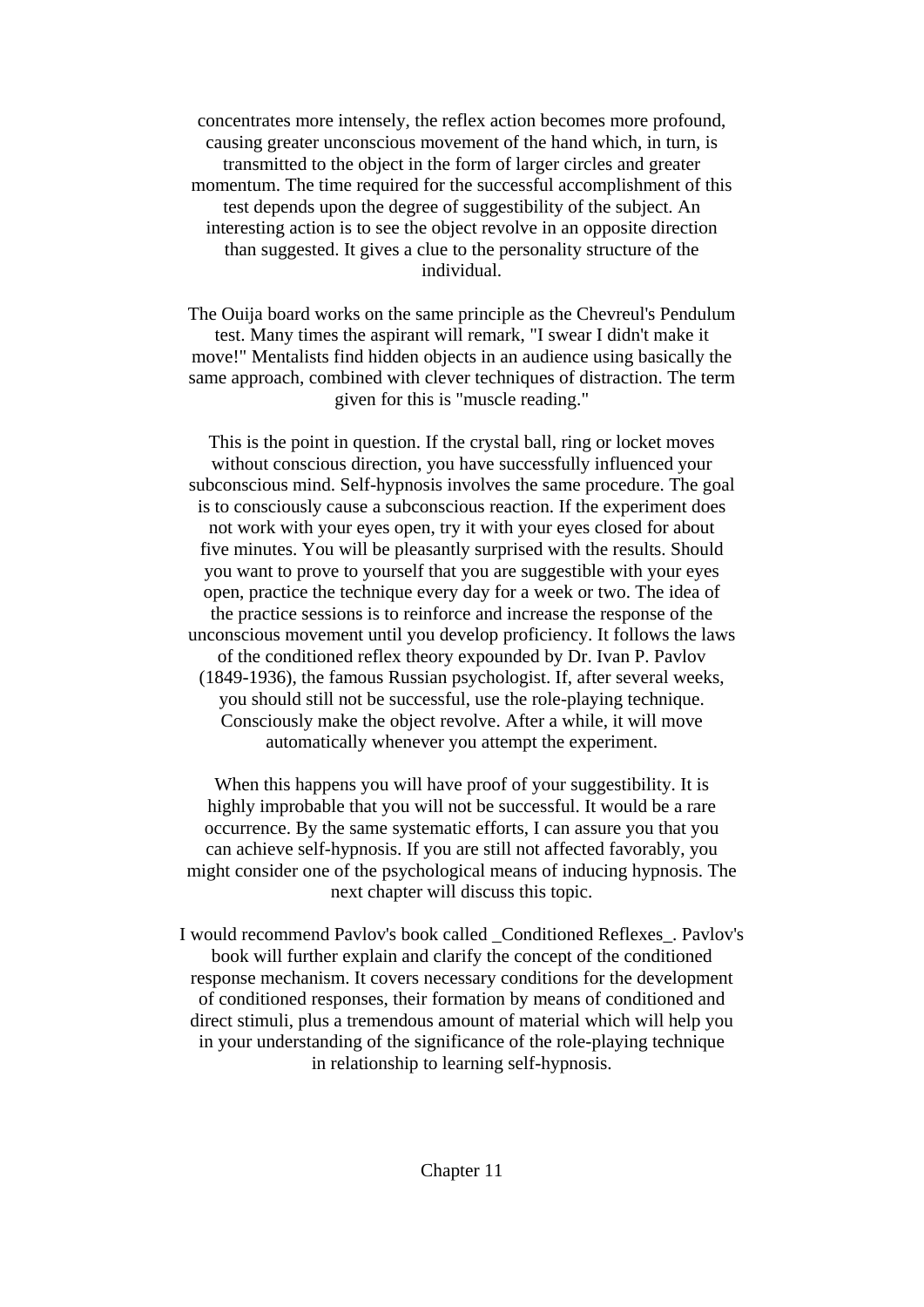## Psychological Aids and Their Function

Psychological or mechanical aids are used to help put the subject in a state of hypnosis. The use of the aids helps increase the suggestibility of the subject toward hypnosis. The two most widely used hypnotic aids are the crystal ball and chain and the 12-inch hypnodisc. One reason is that these two items have no other use or function outside of the area of hypnosis. Therefore, when the hypnotist proceeds to use one of these hypnotic devices, it must follow that a certain mental set, readiness, or receptivity must follow as a result of its introduction into the hypnotic setting. If the subject is uneasy about the hypnotic setting or his response, the introduction of the hypnotic aid can mobilize the subject's defenses which may be on a conscious or unconscious level. Generally, the mental set which follows helps augment whatever hypnotic suggestions are given. Certainly the same mental set would not follow if the hypnotist used a paper clip as a means of helping with the induction of hypnosis. It would only start the subject wondering about the relationship of the paper clip to hypnosis. It obviously isn't in keeping with what the subject expects.

It is important to utilize the subject's expectation as to what he believes takes place in the setting as long as this expectation does not hinder the induction of hypnosis. The mere act of turning down the lights or drawing the curtains before the hypnotist begins to work with the subject is a non-verbal suggestion which can be considered as a psychological aid. The subject knows that the hypnotist is ready to begin at this point. Actually, it isn't necessary to darken the room at any time to induce hypnosis. Doesn't the stage hypnotist work with glaring lights? The room is darkened (and I might add that I use this procedure myself) mainly for the psychological effect. If I feel that this procedure might cause anxiety, I proceed with the room undarkened.

In discussing psychological aids, it is agreed that we are primarily interested in seeing the subject feel better or achieve whatever goals he seeks through the intelligent application of self-hypnosis. If a hypnotic aid will help the subject achieve hypnosis, we can concur it is justified. It is not to be considered a subterfuge. If the physician administers a placebo to a patient with the remark, "Here is a new medication that can help your condition" and if this technique does help alleviate the patient's condition, it is considered good medicine.

You know beforehand that in using the 12-inch hypnodisc, the subject's eyes must begin to water, his eyelids must get heavy, and eventually he must close them. Even before you begin to use the hypnodisc, you suggest that these conditions will take place. During the induction of hypnosis, as these reactions are noted by the subject, a favorable, psychological attitude automatically develops which, in turn, helps further suggestions. If the subject reacts favorably to suggestions A, B, and C,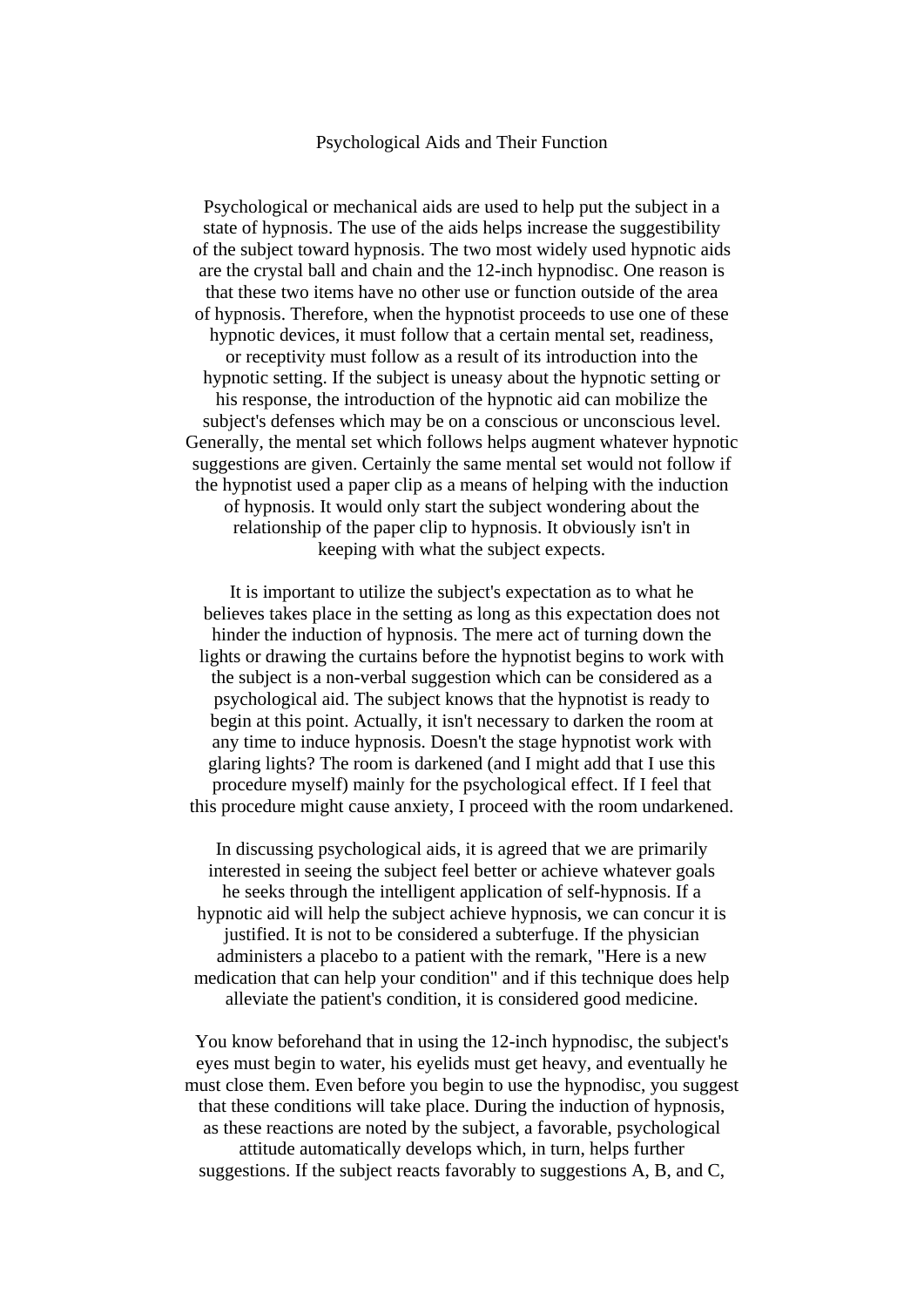it follows that he is more prone to accept suggestions D, E, and F which are therapeutic in nature. The subject can relate better to the latter suggestions when he has seen proof of his initial suggestibility. This approach works better than beginning immediately with the latter suggestions. The build-up of suggestions convinces the subject he is in a heightened state of suggestibility and can benefit from the therapeutic suggestions of the hypnotist or his own. Perhaps this needed assurance is so helpful because it eliminates the anxiety of the subject concerning his suggestibility. He seeks and needs the satisfaction of knowing he has attained the prerequisites necessary before any therapeutic program can benefit him. The subject's prerequisites need not be actually related to the hypnotic process, per se, but merely match his preconceived ideas about what is necessary. Let me give you an example.

Many subjects feel that they must experience amnesia before they can benefit from hypnotic suggestions. This premise is inaccurate since favorable and lasting results can be achieved in any degree of hypnosis, depending, of course, on the nature of the problem. Let me relate several interesting occurrences that take place every so often in my own practice as a professional hypnotist. A subject who is responding well to hypnosis, but not to the point of amnesia, insists that he will not benefit until he is "knocked out" and doesn't remember what happened. Trying to convince him otherwise proves fatal. He just refuses to accept whatever explanation you give him. My own method is not to insist that the subject is wrong, but somehow to use his misconception in a constructive manner. After getting him into a cataleptic state, I suggest that I am going to stop talking for five minutes, during which time he is to mentally repeat "sleep" as he slowly and deeply inhales and "deep sleep" as he slowly exhales. At the end of this time, he'll be in a very deep hypnotic state. Instead of remaining quiet for five minutes, I take ten minutes. I then begin to whisper suggestions to the subject to determine if he is still under hypnosis or asleep. If he is asleep, I let him remain asleep for a still longer period of time, after which interval I awaken him. I ask him if he remembers what I said to him during the time he was deeply hypnotized. If he says, "No," I remark, "Very good." I further point out to him that he has now experienced amnesia and will now make rapid strides. The subject, on the other hand, is pleased to see that I now agree with him, and, in fact, the interesting result is that he does make excellent progress because his preconceived requirements have been met. It should be pointed out that I keep working with the subject until such time that he falls asleep. The transition from hypnosis to sleep is normal. It is easy for the subject to fall asleep because he is so relaxed.

Let me tell you of a similar experience. Before telling you of this psychological technique, it is only fair to point out that the professional hypnotist varies his approach from subject to subject, not only to suit the needs of the subject but to break the monotony of using only a few successful procedures. His experimentation helps develop not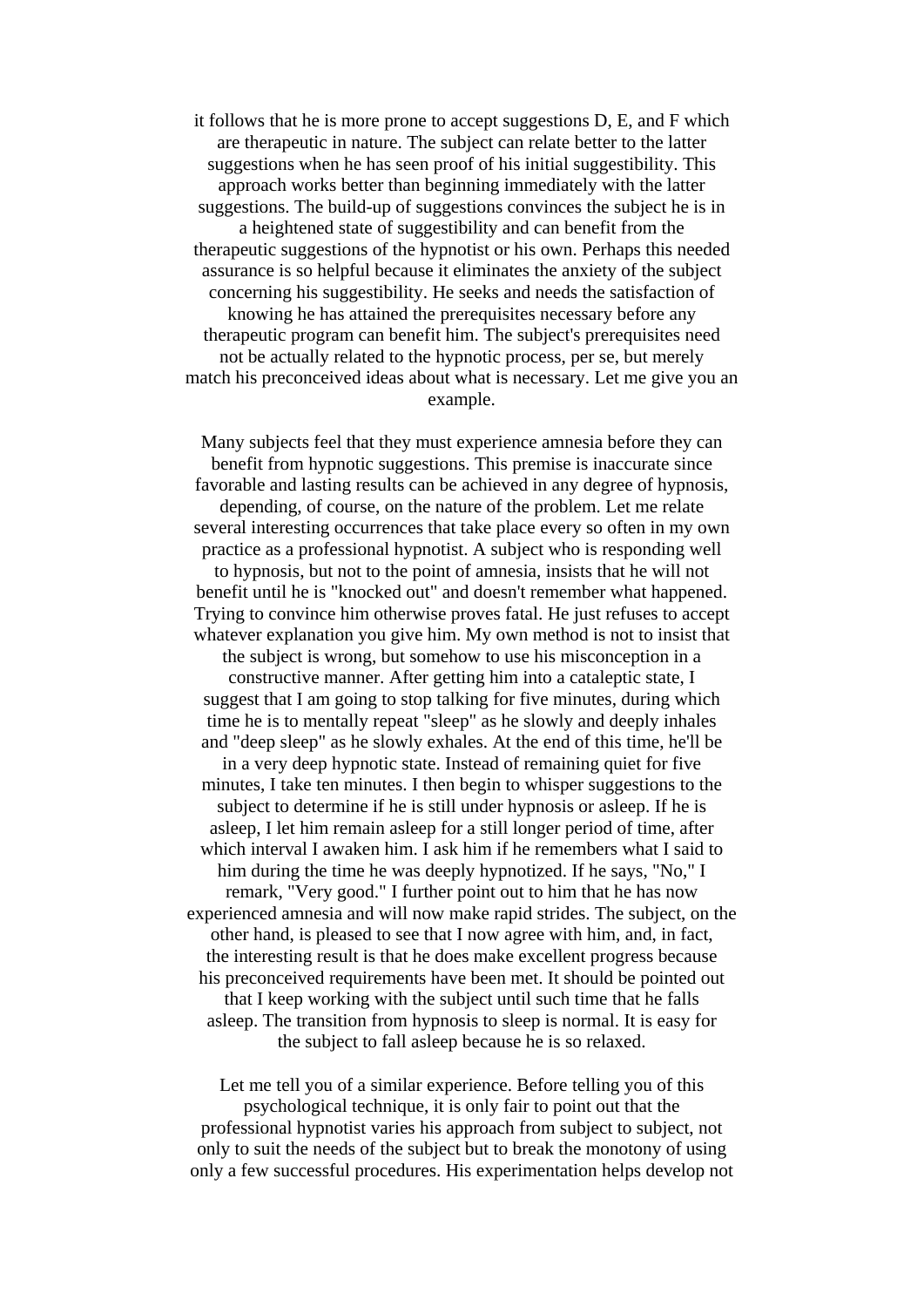only new procedures, but new concepts relative to the general nature of hypnosis and its many ramifications. I was interested to see what would happen to a subject if he thought he was deeply hypnotized without ever giving him verbal suggestions or reassurance that he would feel better or overcome his problem. Of course, if the technique did not work quickly, I would drop the procedure for a more orthodox approach. Instead of trying to really hypnotize the subject, my aim is to get him to sleep. Once he is asleep, I let him remain so for about 30 minutes. Without having ever given him a therapeutic suggestion, I awaken him and inquire if he remembered what happened. If the answer is, "No," I tell him I'll "hypnotize" him again next week and this concludes the visit. When he returns next week, I ask him, "How did you feel during the week?" The answer is generally, "Much better." I keep repeating this procedure until such time that the individual has attained the goals that he seeks.

I know that the reader may be surprised that I would divulge such an unconventional procedure. The principle is the same as the physician using a placebo. I do so to illustrate the point that I made earlier in this chapter that so long as certain of the subject's requirements are met, whether valid or invalid, the subject's suggestibility is greatly enhanced. Naturally, the unsuspecting subject equated the period of not remembering, which was, as we know, true sleep, with the somnambulistic state. Actually, he was helped by self-hypnosis because he felt he would now make progress because he proved to be such an excellent subject. It is true, he was not using self-hypnosis as has been outlined in this book, but he had now achieved a heightened state of suggestibility (hypnosis) and was using this state to further his own ends.

The attainment of self-hypnosis can be an intricate and elusive procedure as I have already pointed out. The purpose of the entire book is to instruct, point out and give you the necessary understanding and knowledge required to achieve this end. Without this understanding, this can become a very frustrating effort. It is hoped that by understanding and being aware of some of the ramifications of hypnosis, you will be able to achieve your goal in the quickest possible time. It should also be pointed out that no two subjects react in the same way and that different methods and requirements are necessary to suit the individual.

It is a mistake to try to make the subject adhere to a rigid methodology. The greater flexibility of the hypnotic procedures, the greater the chance for success. Let me, at this time, further discuss some of the hypnotic aids that are used in the induction of hypnosis.

We have already discussed the use of the hypnodisc and crystal ball and chain. The same principles are involved in any other object which is used as a means of fixation or of tiring the eyes. Hypnotic phonograph records and hypnotic tape recordings represent new devices that have been instrumental in conditioning subjects for self-hypnosis. The subject plays the record or tape on his phonograph or tape recorder and is conditioned over a period of time to respond to hypnosis at a given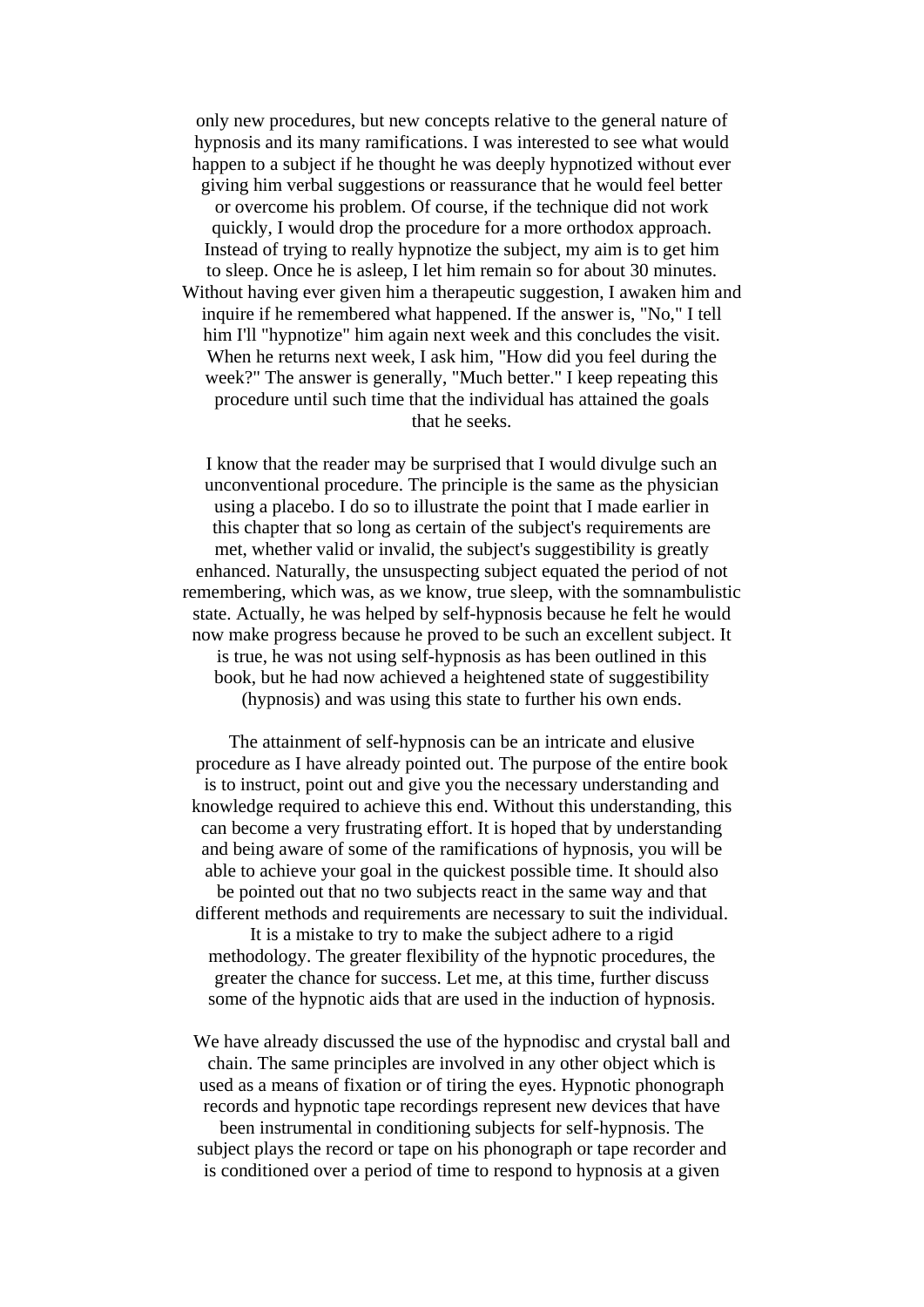signal or phrase. He, in turn, can change this key phrase to one of his own choosing. Should you own or have access to a tape recorder, I would suggest recording an induction of hypnosis and playing it back to yourself in this manner as though you were hypnotizing someone else.

I have produced three different hypnotic records and a 30-minute hypnotic tape containing the three records which are sold commercially. One record, called the Musical Hypnotic Record, has a very pleasant, relaxing musical background as the voice of the hypnotist induces hypnosis. The second record, called the Metronome Hypnotic Record, incorporates the monotonous and lulling beat of an electric metronome in the background. The subject is instructed to mentally repeat "sleep" as he slowly inhales and "deep sleep" as he slowly exhales in rhythm with the beat of the metronome. While the subject is concentrating on this activity, the voice of the hypnotist induces hypnosis. The third record, called Self-Hypnosis Record No. 3, contains only the voice of the hypnotist inducing hypnosis. It features a unique approach and technique.

I have had a great deal of correspondence with those who have used these phonograph records and the hypnotic tape for conditioning themselves for self-hypnosis. The results are quite interesting and run the range of immediate results to no results. One person wrote that one of the records hypnotized him at the first playing and conditioned him for self-hypnosis, whereas he had failed to respond to hypnosis after many visits to one of the country's foremost authorities. I have had similar experiences after having failed to hypnotize a subject despite many attempts. I can only speculate that the subjects in these cases unconsciously resist the hypnotist because they feel a personal threat. Since the record is impersonal, they are better able to relax and subsequently be hypnotized. Interestingly, this occurred when the subject was convinced that he was a very difficult subject. It would seem that only then was the conditioned response pattern finally established. The basic function of the hypnotic records and hypnotic tape is to establish a conditioned response pattern to a given stimulus. In time, most subjects are conditioned by the intelligent and systematic use of these recordings.

Let me describe another varied approach to achieving self-hypnosis. One of the chief assets of a good hypnotist is to be flexible in his approach in hypnotizing his subjects. As I have already pointed out, it is necessary many times to adopt a technique that is suitable to the subject and not to make the subject adapt himself to the method of induction.

We know that with somnambulistic subjects any procedure will put the subject under hypnosis immediately. The hypnotist gains complete control of his subject as the subject is able to put himself in the proper psychological frame of mind for hypnosis. Unfortunately, most subjects do not respond at the first session or sessions because of conscious or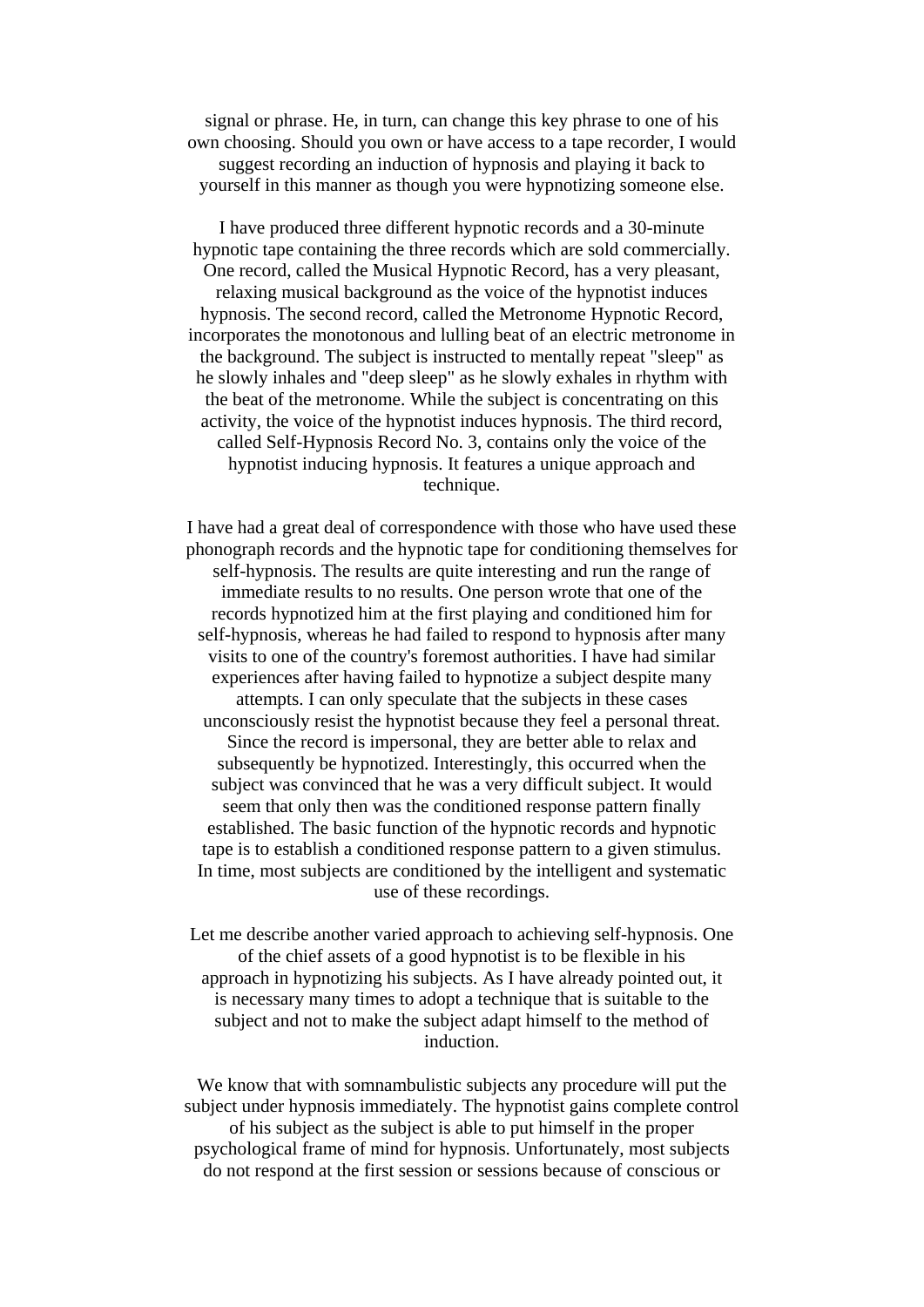subconscious fears that must be gradually eliminated. Once you get the subject to relax, or "let go," he will naturally succumb to hypnosis. This is the problem that confronts all hypnotists.

Merely suggesting to the subject to relax is not sufficient, as a rule, to bring about this desired mental state. The subject, at this point, cannot easily turn on or off his mental and physical feelings. Even if we have the subject lie down, this does not assure the hypnotic state as the subject can still be tense. Our main problem is to get the subject relaxed. Our situation is similar to the physician telling his patient to go home and forget about a certain problem. I'm sure you'll agree that the advice is virtually impossible to follow.

One of the major stumbling blocks in hypnotizing a subject or in self-hypnosis lies in the fact that although we use terms such as "relax," "let yourself go," and others, the subject cannot readily put the meaning of these words into effect. It is difficult for most people to let go when we live in a society that beckons us to "look sharp," "be sharp," "be alert," "be on the ball" and "make every minute count." Emphasis on productivity does not lend to a society of relaxed individuals.

In my long experience as a professional hypnotist, I have tried many novel innovations for inducing hypnosis and teaching individuals self-hypnosis. Some have met with a great deal of success and others have failed. It is, furthermore, difficult to determine the causal factors for success or failure. We can only theorize.

I have used the following unorthodox technique for about a period of 15 years. Exceptionally good results have been attained with it, although it must be admitted that it is not infallible. It is suggested to you as another good technique. In order to help the subject relax, I have been using a phonograph record or tape that I recorded containing the continuous sound of various degrees of rain. One side has a half hour of very soft, light rainfall such as you have experienced in listening to rain falling on grass, canvas or a tent top. The other side or track contains a half hour of rain effects such as one would hear in a heavy downfall with loud splatterings of water on the pavement. The record and tape were originally designed to help insomnia sufferers and later incorporated into the hypnotic procedure.

The subject is instructed to close his eyes and listen to the sound of the rain while picturing himself relaxing near a warm, glowing fireplace. As you can note, the subject again incorporates the visual-imagery technique. The relaxing effect thus produced over a period of time enhances his chances of success in attaining a deep, hypnotic state.

There are many other interesting and unique devices and aids you can use for inducing hypnosis. Rather than present them all in this book, I have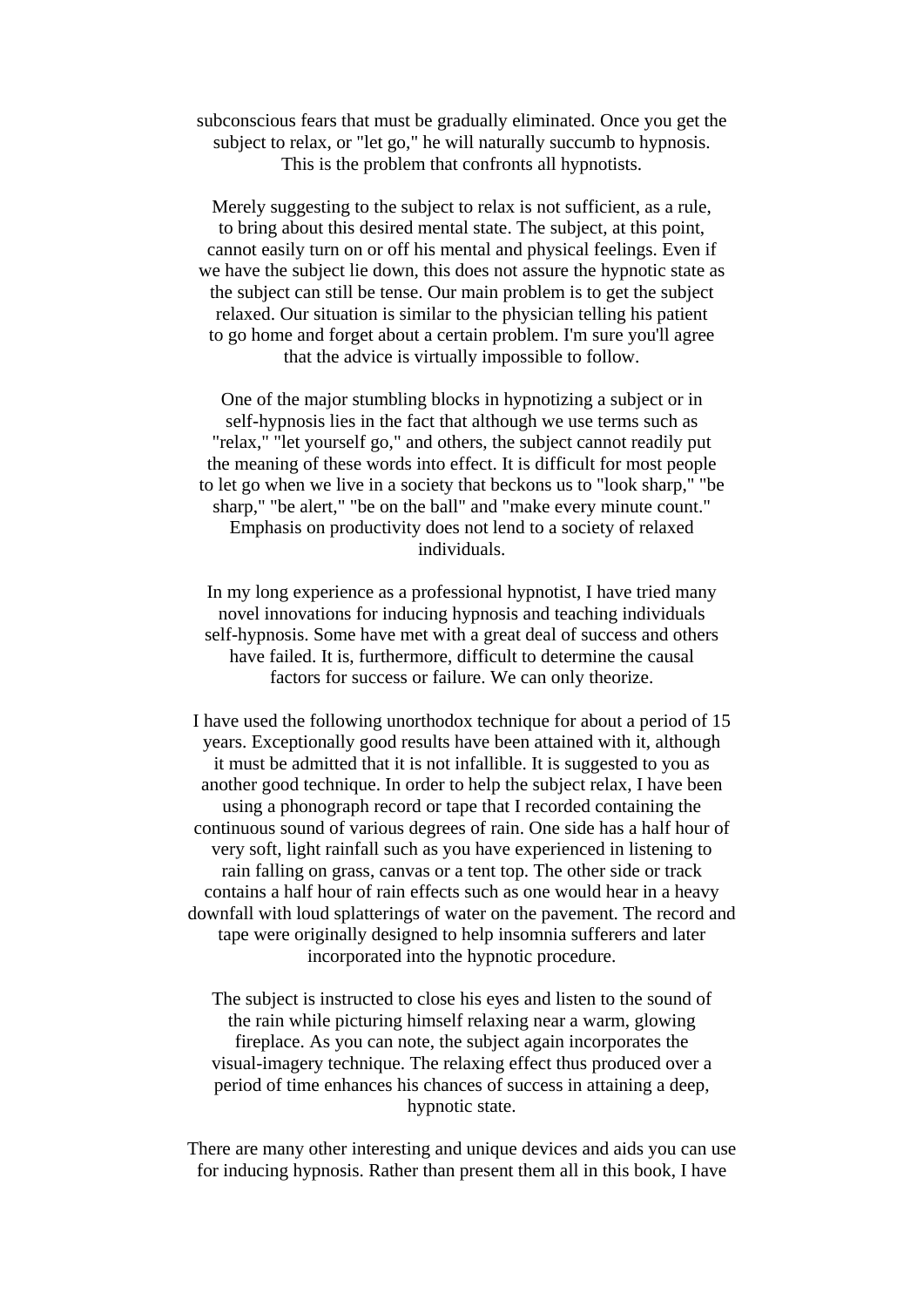fully described them and their technique of operation in a 144-page illustrated catalog. This catalog not only contains a list of hypnotic aids, but a description and listing of over 450 hypnotism and self-help books. Upon request, I shall be pleased to send it to you. Write to: Melvin Powers, 12015 Sherman Road, No. Hollywood, California 91605 and ask for Hypnotic Catalog No. 7. Should you have any questions on self-hypnosis or hetero-hypnosis, I shall be pleased to answer you.

## Chapter 12

## The Nature of Hypnosis

Although the nature and phenomena of hypnosis are still incompletely understood, there are a multitude of theories which attempt to explain its mechanism and results. The most that can be done at this time is to explore various views which are held by leading authorities at present. It can be said, however, that a majority of authorities agree that hypnosis ensues as a result of natural laws which have been incorporated in the human organism since the beginning of man as he is today.

The older theories show almost as much disparity as today, but for the purposes of history it is probably necessary to enumerate only the "animal magnetism" of Frederick Anton Mesmer, and a mention of the "hysteria syndrome" of Jean Martin Charcot. Both names loom large in the history of hypnosis. Mesmer, an 18th century physician, believed that hypnosis occurred as a result of "vital fluids" drawn from a magnet or lodestone and which drew their unique qualities from the sun, moon and stars. Charcot, as well as Pierre Janet and others, was convinced that hypnosis was a form of hysteria and that only hysterics could be hypnotized. The former (Mesmer) thought further that metal became imbued by the solar qualities, and his system is also known as metalogy by which he meant the proper application of metals. Naturally, these theories have been largely abandoned today, although there are still a few who think that hypnosis is a form of hysteria.

Some pioneers, notably Dr. William S. Kroger, a psychiatrically-oriented obstetrician and gynecologist who limits his practice to hypnotherapy, believe hypnosis is a conviction phenomenon which produces results that parallel the phenomena produced at Lourdes and other religious healing shrines. His formula is that faith, hope, belief and expectation, all catalyzed by the imagination, lead inevitably to hypnosis. He, like Emile Coue before him, is convinced that you cannot "will" yourself to be hypnotized, and that whenever the will and the imagination come into conflict, the imagination wins out. This fits in perfectly, of course, with the author's already discussed visual-imagery technique which requires a high degree of imagination. Dr. Kroger, like a few others,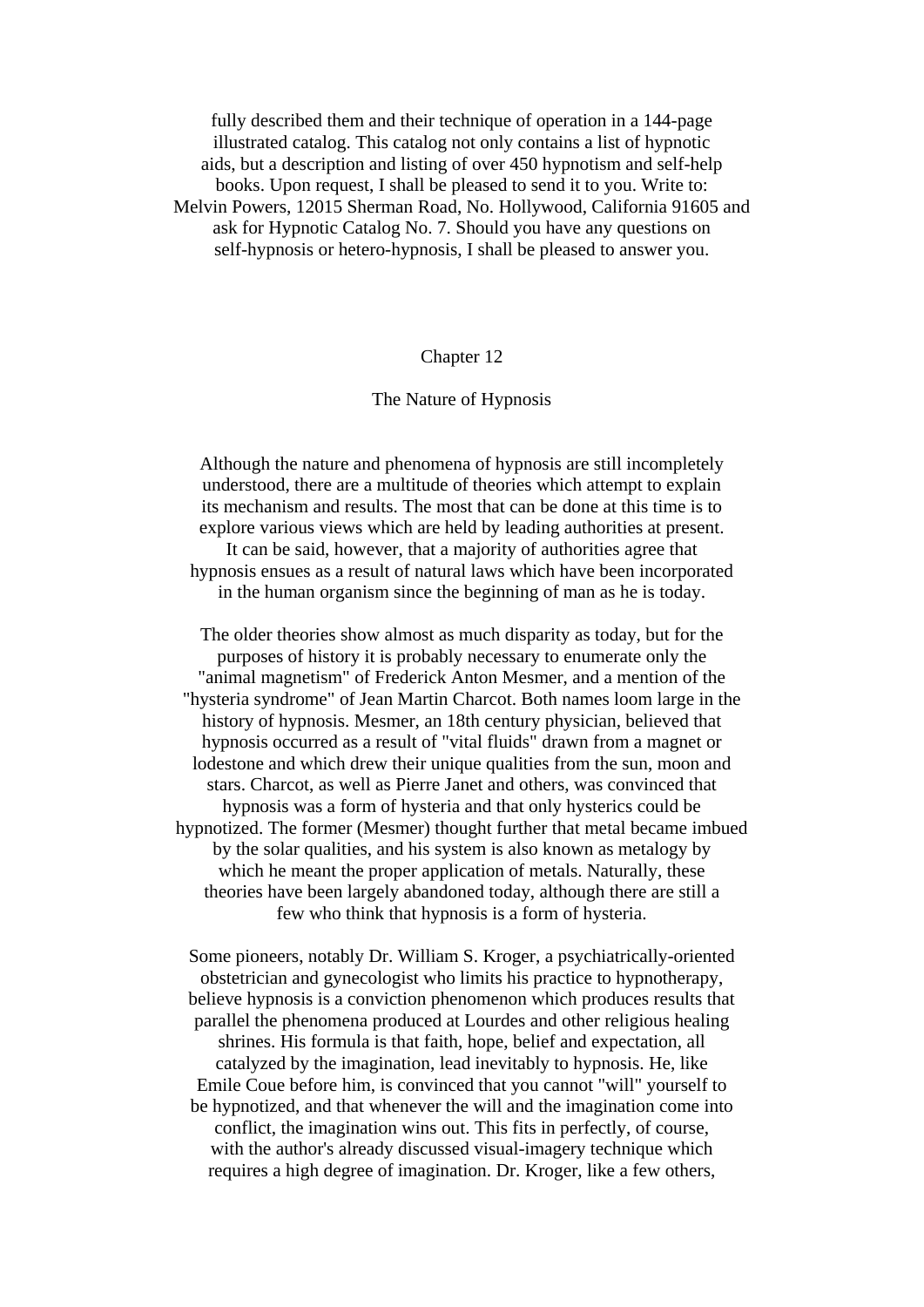has proved to his own satisfaction that all hypnotic phenomena can be produced at a non-hypnotic level.

A large number of hypnotists, including the author, has come to believe that hypnosis is a semantic problem in which words are the building blocks to success. Not just any words, but words which "ring a bell" or tap the experiential background of the subject. This is why "sleep" continues to be in the lexicon of the hypnotist even though hypnosis is the antithesis of sleep. The word is used because hypnosis superficially resembles sleep inasmuch as the eyes usually are closed, the body in a posture of complete relaxation. Actually, the mind is hyperacute. Pavlov, however, believed that there was an analogy between sleep and hypnosis in that each involved cerebral inhibition. Words, of course, would be of little use without the added effect of his conditioned reflexology.

Probably the most widely held theory is that hypnosis is a transference phenomenon in which the prestige of the hypnotist and his relationship to the subject plays an important role. This theory is bolstered by the fact that all schools of psychotherapy yield approximately the same results even though the methods differ. This would logically indicate that the relationship between the therapist and the subject was the determining factor. The only trouble with this theory is that it does not explain self-hypnosis. On the other hand, we know that a strong interpersonal relationship is necessary for hypnosis.

In the opening chapter of the book, I explained that hypnosis was a state of heightened suggestion in which the subject adopted an uncritical attitude, allowing him to accept suggestions and to take appropriate action. This is excellent as far as it goes, but it does not explain how suggestion works. This is the crux of the hypnotic dilemma and the answer is far from solved. Hypnotists are much like those who use electricity every day of their lives, but have no idea of the nature of electricity. It is enough for them to know it has been harnessed for their use.

If there is one thing virtually certain about hypnosis it is that some parts of the brain are inhibited and other parts expanded by the process. Pin-point concentration is given as the reason for this selective procedure which narrows the horizon of the subject to what the hypnotist (or he, himself) is saying, screening out all other stimuli. But why is this high order of concentration so easy under hypnosis when Asians, notably the Chinese, have been trying for centuries to concentrate on one subject for as long as four or five seconds. We do not know the mechanics of this metamorphosis of an ordinary brain into an organ of concentrated power. According to Janet, this is accomplished through the formation of a group of unconscious memories and activities which takes over the usual stream-of-consciousness type of thinking. It is implied that the process may be atavistic.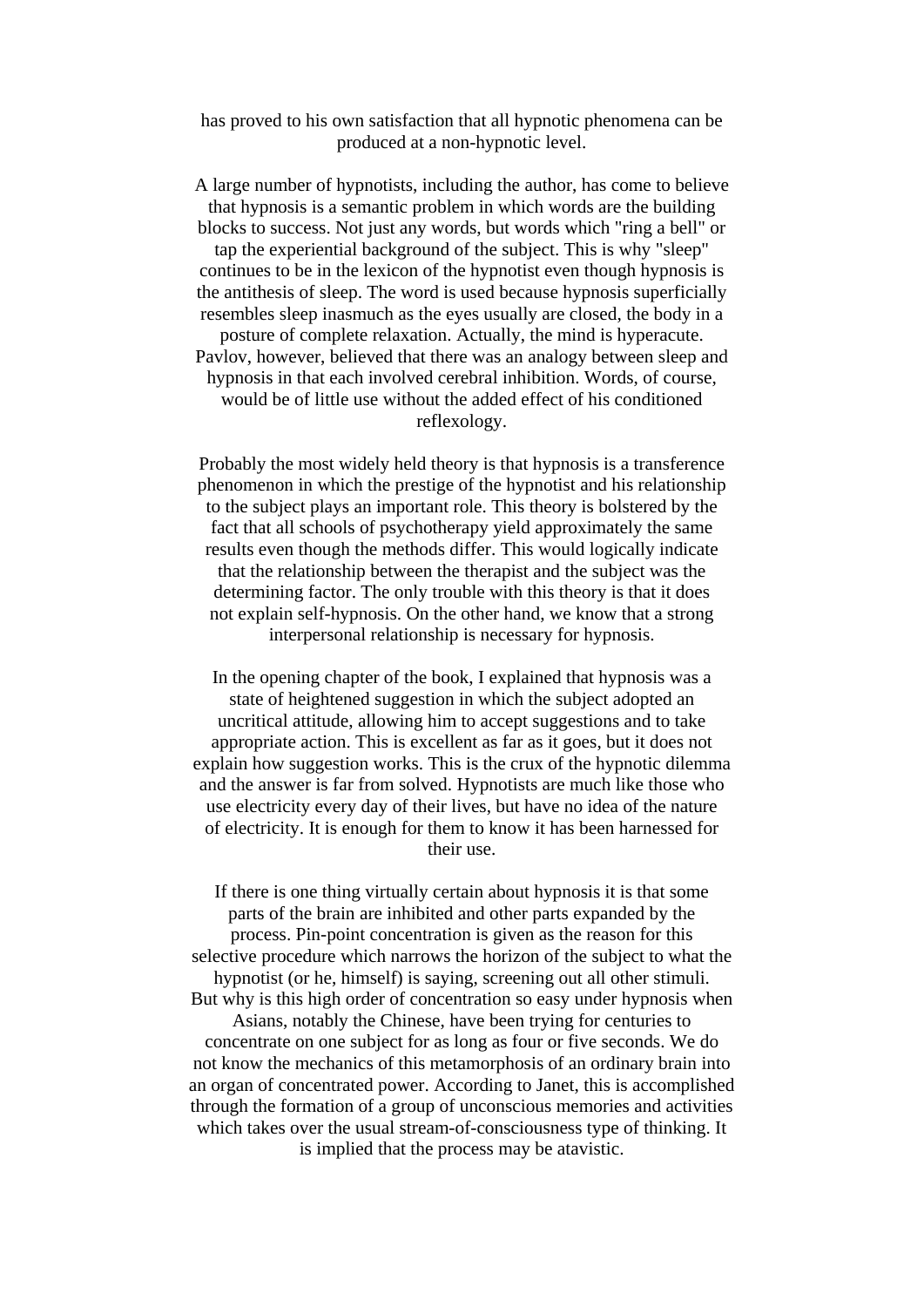One of the newer theories--one held by Dr. Lewis R. Wolberg, a psychoanalyst--is that hypnosis is a psychosomatic process in that it is both physiological and psychological in character. Physiologically, Wolberg believes that hypnosis represents an inhibition of the higher cortical centers, and a limitation of sensory channels such as takes place in sleep. He also believes that the psychological process operates through transference. Others agree that it is a transference process, but that it is more of an extension of the subject's own psychic processes which is enlarged to include the voice of the hypnotist or his own thoughts or voice. Incidentally, an excellent book along these theoretical lines is \_Hypnotism--An Objective Study in Suggestibility\_ by Andre M. Weitzenhoffer, Ph.D.

The newest theory in the field is of particular interest to those reading this book inasmuch as it postulates that all hypnosis is self-hypnosis, that the patient always hypnotizes himself and that it is a wise hypnotist who knows who is hypnotizing whom. This is a logical conclusion and it disperses any ideas that hypnotic patients become dependent on their therapists. Actually, hypnotists today always teach their subjects self-hypnosis so that any chance of dependency is obviated.

Milton V. Kline, professor of psychology at Long Island University, postulates that hypnosis is primarily retrogressive. He has written that the organism functions differently on various levels of behavior (regression), and that the behavior breaks down into component parts. The theory that regression can spotlight personality disorders found in more infantile states is also widely held. He also is a proponent of the idea that hypnosis is an abnormal manifestation of a normal process, an opinion he shares with many.

Dr. Kline thinks that retrogression and regression alter perceptions and feelings, and, in the case of the latter, causes us to go backward in time to the point where re-education may be employed. This is a legitimate use of regression although it is not used so much these days to uncover past traumatic incidents. Actually, regression, by duplicating the exact earlier age, manner of speech and thought, etc., makes us once more as little children, a condition to be desired for certain forms of therapy.

An atavistic theory, held to some extent by Dr. Jerome M. Schneck, clinical associate professor of psychiatry, State University of New York College of Medicine, is that hypnosis should be equated with states of immobilization on the basis of his observation that some subjects equate

hypnosis with "death." He suggests this is comparable to the "death-feint" of animals to avoid danger. Others, primarily Europeans, have pointed out the analogy between the hypnotic state of animals and man.

Another widely-held theory is that hypnosis is a state of dissociation,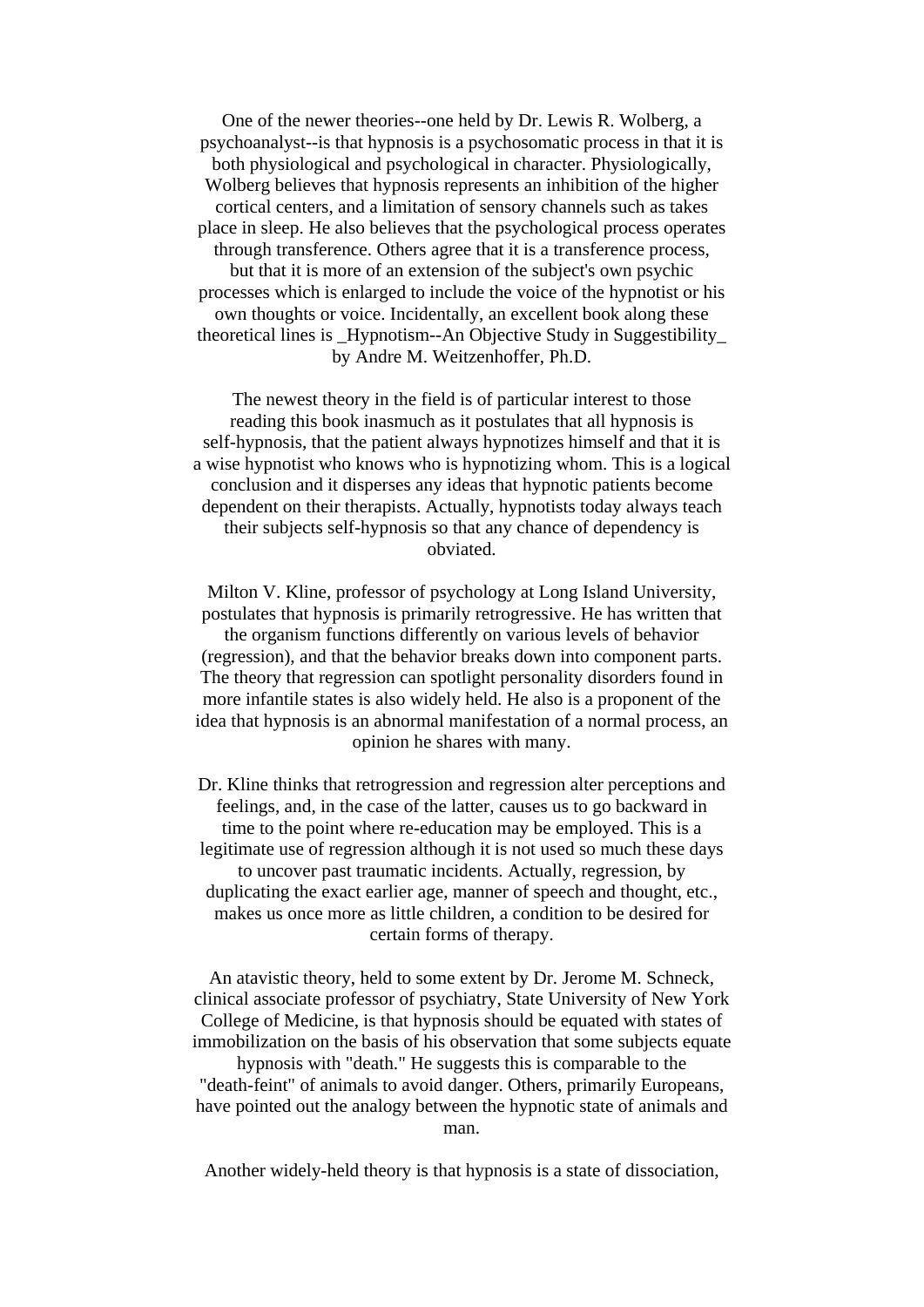meaning that it constitutes a group of unconscious memories and activities which may be dredged up to replace the stream of consciousness. Automaticism, of course, is inherently part of this view, and is presumed to negate volition. Activity of the cerebrum, which controls the conscious and voluntary system, is rendered non-operational.

My own thoughts on the matter are that hypnosis results from, first of all, a good transference; secondly, from a conditioned reflex; thirdly, from the person acting as a hypnotized person (role playing), and, fourthly, from a suspension of the critical faculties. Along the last-named line, I believe that hypnotic suggestions have an autonomy of their own which supersede all else in the hypnotic situation. There are many more theories I believe are partially correct, but the ones named will do for the purposes of this volume. Incidentally, all the hypnosis theories presented are equally applicable to self-hypnosis except where, as in transference, it is obvious a therapist is needed.

In conclusion, the author would like to take issue with those who believe that it is the monotonous intonations of the therapist that cause the subject to lapse from the deeply relaxed state into true sleep. I have observed many times, by comparing verbalization with silence, that the former gives the subject's mind a focal point of attention which prevents him from entering a sleep state where hypnotherapy is impossible. Like the man who cannot sleep because of an active mind, sleep and myriad thoughts and suggestions are incompatible, and I believe, once a hypnotic state has been attained, that the subject is kept awake (unless definite sleep suggestions are given) by the therapist's series of suggestions. We have discussed the effect of the experiential background at length, and surely nothing connotates sleep more than closing one's eyes--test No. 1. And so, in my view, you are doing two things when you talk to the subject; you are giving him helpful suggestions, but you are also keeping him awake and hyperacute so that these suggestions will sink in.

## Chapter 13

# Practical Applications of Self-Hypnosis

With hypnosis on the march, there is practically no limit to its uses in the field of medicine, and new applications are being discovered every day. It should not be necessary to add, however, that some of these uses should remain as they are--in the hands of professionals with years of experience in the area. One of the themes of this book has been that laymen should use hypnosis discriminately and intelligently. No responsible therapist would ever recommend masking or removing a symptom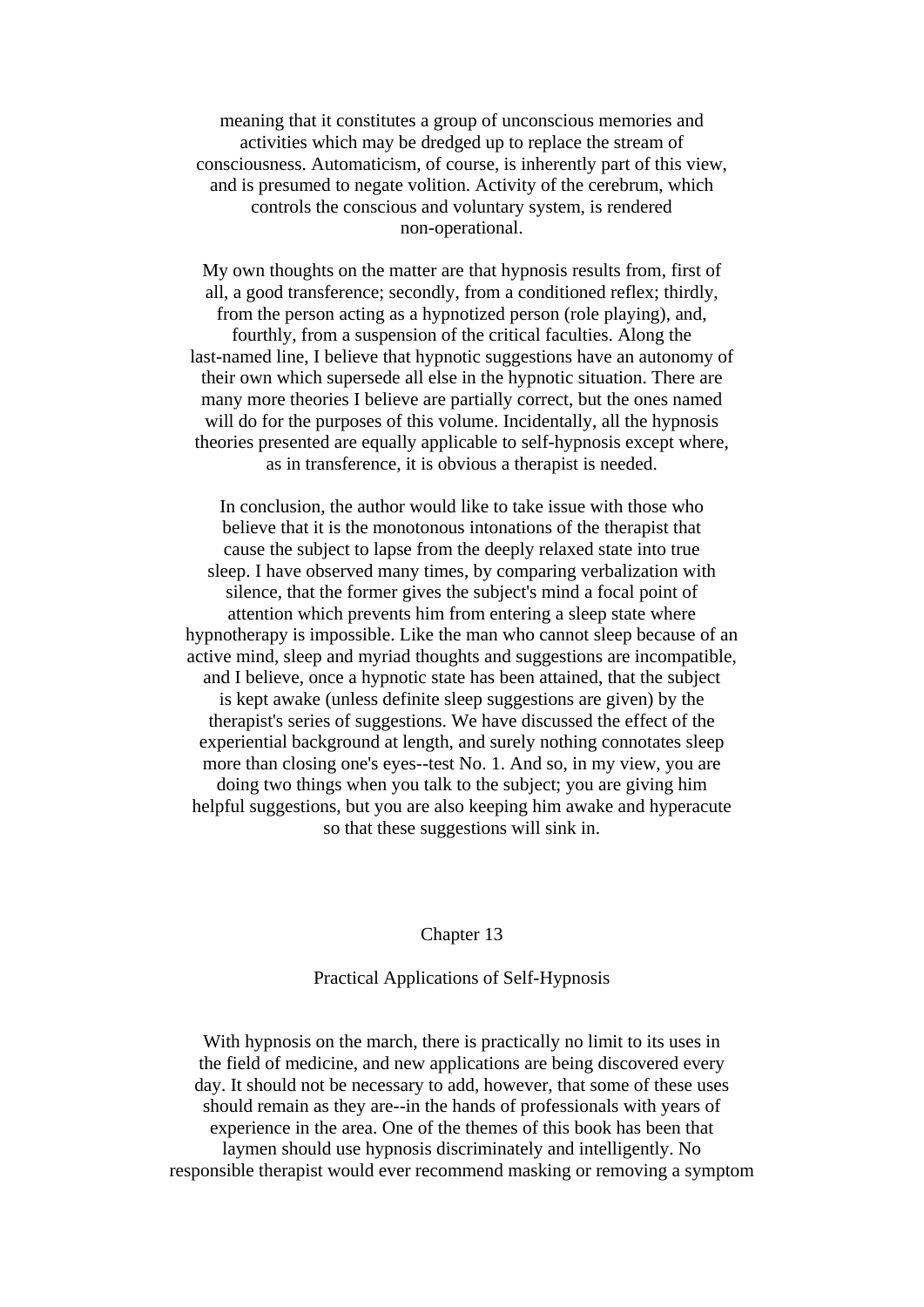which was indicative of organic disease. For that reason, the practical uses of self-hypnosis will be limited to measures that can be taken safely by the layman. The only possible exception to this will be instructions on how to curb obesity, but even here it is suggested that a physician be consulted before embarking on a weight-reducing program.

The foremost use of hypnosis has been for relaxation, and it becomes more and more important as world tensions, anxiety and strain increase daily and millions seek vainly to "get away from it all." Inasmuch as all methods of hypnosis discussed in this book utilized relaxation as the first step, it should not be necessary to go over this material. Simply review the many induction techniques.

Lung cancer has become a very real threat to many people today, and the professional hypnotist is besieged with men and women who wish to curtail or quit smoking. This is easier said than done because smoking, although there are no physical withdrawal symptoms when one stops, is a strong, conditioned reflex and cannot (except in rare instances) be accomplished by the will alone. The best way to stop smoking is to make it an impossibility, and that is exactly what you do when you follow the method touched on in an earlier chapter.

All of us have tasted or smelled certain foods or medicines that nauseate us. The subject who wishes to quit smoking is asked to conjure up the vision and the actual taste and smell of the substances which upset his stomach and offend his nostrils, transferring its properties to cigarettes. This, of course, must be done under hypnosis. The subject then conditions himself in the following manner: One ... This cigarette tastes and smells just like (mention name of repugnant substance). Two ... It is the most vile and repugnant taste I have ever encountered, and I shall not be able to continue after the third puff. At the third puff, I will develop a paroxysm of coughing. Three ... I cannot smoke the cigarette any longer, and I will have to put it out.

This sounds like a simple procedure, and yet it has worked for thousands. Some switch to chewing gum or candy, but the cure essentially lies in substituting one conditioned reflex for another. This is comparatively easy with hypnosis because, unlike narcotics, barbiturates or alcohol, smoking is purely a psychological addiction. There is no need for tapering off.

Stopping drinking, unlike smoking, doesn't involve merely the creation of a physical aversion to the drug. The patient's entire personality should be changed and more mature viewpoints substituted for the unrealistic and infantile viewpoints which lead to the addiction in the first place. The subject should give himself suggestions that he will be able to "face up" to the problems of every day life without recourse to the crutch of alcohol. It is a well-known fact that nothing is as bad as we think it is going to be once we confront it.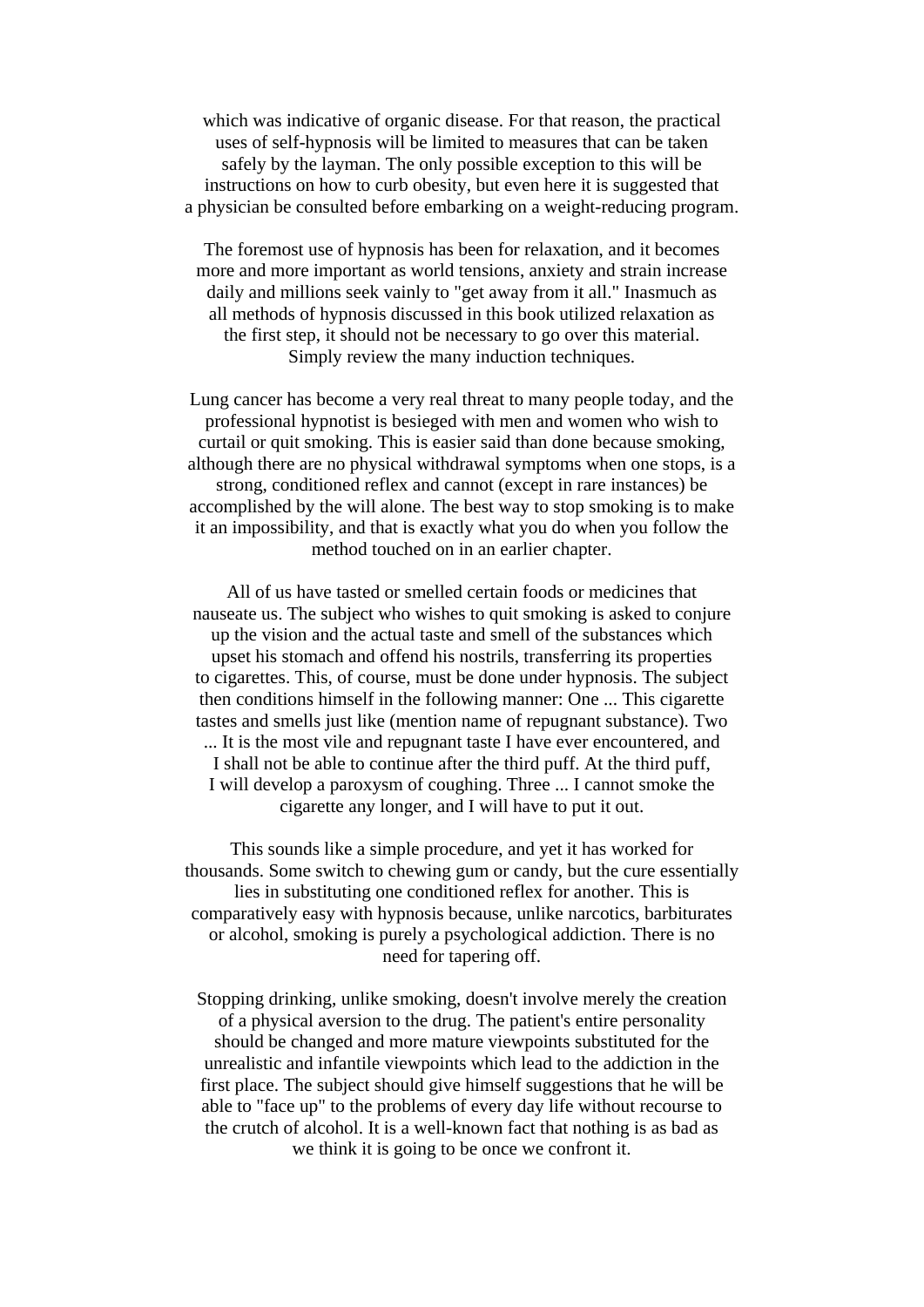One of the strange aspects of drinking is that it is actually a form of self-hypnosis, and the cure lies in substituting a new viewpoint for the old. This fact can be demonstrated by the fact that drinking is begun in the first place so that the individual can be "one of the boys" or because it is the thing to do. Those who do not drink, at least as a social lubricant, according to this code, are "squares." Because of this, self-hypnosis must be directed toward reorienting one's sense of values. Sober reflection should convince anyone that the truly intelligent person does not drink to excess.

Nail biting is an unsightly habit, one that may even hinder one's social acceptance. The help lies in a therapeutic approach similar to that for cigarettes.

It is not hard to predict that many of those reading these pages are suffering from overweight. With 30 million Americans in this category, it has become one of the nation's chief health problems, and it is the predisposing factor in many other diseases such as heart trouble, diabetes, hypertension and atherosclerosis. If you are overweight, it is well to remember that (unless you are one in a million) you cannot blame your glands. The plain truth is that you eat too much.

We know today that overeating for some is an emotional problem, stemming from feelings of rejection and insecurity. Individuals who feel unloved, whether this is truly the case or not, make up for this lack to themselves by stuffing in large quantities of food. It would even appear that these people are masochistic, making themselves even more unloved by their gross gastronomical habits. A big factor in overweight in women is "raiding the refrigerator" while doing their housework. Most of them do this so unconsciously that they swear they eat less than most people.

There are a number of appetite-curbing drugs on the market today, but they should not be necessary for anyone who has acquired self-hypnosis. If you have learned to visualize yourself (visual-imagery) in different situations, you will have no trouble in picturing yourself having a slim, attractive figure, exactly as you were when you felt you looked your best. Keep this figure ever in mind and use it along with conditioning yourself against certain fatty and starchy foods. A trick used by some hypnotherapists is to have the subject purchase a dress or suit several sizes too small and then work toward being able to wear it. This actually has worked in many cases because it adds the element of competitiveness to the procedure.

Not all people overeat because of emotional problems. Some come from families where "licking the platter clean" was the rule because food was scarce. Others come from rich families where overeating by the parents established a habit pattern in the children. Certain races and nationalities look on fat as a badge of wealth and prestige, and children in such an environment are likely to be deliberately overfed. Regardless of the reason for overweight, however, the use of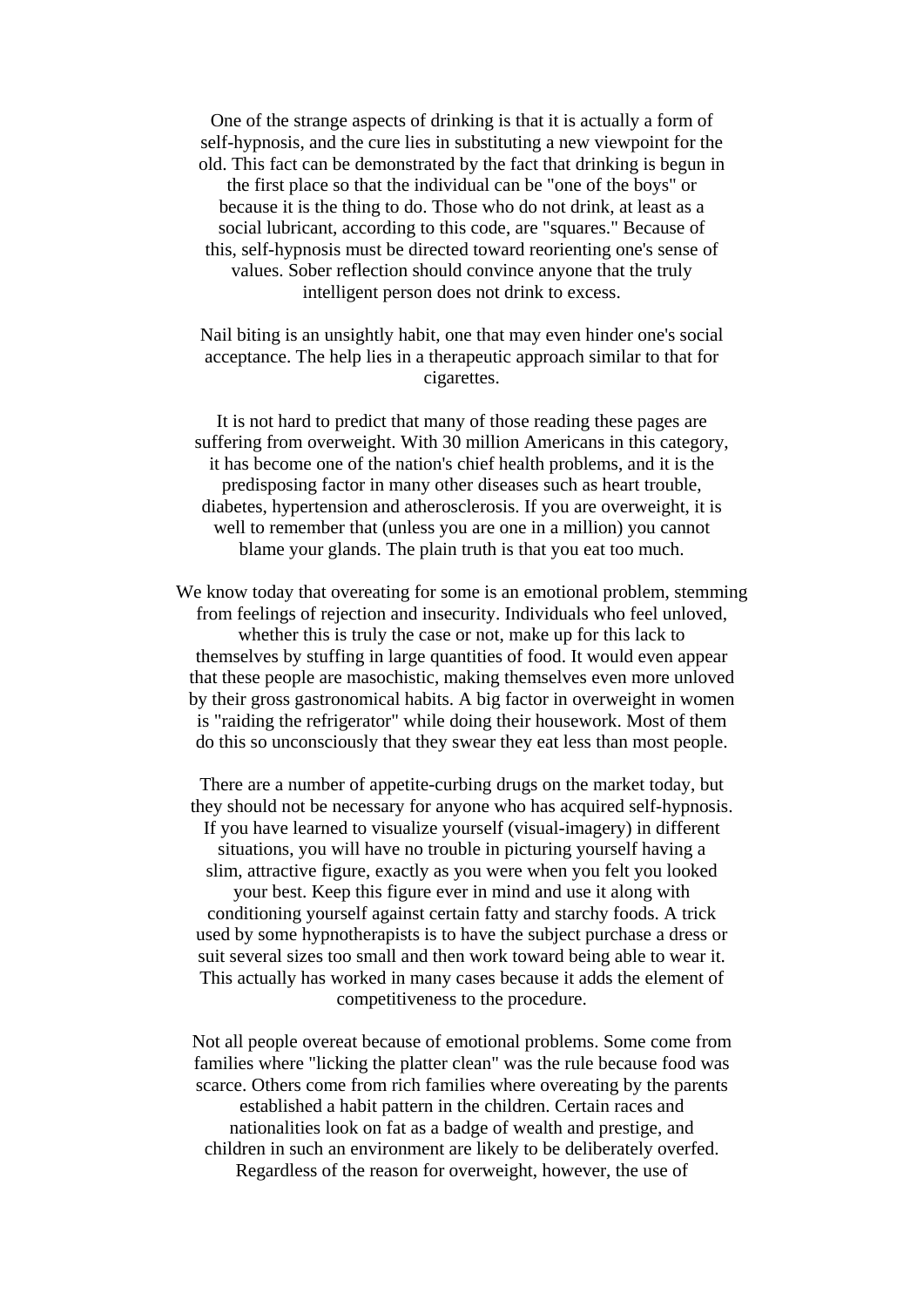self-hypnosis is one of the answers to the problem.

Simple headaches, arthritis, neuritis and other painful symptoms yield readily to hypnotic suggestion. If physicians have given up on the problem and placed a subject on a maintenance drug dosage for pain, hypnosis can potentiate the drugs or even obviate them.

Two of the major uses of hypnosis are in childbirth and for intractable pain of cancer or some other incurable diseases. Although patients usually start with hetero-hypnosis, they are put on self-hypnosis as soon as possible, and there are many cases of women waiting too long and having their babies at home painlessly through self-hypnosis. The father invariably is the only one excited in such cases. The mother knows that she is an excellent subject and has been instructed in prenatal classes about every contingency that could arise. Inasmuch as stopping the birth pangs is similar to stopping other pain, the method should be learned so that it can be accomplished in a minimum of time.

The best way to stop pain is to let your right arm slowly rise while you are under hypnotic suggestion. Do not help it. If the suggestions are strong enough, it will "float" up. As soon as the arm is straight overhead, you should give yourself the suggestion that it is as rigid and unbending as a bar of steel. Following this, a suggestion is given that the hand is beginning to tingle and become numb. As soon as the numbness has spread through the entire hand, it will be insensible to pain. The hand is then placed against the part of the body where pain exists, and you will feel the numbness flowing from the hand to the affected area. This happens as a result of your suggestions and is the method followed by most subjects. Only a deep somnambulistic subject is able to remove pain by direct suggestion to the painful part.

There are many people today using self-hypnosis in the realm of sports, and an entire book has been written on improving one's golf game with this method. It is called \_How You Can Play Better Golf Using Self-Hypnosis\_ by Jack Heise (Wilshire Book Company--Publishers).

Dr. Huber Grimm, team physician of the Seattle University basketball team, recently related the results when Dave Mills, a six-foot five-inch junior forward, asked for his help because he "froze" during competition. He had been benched on the eve of the West Coast Athletic Conference tournament in San Francisco. Spectators made Mills so fearful that he was afraid he would make mistakes--and in this frame of mind, of course, he did. Under hypnosis, Dr. Grimm suggested to Dave that he would be unaware of the spectators, be completely relaxed and would play exceedingly well. Dr. Grimm asked coach Vince Cazzeta to allow Dave to play and the result was astounding. Mills scored 60 points and cleared 63 re-bounds, and his brilliant play led to his selection on the all-tournament team.

"All I did was free his spirit," Dr. Grimm reported. "He was in need of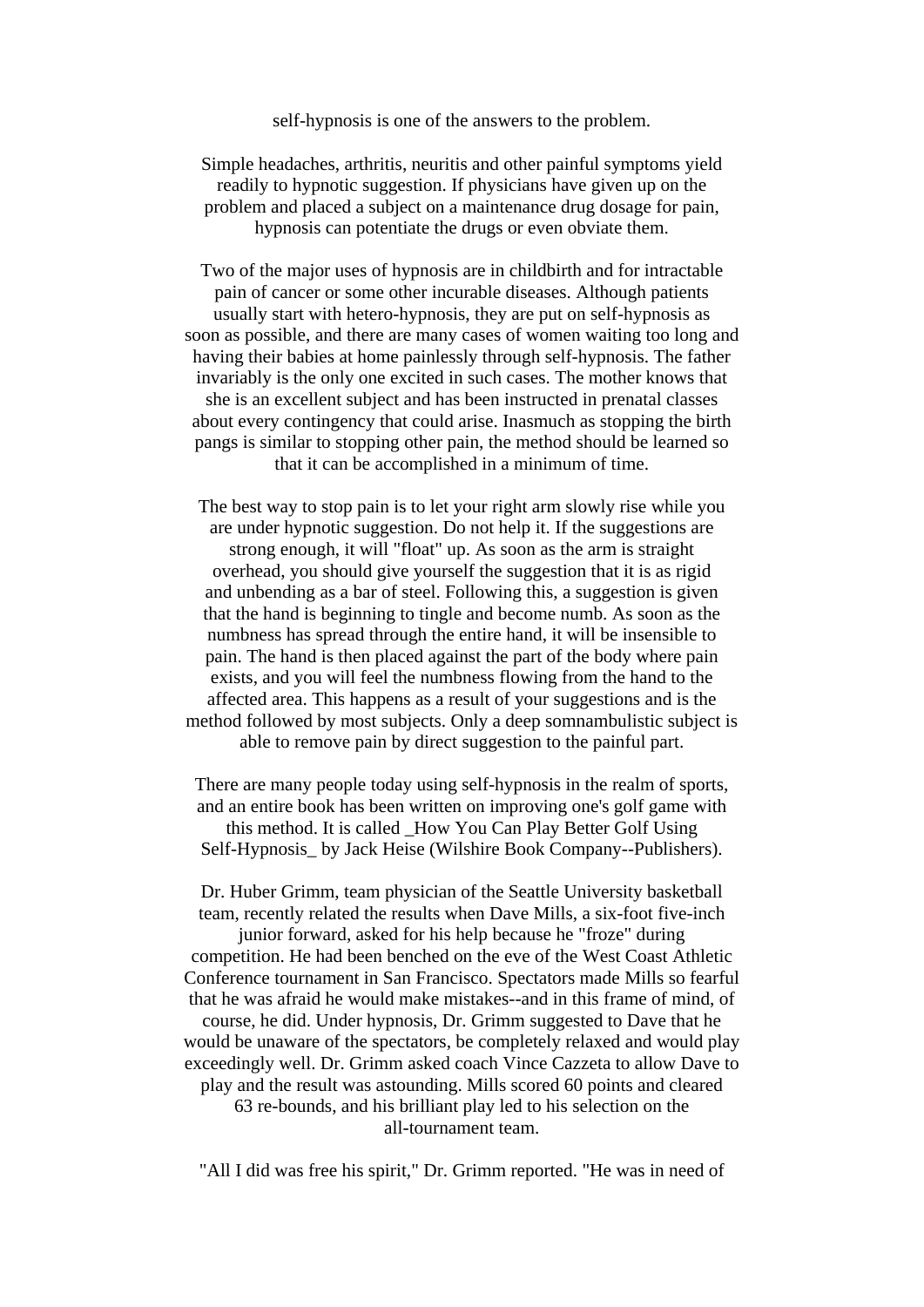confidence, and I gave it to him through hypnosis." The Associated Press told the story as follows: "Dave Mills, a vacuum cleaner off the back-boards, led a fast-breaking Seattle University team to victory last night. It was hard to recognize Mills as the same player who has been with the Chieftains all year."

Dr. William S. Kroger, a pioneer in hypnosis, undertook to improve the batting of a professional baseball player with equally sensational results. The player had been "beaned," and his fear of a recurrence was so strong that he became "plate shy." He had changed his batting stance so that he always had "one foot in the bucket" so that he could back away from the plate more quickly. He was given a posthypnotic suggestion that such an event happening again was exceedingly remote, and this was amplified by suggestions of confidence that he would immediately start slugging as well as ever. His batting average soared immediately.

Dr. Michio Ikai, professor of physiology at Tokyo University, and Dr. Arthur H. Steinhaus of the George Williams Laboratory of Physiologic Research in Physical Education, Chicago, have proved that track men can far surpass their best previous times under hypnosis. Their tests, incidentally, proved that there is no danger of an athlete going beyond his physiologic limit while bettering his former marks. They attribute the superior performances to the removal of inhibitions, which psychologically prevent an athlete from doing his best. This report was made before the International Congress on Health and Fitness in the Modern World held in Rome during the last Olympic games.

All reports, as a matter of fact, show that athletic performances are improved by psychological, not physical, means, and that built-in automatic reflexes protect the athlete against the danger of overexertion at all levels of awareness--hypnotic or non-hypnotic.

Psychologists are using hypnosis more and more to facilitate concentration and learning, and it is likely this use of the ancient science will become even more popular than its medical applications. The reason one learns so quickly under hypnosis is because of time distortion which allows you to obtain the equivalent of many hours of study in a relatively short length of time.

Undoubtedly, you have had experience with time distortion in your daily life. Remember how slowly time goes when you are not interested in what you are doing and how fast it speeds by when you are? And the drowning man, who sees his whole life go by, is an excellent example of this. Enough people have been saved to know that this actually happens. The point is that the subconscious mind does not record the passage of time the same way as the conscious mind.

The conscious mind records time physically, by means of a clock. It is objective and tells you that a thought or movement requires a certain number of seconds, minutes, hours or days.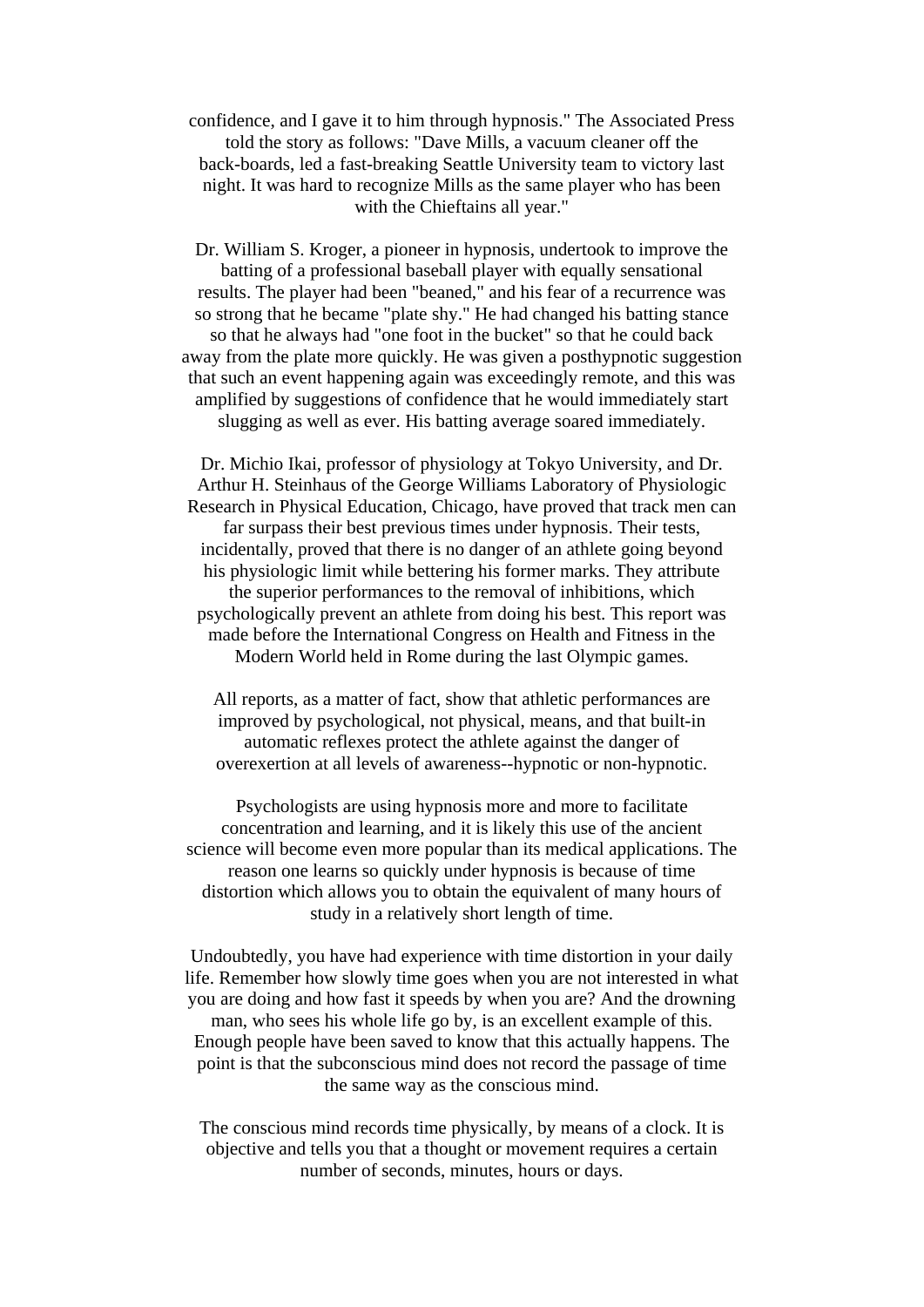Your subconscious mind has an entirely different concept of time that has nothing to do with the physical world. It is called subjective because your own sense of the passage of time is used.

Personal time varies according to the circumstances in which you find yourself. Haven't you noticed that when you are happy or extremely interested in something, time passes quickly? On the other hand, if you are sad or anxious, time seems to drag.

This is called time distortion. When you continue in a happy state, time is automatically shortened. When you are in a state of unhappiness, pain or anxiety, time automatically lengthens. This explains why the drowning man can review his entire life within seconds. Psychologists know this is possible, because your subconscious mind contains a complete record of everything that has happened to you since birth. Therefore, in moments of extreme distress your subconscious has the ability to distort and manipulate time.

If you have ever encountered danger or had a narrow escape, you probably experienced time distortion. Everything about you went into slow motion, and time seemed to stand still until the action was over. At that point, objective time started up again and everything returned to normal.

Many of you no doubt read an Associated Press report from Chicago on February 11, 1958, which reported how movie actress Linda Darnell had used hypnosis to help her with her first stage role. She had been asked to do the part on short notice and had no time for preparation. Miss Darnell telephoned her California physician for aid. He flew to Chicago.

Overnight, through hypnosis, Miss Darnell learned her part and astounded the cast by knowing everyone's lines. Not only did she learn the part, but she was coached in the character of the artist she was portraying. As a result, "Late Love" was a hit play. Miss Darnell was under the impression she had been learning the part for a week although only about 48 hours were involved and these hours were not continuous. After her first performance, she said: "I never felt so secure about playing a role in my life. Hypnosis helped me feel the part completely."

Imagine how much more we are going to be able to learn when study under hypnosis becomes widespread. And the best part of it is that the learning is in your mind for a long time. Forgetting or mental blocks that interfere with your recall of the information at any time, are reduced to a minimum.

In conclusion, I should like to recommend the entire field of self-hypnosis to everyone. It is a therapy which is positive, dynamic and constructive. An excellent example of this is contained in the autobiography, \_Rachmaninoff's Recollections\_. In this book, immortal Rachmaninoff describes in detail his success in overcoming a severe case